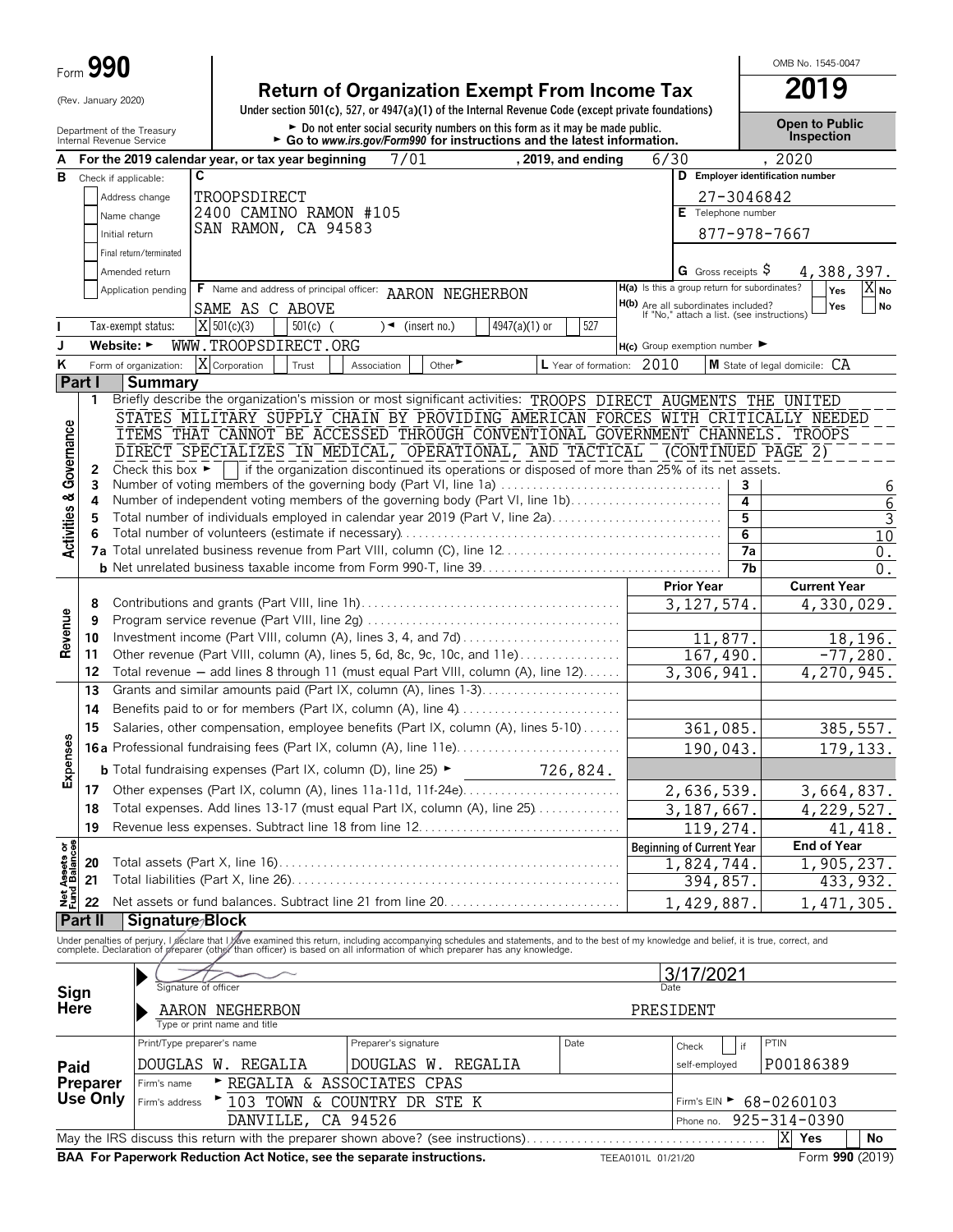| Form 990 (2019)     | TROOPSDIRECT                                            |                                                                                                                                                                                                                                                                                  | 27-3046842                | Page 2  |
|---------------------|---------------------------------------------------------|----------------------------------------------------------------------------------------------------------------------------------------------------------------------------------------------------------------------------------------------------------------------------------|---------------------------|---------|
| Part III            | <b>Statement of Program Service Accomplishments</b>     | Check if Schedule O contains a response or note to any line in this Part III                                                                                                                                                                                                     |                           |         |
|                     | Briefly describe the organization's mission:            |                                                                                                                                                                                                                                                                                  |                           |         |
|                     |                                                         |                                                                                                                                                                                                                                                                                  |                           |         |
|                     |                                                         | SUPPORT WITH A FOCUS ON INCREASING MISSION EFFICACY AND THE SAFETY OF OUR SERVICE                                                                                                                                                                                                |                           |         |
|                     |                                                         | MEMBERS. ADDITIONALLY, TROOPS DIRECT ADVOCATES FOR OUR MILITARY THROUGH PUBLIC                                                                                                                                                                                                   |                           |         |
|                     |                                                         | OUTREACH & EDUCATION REGARDING THE NEEDS AND RISKS                                                                                                                                                                                                                               | (CONTINUED ON SCHEDULE O) |         |
|                     |                                                         | 2 Did the organization undertake any significant program services during the year which were not listed on the prior                                                                                                                                                             |                           |         |
| Form 990 or 990-EZ? |                                                         |                                                                                                                                                                                                                                                                                  | Yes                       | X<br>No |
|                     | If "Yes," describe these new services on Schedule O.    |                                                                                                                                                                                                                                                                                  |                           |         |
|                     | If "Yes," describe these changes on Schedule O.         | 3 Did the organization cease conducting, or make significant changes in how it conducts, any program services?                                                                                                                                                                   | Yes                       | No      |
|                     |                                                         | Describe the organization's program service accomplishments for each of its three largest program services, as measured by expenses.<br>Section 501(c)(3) and 501(c)(4) organizations are required to report the amount of grants and allocations to others, the total expenses, |                           |         |
|                     | and revenue, if any, for each program service reported. |                                                                                                                                                                                                                                                                                  |                           |         |
| $4a$ (Code:         | ) (Expenses $\sqrt{5}$                                  | 3, 245, 746. including grants of $$$                                                                                                                                                                                                                                             | \$<br>) (Revenue          |         |
|                     |                                                         | TROOPSDIRECT SUPPLIES GLOBALLY POSITIONED UNITED STATES MILITARY UNITS IN BULK WITH<br>ITEMS THAT MAY NOT BE ISSUED OR READILY AVAILABLE THROUGH GOVERNMENT CHANNELS.                                                                                                            |                           | THE     |
|                     |                                                         | TROOPSDIRECT FULFILLMENT MODEL IS REQUEST BASED AND PRIMARILY SHIPS MEDICAL,                                                                                                                                                                                                     |                           |         |
|                     |                                                         | NUTRITION, HYGIENE, EQUIPMENT AND CANINE ITEMS. THIS IS DONE AT NO EXPENSE TO THE                                                                                                                                                                                                |                           |         |
|                     | TAXPAYER OR THE REQUESTING UNITS.                       |                                                                                                                                                                                                                                                                                  |                           |         |
|                     |                                                         | TROOPSDIRECT IS THERE FIRST AND FOREMOST FOR THE SERVICE MEMBERS WHO ARE BASED OUT OF                                                                                                                                                                                            |                           |         |
|                     |                                                         | -OR DEPLOYING TO- SMALLER OR MORE REMOTE POSITIONS WHERE NEEDED SUPPLIES ARE                                                                                                                                                                                                     |                           |         |
|                     |                                                         | NON-EXISTENT OR NOT READILY AVAILABLE. TROOPSDIRECT MAKES THE DIFFERENCENOW. NO RED                                                                                                                                                                                              |                           |         |
|                     |                                                         | TAPE, BUREAUCRACIES OR CHAINS OF COMMAND. JUST A COMMITMENT TO THOSE WHO SERVE.                                                                                                                                                                                                  |                           |         |
|                     |                                                         |                                                                                                                                                                                                                                                                                  |                           |         |
|                     |                                                         |                                                                                                                                                                                                                                                                                  |                           |         |
| $4b$ (Code:         | ) (Expenses $\sqrt{5}$                                  | including grants of $$$                                                                                                                                                                                                                                                          | \$<br>) (Revenue          |         |
|                     |                                                         | TROOPSDIRECT MAINTAINS SEVERAL DIFFERENT METHODS FOR CORRESPONDING WITH AMERICAN                                                                                                                                                                                                 |                           |         |
|                     |                                                         | FORCES WHEREVER THEY MAY BE. WITHIN THESE METHODS, IS THE ABILITY FOR THEM TO REACH                                                                                                                                                                                              |                           |         |
|                     |                                                         | US 24 HOURS A DAY FROM WHEREVER THEY HAVE COMMUNICATIONS EQUIPMENT. THESE LINES OF                                                                                                                                                                                               |                           |         |
|                     |                                                         | COMMUNICATION ARE ESTABLISHED IN OUR PRE-DEPLOYMENT MEETINGS THAT ARE HELD HERE IN                                                                                                                                                                                               |                           |         |
|                     |                                                         |                                                                                                                                                                                                                                                                                  |                           |         |
|                     |                                                         | THE UNITED STATES BEFORE THEY LEAVE FOR THEIR DEPLOYMENT OVERSEAS                                                                                                                                                                                                                |                           |         |
|                     |                                                         |                                                                                                                                                                                                                                                                                  |                           |         |
|                     |                                                         |                                                                                                                                                                                                                                                                                  |                           |         |
|                     |                                                         |                                                                                                                                                                                                                                                                                  |                           |         |
|                     |                                                         |                                                                                                                                                                                                                                                                                  |                           |         |
|                     |                                                         |                                                                                                                                                                                                                                                                                  |                           |         |
|                     | ) (Expenses $\frac{1}{2}$                               | including grants of $\frac{1}{2}$                                                                                                                                                                                                                                                | ) (Revenue                |         |
|                     |                                                         |                                                                                                                                                                                                                                                                                  |                           |         |
|                     |                                                         |                                                                                                                                                                                                                                                                                  |                           |         |
|                     |                                                         |                                                                                                                                                                                                                                                                                  |                           |         |
|                     |                                                         |                                                                                                                                                                                                                                                                                  |                           |         |
| $4c$ (Code:         |                                                         |                                                                                                                                                                                                                                                                                  |                           |         |
|                     |                                                         |                                                                                                                                                                                                                                                                                  |                           |         |
|                     |                                                         |                                                                                                                                                                                                                                                                                  |                           |         |
|                     | 4 d Other program services (Describe on Schedule O.)    |                                                                                                                                                                                                                                                                                  |                           |         |
| (Expenses           | \$<br><b>4e</b> Total program service expenses          | including grants of<br>Ş<br>3,245,746.                                                                                                                                                                                                                                           | ) (Revenue $\sqrt{5}$     |         |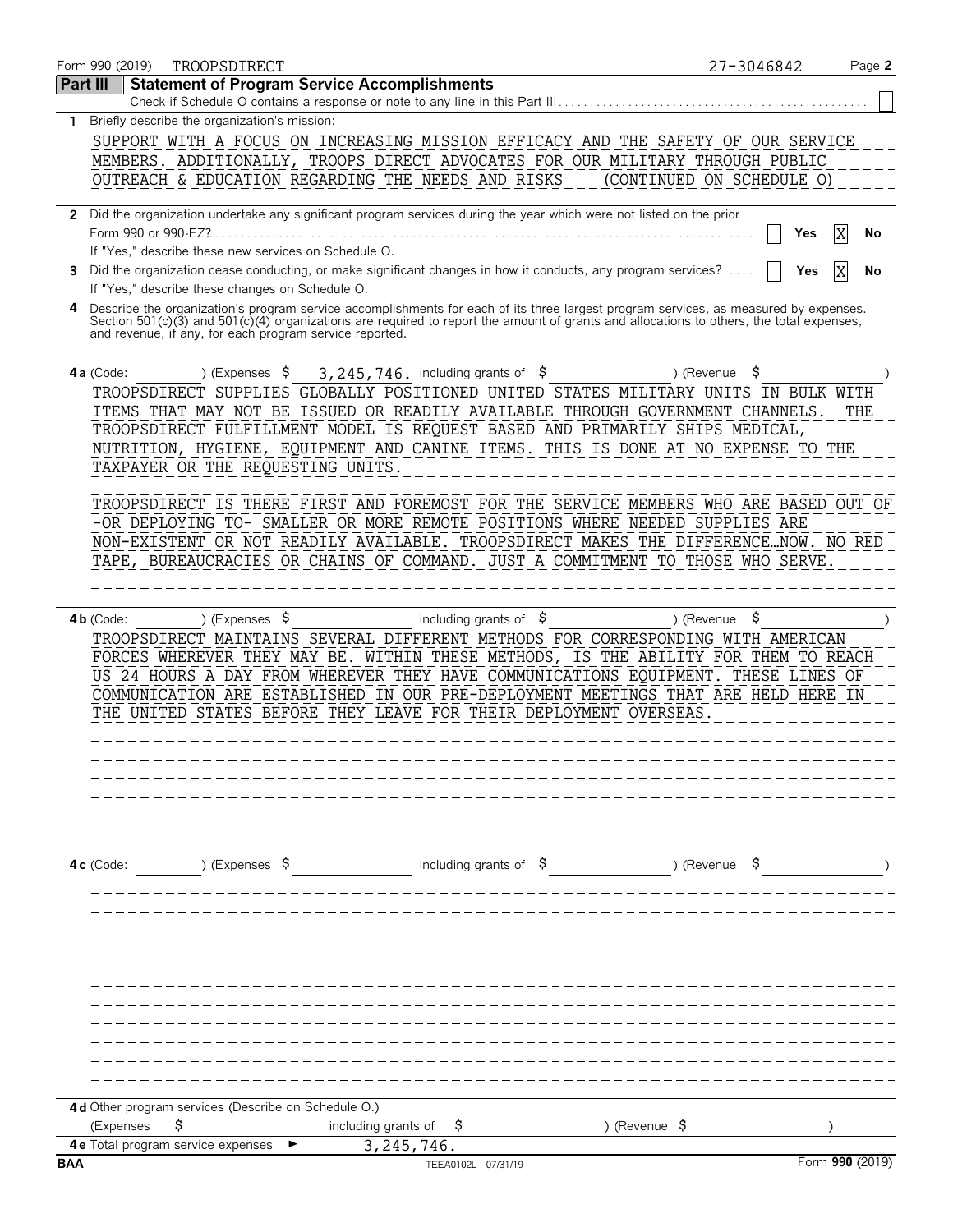Form 990 (2019) Page **3** TROOPSDIRECT 27-3046842

| 27-3046842 |  |  |  |
|------------|--|--|--|
|            |  |  |  |

|        | <b>Checklist of Required Schedules</b><br><b>Part IV</b>                                                                                                                                                                                            |                      |            |                 |
|--------|-----------------------------------------------------------------------------------------------------------------------------------------------------------------------------------------------------------------------------------------------------|----------------------|------------|-----------------|
|        | Is the organization described in section 501(c)(3) or $4947(a)(1)$ (other than a private foundation)? If 'Yes,' complete                                                                                                                            |                      | <b>Yes</b> | No              |
|        |                                                                                                                                                                                                                                                     | 1.<br>$\overline{2}$ | X<br>X     |                 |
| 2<br>3 | Is the organization required to complete Schedule B, Schedule of Contributors (see instructions)?<br>Did the organization engage in direct or indirect political campaign activities on behalf of or in opposition to candidates                    | 3                    |            | X               |
|        | Section 501(c)(3) organizations. Did the organization engage in lobbying activities, or have a section 501(h) election                                                                                                                              | 4                    |            | X               |
| 5      | Is the organization a section 501(c)(4), 501(c)(5), or 501(c)(6) organization that receives membership dues,<br>assessments, or similar amounts as defined in Revenue Procedure 98-19? If 'Yes,' complete Schedule C, Part III                      | 5                    |            | Χ               |
| 6      | Did the organization maintain any donor advised funds or any similar funds or accounts for which donors have the right<br>to provide advice on the distribution or investment of amounts in such funds or accounts? If 'Yes,' complete Schedule D,  | 6                    |            | Χ               |
| 7      | Did the organization receive or hold a conservation easement, including easements to preserve open space, the                                                                                                                                       | $\overline{7}$       |            | X               |
| 8      | Did the organization maintain collections of works of art, historical treasures, or other similar assets? If 'Yes,'                                                                                                                                 | 8                    |            | X               |
| 9      | Did the organization report an amount in Part X, line 21, for escrow or custodial account liability, serve as a custodian<br>for amounts not listed in Part X; or provide credit counseling, debt management, credit repair, or debt negotiation    | 9                    |            | X               |
| 10     | Did the organization, directly or through a related organization, hold assets in donor-restricted endowments                                                                                                                                        | 10                   |            | X               |
| 11     | If the organization's answer to any of the following questions is 'Yes', then complete Schedule D, Parts VI, VII, VIII, IX,<br>or X as applicable.                                                                                                  |                      |            |                 |
|        | a Did the organization report an amount for land, buildings, and equipment in Part X, line 10? If 'Yes,' complete Schedule                                                                                                                          | 11a                  | X          |                 |
|        | <b>b</b> Did the organization report an amount for investments – other securities in Part X, line 12, that is 5% or more of its total                                                                                                               | 11 <sub>b</sub>      |            | X               |
|        | c Did the organization report an amount for investments - program related in Part X, line 13, that is 5% or more of its total                                                                                                                       | 11c                  |            | Χ               |
|        | d Did the organization report an amount for other assets in Part X, line 15, that is 5% or more of its total assets reported                                                                                                                        | 11d                  |            | Χ               |
|        | e Did the organization report an amount for other liabilities in Part X, line 25? If 'Yes,' complete Schedule D, Part X                                                                                                                             | 11 e                 |            | X               |
|        | f Did the organization's separate or consolidated financial statements for the tax year include a footnote that addresses<br>the organization's liability for uncertain tax positions under FIN 48 (ASC 740)? If 'Yes,' complete Schedule D, Part X | 11f                  | Χ          |                 |
|        | 12 a Did the organization obtain separate, independent audited financial statements for the tax year? If 'Yes,' complete                                                                                                                            | 12a                  | Χ          |                 |
|        | <b>b</b> Was the organization included in consolidated, independent audited financial statements for the tax year? If 'Yes,' and<br>if the organization answered 'No' to line 12a, then completing Schedule D, Parts XI and XII is optional         | 12 <sub>b</sub>      |            | X               |
|        |                                                                                                                                                                                                                                                     | 13                   |            | X               |
|        |                                                                                                                                                                                                                                                     | 14a                  |            | X               |
|        | <b>b</b> Did the organization have aggregate revenues or expenses of more than \$10,000 from grantmaking, fundraising,<br>business, investment, and program service activities outside the United States, or aggregate foreign investments valued   | 14b                  |            | X               |
|        | 15 Did the organization report on Part IX, column (A), line 3, more than \$5,000 of grants or other assistance to or for any                                                                                                                        | 15                   |            | X               |
|        | 16 Did the organization report on Part IX, column (A), line 3, more than \$5,000 of aggregate grants or other assistance to or for foreign individuals? If 'Yes,' complete Schedule F, Parts III and IV                                             | 16                   |            | X               |
|        | 17 Did the organization report a total of more than \$15,000 of expenses for professional fundraising services on Part IX, column (A), lines 6 and 11e? If 'Yes,' complete Schedule G, Part I (see instructions)                                    | 17                   | Χ          |                 |
|        | 18 Did the organization report more than \$15,000 total of fundraising event gross income and contributions on Part VIII,                                                                                                                           | 18                   | Χ          |                 |
|        | 19 Did the organization report more than \$15,000 of gross income from gaming activities on Part VIII, line 9a? If 'Yes,'                                                                                                                           | 19                   |            | Χ               |
|        |                                                                                                                                                                                                                                                     | 20a                  |            | Χ               |
|        | <b>b</b> If 'Yes' to line 20a, did the organization attach a copy of its audited financial statements to this return?                                                                                                                               | 20 <sub>b</sub>      |            |                 |
|        | 21 Did the organization report more than \$5,000 of grants or other assistance to any domestic organization or                                                                                                                                      | 21                   |            | X               |
| BAA    | TEEA0103L 07/31/19                                                                                                                                                                                                                                  |                      |            | Form 990 (2019) |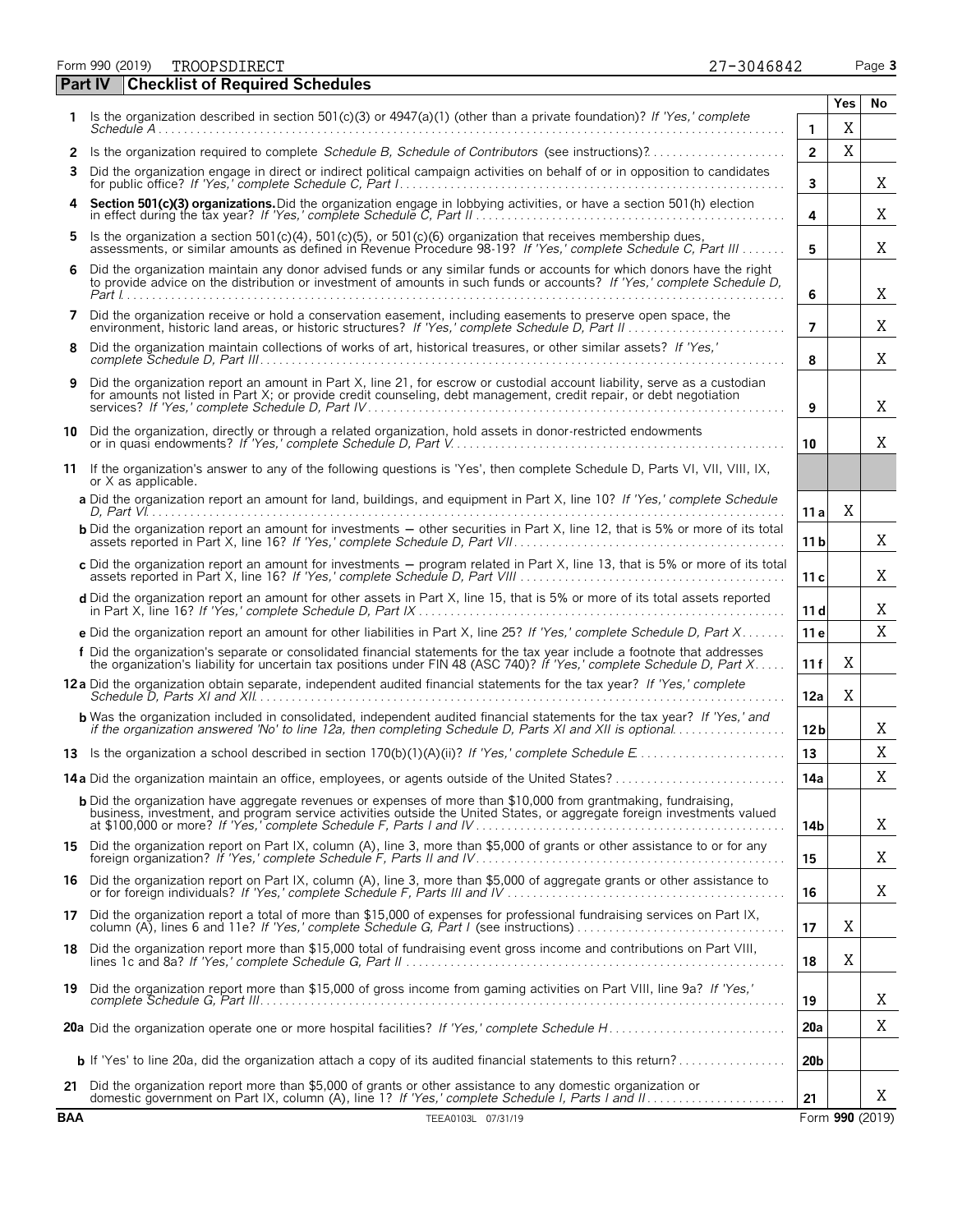Form 990 (2019) Page **4** TROOPSDIRECT 27-3046842

| 27-3046842 |  |  |  |  |
|------------|--|--|--|--|
|            |  |  |  |  |

| aс | c | <b>Contract Contract Contract Contract Contract Contract Contract Contract Contract Contract Contract Contract Co</b> |
|----|---|-----------------------------------------------------------------------------------------------------------------------|
|    |   |                                                                                                                       |

|    | <b>Part IV</b> | <b>Checklist of Required Schedules</b> (continued)                                                                                                                                                                                                                                                                                    |                 |                       |                       |
|----|----------------|---------------------------------------------------------------------------------------------------------------------------------------------------------------------------------------------------------------------------------------------------------------------------------------------------------------------------------------|-----------------|-----------------------|-----------------------|
|    |                |                                                                                                                                                                                                                                                                                                                                       |                 | <b>Yes</b>            | No                    |
|    |                | 22 Did the organization report more than \$5,000 of grants or other assistance to or for domestic individuals on Part IX,                                                                                                                                                                                                             | 22              |                       | X                     |
|    |                | 23 Did the organization answer 'Yes' to Part VII, Section A, line 3, 4, or 5 about compensation of the organization's current<br>and former officers, directors, trustees, key employees, and highest compensated employees? If 'Yes,' complete                                                                                       | 23              | Χ                     |                       |
|    |                | 24 a Did the organization have a tax-exempt bond issue with an outstanding principal amount of more than \$100,000 as of<br>the last day of the year, that was issued after December 31, 2002? If "Yes,' answer lines 24b through 24d and                                                                                             | 24a             |                       | X                     |
|    |                | <b>b</b> Did the organization invest any proceeds of tax-exempt bonds beyond a temporary period exception?                                                                                                                                                                                                                            | 24 <sub>b</sub> |                       |                       |
|    |                | c Did the organization maintain an escrow account other than a refunding escrow at any time during the year to defease                                                                                                                                                                                                                | 24c             |                       |                       |
|    |                | d Did the organization act as an 'on behalf of' issuer for bonds outstanding at any time during the year?                                                                                                                                                                                                                             | 24d             |                       |                       |
|    |                | 25 a Section 501(c)(3), 501(c)(4), and 501(c)(29) organizations. Did the organization engage in an excess benefit                                                                                                                                                                                                                     | 25a             |                       | X                     |
|    |                | b Is the organization aware that it engaged in an excess benefit transaction with a disqualified person in a prior year, and<br>that the transaction has not been reported on any of the organization's prior Forms 990 or 990-EZ? If 'Yes,' complete                                                                                 | 25 <sub>b</sub> |                       | X                     |
| 26 |                | Did the organization report any amount on Part X, line 5 or 22, for receivables from or payables to any current or<br>former officer, director, trustee, key employee, creator or founder, substantial contributor, or 35% controlled entity                                                                                          | 26              |                       | X                     |
| 27 |                | Did the organization provide a grant or other assistance to any current or former officer, director, trustee, key<br>employee, creator or founder, substantial contributor or employee thereof, a grant selection committee<br>member, or to a 35% controlled entity (including an employee thereof) or family member of any of these | 27              |                       | X                     |
|    |                | 28 Was the organization a party to a business transaction with one of the following parties (see Schedule L, Part IV<br>instructions, for applicable filing thresholds, conditions, and exceptions):                                                                                                                                  |                 |                       |                       |
|    |                | a A current or former officer, director, trustee, key employee, creator or founder, or substantial contributor? If                                                                                                                                                                                                                    | 28a             |                       | Χ                     |
|    |                |                                                                                                                                                                                                                                                                                                                                       | 28 <sub>b</sub> |                       | X                     |
|    |                | c A 35% controlled entity of one or more individuals and/or organizations described in lines 28a or 28b? If                                                                                                                                                                                                                           | 28 <sub>c</sub> |                       | Χ                     |
| 29 |                |                                                                                                                                                                                                                                                                                                                                       | 29              | $\overline{\text{X}}$ |                       |
| 30 |                | Did the organization receive contributions of art, historical treasures, or other similar assets, or qualified conservation                                                                                                                                                                                                           | 30              |                       | Χ                     |
| 31 |                | Did the organization liquidate, terminate, or dissolve and cease operations? If 'Yes,' complete Schedule N, Part I                                                                                                                                                                                                                    | 31              |                       | $\overline{X}$        |
| 32 |                | Did the organization sell, exchange, dispose of, or transfer more than 25% of its net assets? If 'Yes,' complete                                                                                                                                                                                                                      | 32              |                       | Χ                     |
| 33 |                | Did the organization own 100% of an entity disregarded as separate from the organization under Regulations sections                                                                                                                                                                                                                   | 33              |                       | Χ                     |
| 34 |                | Was the organization related to any tax-exempt or taxable entity? If 'Yes,' complete Schedule R, Part II, III, or IV,                                                                                                                                                                                                                 | 34              |                       | Χ                     |
|    |                |                                                                                                                                                                                                                                                                                                                                       | 35a             |                       | $\overline{\text{X}}$ |
|    |                | <b>b</b> If 'Yes' to line 35a, did the organization receive any payment from or engage in any transaction with a controlled entity within the meaning of section 512(b)(13)? If 'Yes,' complete Schedule R, Part V, line 2                                                                                                            | 35 <sub>b</sub> |                       |                       |
|    |                | 36 Section 501(c)(3) organizations. Did the organization make any transfers to an exempt non-charitable related                                                                                                                                                                                                                       | 36              |                       | X                     |
| 37 |                | Did the organization conduct more than 5% of its activities through an entity that is not a related organization and that is treated as a partnership for federal income tax purposes? If 'Yes,' complete Schedule R, Part VI.                                                                                                        | 37              |                       | Χ                     |
| 38 |                | Did the organization complete Schedule O and provide explanations in Schedule O for Part VI, lines 11b and 19?                                                                                                                                                                                                                        | 38              | X                     |                       |
|    |                | Part V Statements Regarding Other IRS Filings and Tax Compliance                                                                                                                                                                                                                                                                      |                 |                       |                       |
|    |                |                                                                                                                                                                                                                                                                                                                                       |                 | Yes                   | No                    |
|    |                | 1 a Enter the number reported in Box 3 of Form 1096. Enter -0- if not applicable<br>1a<br>11                                                                                                                                                                                                                                          |                 |                       |                       |
|    |                | <b>b</b> Enter the number of Forms W-2G included in line 1a. Enter -0- if not applicable<br>$\overline{1}$ b<br>0                                                                                                                                                                                                                     |                 |                       |                       |
|    |                | c Did the organization comply with backup withholding rules for reportable payments to vendors and reportable qaming                                                                                                                                                                                                                  | 1 c             | $\overline{X}$        |                       |
|    |                |                                                                                                                                                                                                                                                                                                                                       |                 |                       |                       |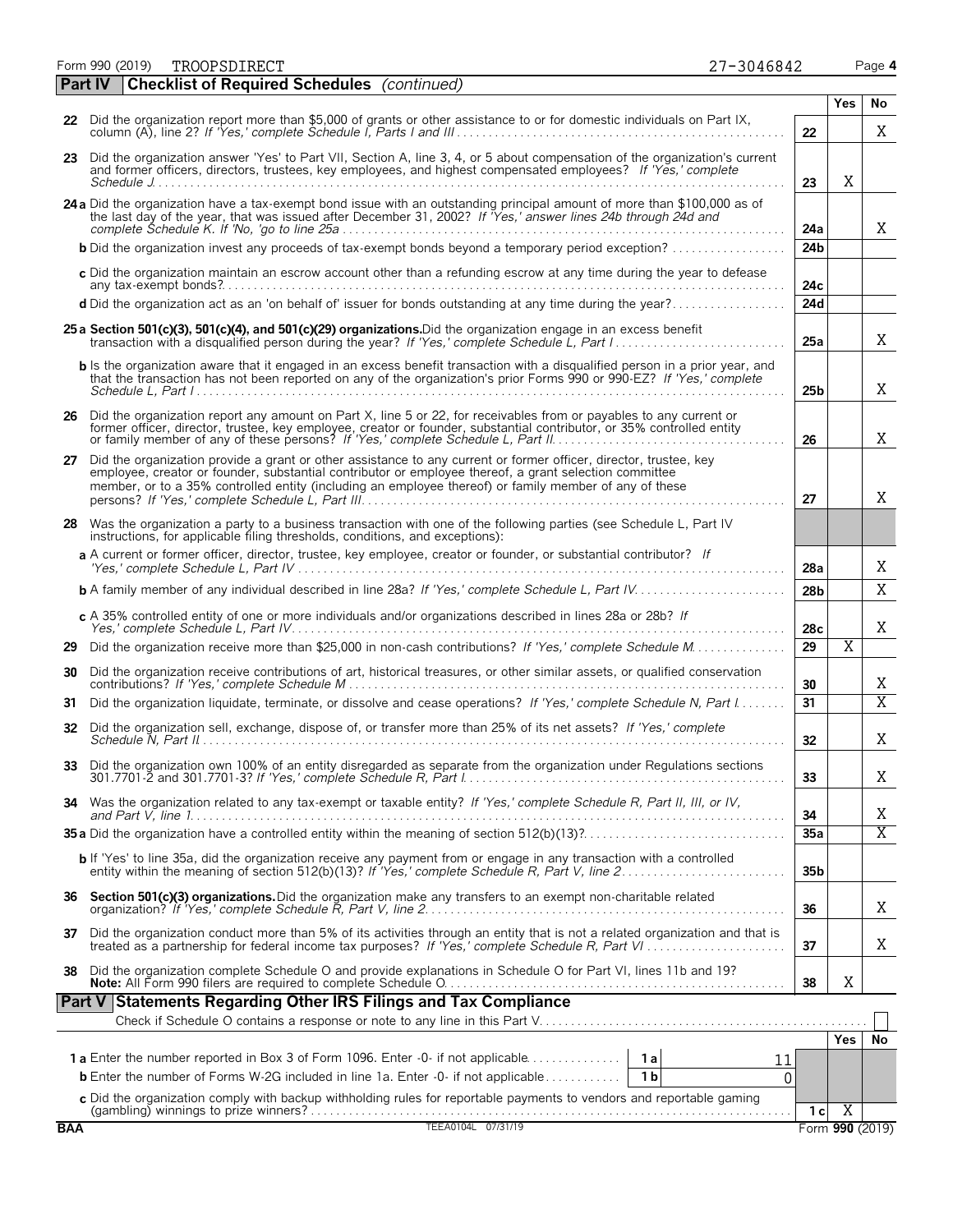|               | Form 990 (2019)<br>TROOPSDIRECT                                                                                                                                                                                                | 27-3046842                |     | Page 5                  |  |
|---------------|--------------------------------------------------------------------------------------------------------------------------------------------------------------------------------------------------------------------------------|---------------------------|-----|-------------------------|--|
| <b>Part V</b> | Statements Regarding Other IRS Filings and Tax Compliance (continued)                                                                                                                                                          |                           |     |                         |  |
|               |                                                                                                                                                                                                                                |                           | Yes | No                      |  |
|               | 2a Enter the number of employees reported on Form W-3, Transmittal of Wage and Tax State-<br>ments, filed for the calendar year ending with or within the year covered by this return                                          |                           |     |                         |  |
|               |                                                                                                                                                                                                                                | 2a<br>3<br>2 <sub>b</sub> |     | Χ                       |  |
|               | Note: If the sum of lines 1a and 2a is greater than 250, you may be required to e-file (see instructions)                                                                                                                      |                           |     |                         |  |
|               | 3a Did the organization have unrelated business gross income of \$1,000 or more during the year?                                                                                                                               | 3a                        |     | Χ                       |  |
|               |                                                                                                                                                                                                                                | 3 <sub>b</sub>            |     |                         |  |
|               | 4a At any time during the calendar year, did the organization have an interest in, or a signature or other authority over, a financial account in a foreign country (such as a bank account, securities account, or other fina |                           |     |                         |  |
|               | <b>b</b> If 'Yes,' enter the name of the foreign country                                                                                                                                                                       | 4а                        |     | Χ                       |  |
|               | See instructions for filing requirements for FinCEN Form 114, Report of Foreign Bank and Financial Accounts (FBAR).                                                                                                            |                           |     |                         |  |
|               | <b>5a</b> Was the organization a party to a prohibited tax shelter transaction at any time during the tax year?                                                                                                                | 5a                        |     | X                       |  |
|               | <b>b</b> Did any taxable party notify the organization that it was or is a party to a prohibited tax shelter transaction?                                                                                                      | 5 <sub>b</sub>            |     | $\overline{\mathrm{X}}$ |  |
|               |                                                                                                                                                                                                                                | 5c                        |     |                         |  |
|               | 6 a Does the organization have annual gross receipts that are normally greater than \$100,000, and did the organization<br>solicit any contributions that were not tax deductible as charitable contributions?                 | 6 a                       |     | X                       |  |
|               | b If 'Yes,' did the organization include with every solicitation an express statement that such contributions or gifts were                                                                                                    | 6b                        |     | Χ                       |  |
|               | 7 Organizations that may receive deductible contributions under section 170(c).                                                                                                                                                |                           |     |                         |  |
|               | a Did the organization receive a payment in excess of \$75 made partly as a contribution and partly for goods and                                                                                                              |                           |     | Χ                       |  |
|               | <b>b</b> If 'Yes,' did the organization notify the donor of the value of the goods or services provided? $\ldots$                                                                                                              | <b>7a</b><br><b>7</b> b   |     |                         |  |
|               | c Did the organization sell, exchange, or otherwise dispose of tangible personal property for which it was required to file                                                                                                    |                           |     |                         |  |
|               |                                                                                                                                                                                                                                | 7 с                       |     | Χ                       |  |
|               |                                                                                                                                                                                                                                |                           |     |                         |  |
|               | e Did the organization receive any funds, directly or indirectly, to pay premiums on a personal benefit contract?                                                                                                              | <b>7e</b>                 |     | X                       |  |
|               |                                                                                                                                                                                                                                | 7f                        |     | $\overline{\text{X}}$   |  |
|               | q If the organization received a contribution of qualified intellectual property, did the organization file Form 8899                                                                                                          | 7 g                       |     |                         |  |
|               | h If the organization received a contribution of cars, boats, airplanes, or other vehicles, did the organization file a<br>Form 1098-C?.                                                                                       | 7 h                       |     |                         |  |
| 8             | Sponsoring organizations maintaining donor advised funds. Did a donor advised fund maintained by the sponsoring                                                                                                                |                           |     |                         |  |
|               |                                                                                                                                                                                                                                | 8                         |     |                         |  |
| 9             | Sponsoring organizations maintaining donor advised funds.                                                                                                                                                                      |                           |     |                         |  |
|               |                                                                                                                                                                                                                                | 9a                        |     |                         |  |
|               | <b>b</b> Did the sponsoring organization make a distribution to a donor, donor advisor, or related person?                                                                                                                     | 9 b                       |     |                         |  |
|               | 10 Section 501(c)(7) organizations. Enter:                                                                                                                                                                                     |                           |     |                         |  |
|               |                                                                                                                                                                                                                                | 10 a                      |     |                         |  |
|               | <b>b</b> Gross receipts, included on Form 990, Part VIII, line 12, for public use of club facilities                                                                                                                           | 10 <sub>b</sub>           |     |                         |  |
|               | 11 Section 501(c)(12) organizations. Enter:                                                                                                                                                                                    |                           |     |                         |  |
|               |                                                                                                                                                                                                                                | 11 a                      |     |                         |  |
|               | <b>b</b> Gross income from other sources (Do not net amounts due or paid to other sources                                                                                                                                      | 11 b                      |     |                         |  |
|               | 12a Section 4947(a)(1) non-exempt charitable trusts. Is the organization filing Form 990 in lieu of Form 1041?                                                                                                                 | 12a                       |     |                         |  |
|               | <b>b</b> If 'Yes,' enter the amount of tax-exempt interest received or accrued during the year    12b                                                                                                                          |                           |     |                         |  |
|               | 13 Section 501(c)(29) qualified nonprofit health insurance issuers.                                                                                                                                                            |                           |     |                         |  |
|               |                                                                                                                                                                                                                                | 13 a                      |     |                         |  |
|               | <b>Note:</b> See the instructions for additional information the organization must report on Schedule O.                                                                                                                       |                           |     |                         |  |
|               | <b>b</b> Enter the amount of reserves the organization is required to maintain by the states in<br>which the organization is licensed to issue qualified health plans                                                          | 13 <sub>b</sub>           |     |                         |  |
|               |                                                                                                                                                                                                                                | 13c                       |     |                         |  |
|               |                                                                                                                                                                                                                                | 14 a                      |     | X                       |  |
|               | <b>b</b> If 'Yes,' has it filed a Form 720 to report these payments? If 'No,' provide an explanation on Schedule O                                                                                                             | 14 <sub>b</sub>           |     |                         |  |
|               | 15 Is the organization subject to the section 4960 tax on payment(s) of more than \$1,000,000 in remuneration or                                                                                                               | 15                        |     | Χ                       |  |
|               | If 'Yes,' see instructions and file Form 4720, Schedule N.                                                                                                                                                                     |                           |     |                         |  |
|               | 16 Is the organization an educational institution subject to the section 4968 excise tax on net investment income?                                                                                                             | 16                        |     | Χ                       |  |
|               | If 'Yes,' complete Form 4720, Schedule O.                                                                                                                                                                                      |                           |     |                         |  |
| <b>BAA</b>    | TEEA0105L 07/31/19                                                                                                                                                                                                             |                           |     | Form 990 (2019)         |  |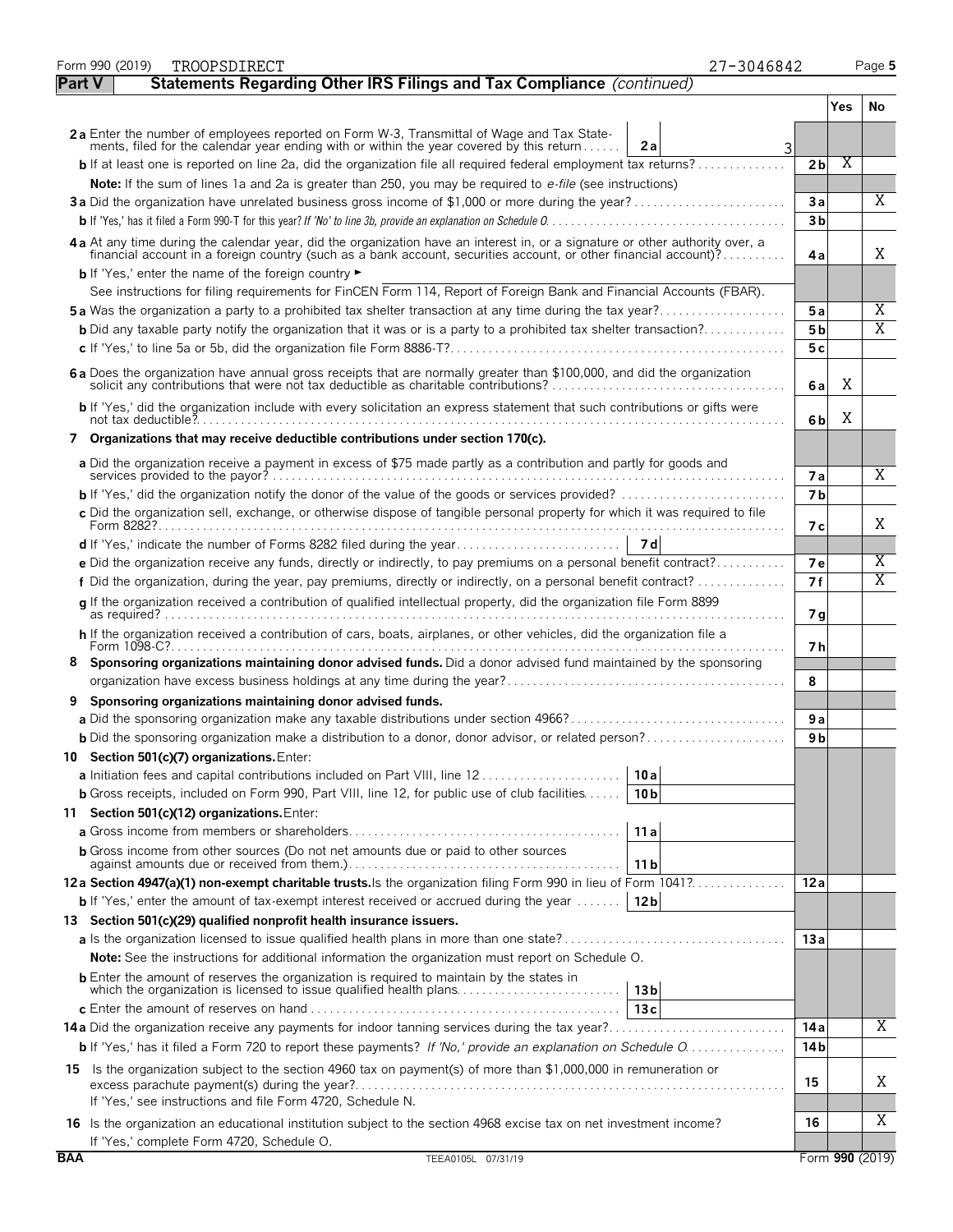|                     |                                                                                                                                                                                                                                                                                                                      |                |                 | Yes            |  |
|---------------------|----------------------------------------------------------------------------------------------------------------------------------------------------------------------------------------------------------------------------------------------------------------------------------------------------------------------|----------------|-----------------|----------------|--|
|                     | 1a Enter the number of voting members of the governing body at the end of the tax year    1a<br>If there are material differences in voting rights among members<br>of the governing body, or if the governing body delegated broad authority to an executive committee or similar committee, explain on Schedule O. | 6              |                 |                |  |
|                     | <b>b</b> Enter the number of voting members included on line 1a, above, who are independent   1b                                                                                                                                                                                                                     | 6              |                 |                |  |
|                     | 2 Did any officer, director, trustee, or key employee have a family relationship or a business relationship with any other                                                                                                                                                                                           |                |                 |                |  |
|                     |                                                                                                                                                                                                                                                                                                                      |                | $\overline{2}$  |                |  |
| 3.                  | Did the organization delegate control over management duties customarily performed by or under the direct supervision<br>of officers, directors, trustees, or key employees to a management company or other person?                                                                                                 |                | 3               |                |  |
| 4                   | Did the organization make any significant changes to its governing documents                                                                                                                                                                                                                                         |                |                 |                |  |
|                     |                                                                                                                                                                                                                                                                                                                      |                | 4               |                |  |
| 5.                  | Did the organization become aware during the year of a significant diversion of the organization's assets?                                                                                                                                                                                                           |                | 5               |                |  |
| 6                   |                                                                                                                                                                                                                                                                                                                      |                | 6               |                |  |
|                     | 7a Did the organization have members, stockholders, or other persons who had the power to elect or appoint one or more                                                                                                                                                                                               |                | 7а              |                |  |
|                     | <b>b</b> Are any governance decisions of the organization reserved to (or subject to approval by) members,                                                                                                                                                                                                           |                | 7 b             |                |  |
| 8<br>the following: | Did the organization contemporaneously document the meetings held or written actions undertaken during the year by                                                                                                                                                                                                   |                |                 |                |  |
|                     |                                                                                                                                                                                                                                                                                                                      |                | 8al             | Χ              |  |
|                     |                                                                                                                                                                                                                                                                                                                      |                | 8 <sub>b</sub>  | X              |  |
| 9                   | Is there any officer, director, trustee, or key employee listed in Part VII, Section A, who cannot be reached at the<br>organization's mailing address? If 'Yes,' provide the names and addresses on Schedule O                                                                                                      |                | 9               |                |  |
|                     | Section B. Policies (This Section B requests information about policies not required by the Internal Revenue Code.)                                                                                                                                                                                                  |                |                 |                |  |
|                     |                                                                                                                                                                                                                                                                                                                      |                |                 | <b>Yes</b>     |  |
|                     |                                                                                                                                                                                                                                                                                                                      |                | 10a             |                |  |
|                     | b If 'Yes,' did the organization have written policies and procedures governing the activities of such chapters, affiliates, and branches to ensure their                                                                                                                                                            |                | 10 <sub>b</sub> |                |  |
|                     |                                                                                                                                                                                                                                                                                                                      |                | 11a             | X              |  |
|                     | <b>b</b> Describe in Schedule O the process, if any, used by the organization to review this Form 990.                                                                                                                                                                                                               | SEE SCHEDULE O |                 |                |  |
|                     |                                                                                                                                                                                                                                                                                                                      |                | 12a             | X              |  |
|                     | <b>b</b> Were officers, directors, or trustees, and key employees required to disclose annually interests that could give rise                                                                                                                                                                                       |                | 12 <sub>b</sub> | Χ              |  |
|                     | c Did the organization regularly and consistently monitor and enforce compliance with the policy? If 'Yes,' describe in                                                                                                                                                                                              |                | 12c             | X              |  |
|                     |                                                                                                                                                                                                                                                                                                                      |                | 13              | $\overline{X}$ |  |
| 14                  | Did the organization have a written document retention and destruction policy?                                                                                                                                                                                                                                       |                | 14              | $\overline{X}$ |  |
| 15                  | Did the process for determining compensation of the following persons include a review and approval by independent                                                                                                                                                                                                   |                |                 |                |  |

persons, comparability data, and contemporaneous substantiation of the deliberation and decision?

**16 a** Did the organization invest in, contribute assets to, or participate in a joint venture or similar arrangement with a

**b** If 'Yes,' did the organization follow a written policy or procedure requiring the organization to evaluate its participation in joint venture arrangements under applicable federal tax law, and take steps to safeguard the

SEE SCHEDULE O

available for public inspection. Indicate how you made these available. Check all that apply.

If 'Yes' to line 15a or 15b, describe the process in Schedule O (see instructions).

Another's website

17 List the states with which a copy of this Form 990 is required to be filed  $\blacktriangleright$ 

**Part VI Governance, Management, and Disclosure** *For each 'Yes' response to lines 2 through 7b below, and for*

Check if Schedule O contains a response or note to any line in this Part VI . . . . . . . . .

*a 'No' response to line 8a, 8b, or 10b below, describe the circumstances, processes, or changes on*

*Schedule O. See instructions.*

**Section A. Governing Body and Management**

X

**Yes No**

**Yes No**

X

X

X

X X X

X

X

X

| TFFA0106L | 07/31/19 |
|-----------|----------|

Own website Another's website Upon request Other *(explain on Schedule O)* **19** Describe on Schedule O whether (and if so, how) the organization made its governing documents, conflict of interest policy, and financial statements available to

**20** State the name, address, and telephone number of the person who possesses the organization's books and records ►

AARON NEGHERBON 2400 CAMINO RAMON #105 SAN RAMON CA 94583 510.599.5296

**a** The organization's CEO, Executive Director, or top management official . . . . . . . . . . . . . . . . . . . . . . . . . . . . . . . . . . . . . . . . . . . . . **15 a** SEE SCHEDULE O**b** Other officers or key employees of the organization . . . . . . . . . . . . . . . . . . . . . . . . . . . . . . . . . . . . . . . . . . . . . . . . . . . . . . . . . . . . . . . **15 b** SEE SCHEDULE O

taxable entity during the year? . . . . . . . . . . . . . . . . . . . . . . . . . . . . . . . . . . . . . . . . . . . . . . . . . . . . . . . . . . . . . . . . . . . . . . . . . . . . . . . . . . **16 a**

organization's exempt status with respect to such arrangements?. . . . . . . . . . . . . . . . . . . . . . . . . . . . . . . . . . . . . . . . . . . . . . . . . . . **16 b**

**18** Section 6104 requires an organization to make its Forms 1023 (1024 or 1024-A, if applicable), 990, and 990-T (Section 501(c)(3)s only)

CA

X

X X

| I |  |  |  |  |
|---|--|--|--|--|
|---|--|--|--|--|

**Section C. Disclosure**

the public during the tax year.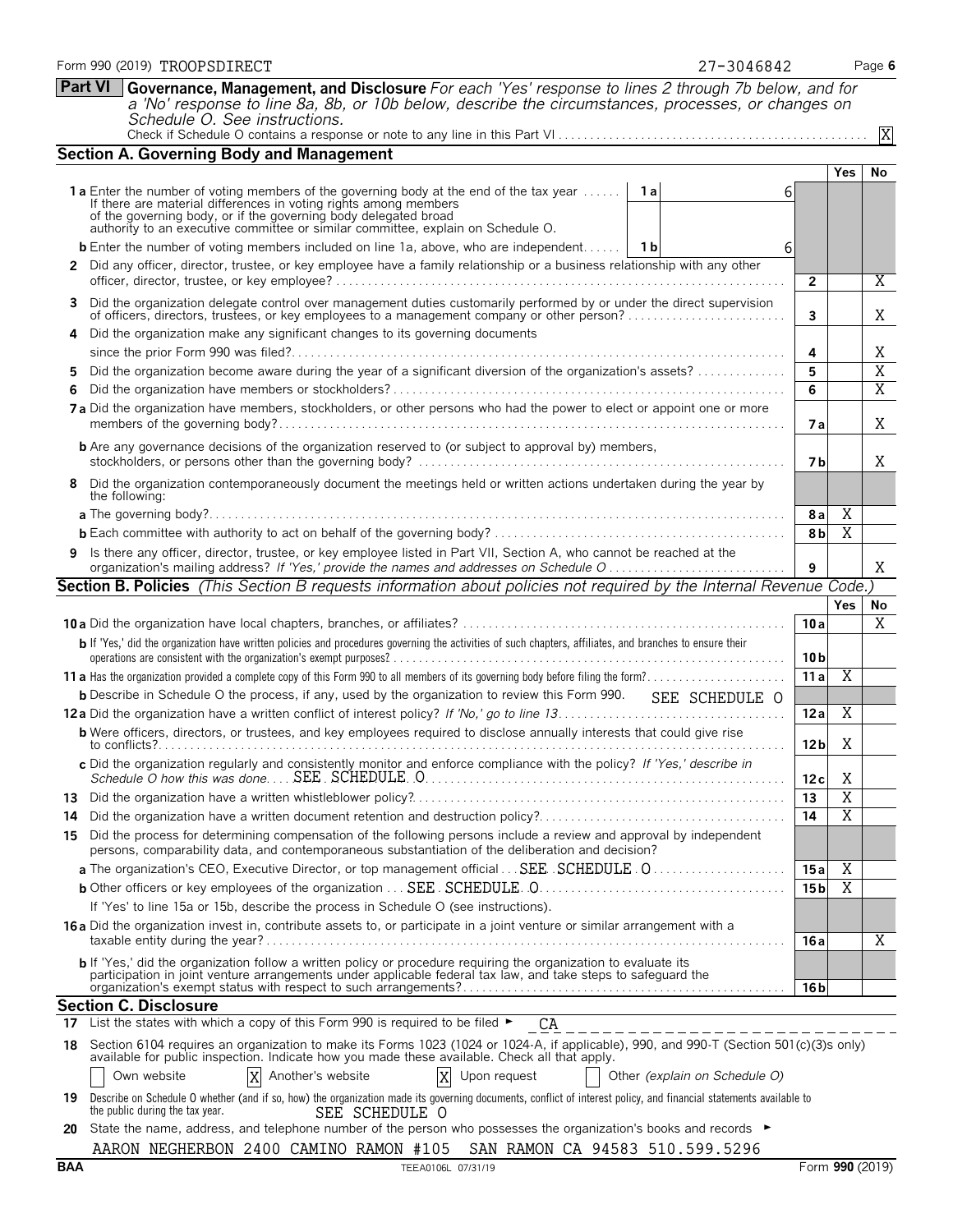| Form 990 (2019)<br>TROOPSDIRECT                                                                                                                                                                                             | Page 7<br>27-3046842 |
|-----------------------------------------------------------------------------------------------------------------------------------------------------------------------------------------------------------------------------|----------------------|
| Part VII Compensation of Officers, Directors, Trustees, Key Employees, Highest Compensated Employees, and<br>Independent Contractors                                                                                        |                      |
|                                                                                                                                                                                                                             |                      |
| Section A. Officers, Directors, Trustees, Key Employees, and Highest Compensated Employees                                                                                                                                  |                      |
| 1 a Complete this table for all persons required to be listed. Report compensation for the calendar year ending with or within the<br>organization's tax year.                                                              |                      |
| • List all of the organization's current officers, directors, trustees (whether individuals or organizations), regardless of amount of<br>compensation. Enter -0- in columns (D), (E), and (F) if no compensation was paid. |                      |
| • List all of the organization's current key employees, if any. See instructions for definition of 'key employee.'                                                                                                          |                      |

? List the organization's five **current** highest compensated employees (other than an officer, director, trustee, or key employee) who received reportable compensation (Box 5 of Form W-2 and/or Box 7 of Form 1099-MISC) of more than \$100,000 from the organization and any related organizations.

? List all of the organization's **former** officers, key employees, and highest compensated employees who received more than \$100,000 of reportable compensation from the organization and any related organizations.

? List all of the organization's **former directors or trustees** that received, in the capacity as a former director or trustee of the organization, more than \$10,000 of reportable compensation from the organization and any related organizations.

See instructions for the order in which to list the persons above.

Check this box if neither the organization nor any related organization compensated any current officer, director, or trustee.

|                          |                                                                                                                                          | (C) |                       |         |                   |                                                                                        |  |                                                            |                                                                 |                                                                       |
|--------------------------|------------------------------------------------------------------------------------------------------------------------------------------|-----|-----------------------|---------|-------------------|----------------------------------------------------------------------------------------|--|------------------------------------------------------------|-----------------------------------------------------------------|-----------------------------------------------------------------------|
| (A)<br>Name and title    | (B)<br>Average<br>hours<br>per                                                                                                           |     |                       |         | director/trustee) | Position (do not check more<br>than one box, unless person<br>is both an officer and a |  | (D)<br>Reportable<br>compensation from<br>the organization | (E)<br>Reportable<br>compensation from<br>related organizations | (F)<br>Estimated amount<br>of other                                   |
|                          | per<br>(list any derivative)<br>list any derivative formulated<br>related<br>organizations<br>below<br>dotted<br>line)<br>line)<br>line) |     | Institutional trustee | Officer | Key employee      | Former<br>Highest compensated<br>employee                                              |  | (W-2/1099-MISC)                                            | (W-2/1099-MISC)                                                 | compensation from<br>the organization<br>and related<br>organizations |
| (1) AARON NEGHERBON      | 60                                                                                                                                       |     |                       |         |                   |                                                                                        |  |                                                            |                                                                 |                                                                       |
| PRESIDENT                | 0                                                                                                                                        | Χ   |                       | Χ       |                   |                                                                                        |  | 156,000                                                    | 0                                                               | 27,644.                                                               |
| (2) MIKE BEAVEN          | $\overline{c}$                                                                                                                           |     |                       |         |                   |                                                                                        |  |                                                            |                                                                 |                                                                       |
| SECRETARY                | 0                                                                                                                                        | X   |                       | Χ       |                   |                                                                                        |  | 0                                                          | 0                                                               | $0$ .                                                                 |
| (3) STEVE CANNATELLA     | $\overline{c}$                                                                                                                           |     |                       |         |                   |                                                                                        |  |                                                            |                                                                 |                                                                       |
| <b>DIRECTOR</b>          | 0                                                                                                                                        | X   |                       |         |                   |                                                                                        |  | 0                                                          | 0                                                               | $0$ .                                                                 |
| (4) KEITH FORKIN         | $\overline{c}$                                                                                                                           |     |                       |         |                   |                                                                                        |  |                                                            |                                                                 |                                                                       |
| <b>DIRECTOR</b>          | 0                                                                                                                                        | X   |                       |         |                   |                                                                                        |  | 0                                                          | 0                                                               | $0$ .                                                                 |
| (5) BILL HU<br>TREASURER | $\overline{c}$<br>0                                                                                                                      | X   |                       | X       |                   |                                                                                        |  | $\Omega$                                                   | $\Omega$                                                        |                                                                       |
| (6) DON PEDERSON         |                                                                                                                                          |     |                       |         |                   |                                                                                        |  |                                                            |                                                                 | $0$ .                                                                 |
| <b>DIRECTOR</b>          | $\overline{c}$<br>0                                                                                                                      | Χ   |                       |         |                   |                                                                                        |  | 0                                                          | 0                                                               | $0$ .                                                                 |
| (7)                      |                                                                                                                                          |     |                       |         |                   |                                                                                        |  |                                                            |                                                                 |                                                                       |
| (8)                      |                                                                                                                                          |     |                       |         |                   |                                                                                        |  |                                                            |                                                                 |                                                                       |
| (9)                      |                                                                                                                                          |     |                       |         |                   |                                                                                        |  |                                                            |                                                                 |                                                                       |
| (10)                     |                                                                                                                                          |     |                       |         |                   |                                                                                        |  |                                                            |                                                                 |                                                                       |
| (11)                     |                                                                                                                                          |     |                       |         |                   |                                                                                        |  |                                                            |                                                                 |                                                                       |
| (12)                     |                                                                                                                                          |     |                       |         |                   |                                                                                        |  |                                                            |                                                                 |                                                                       |
| (13)                     |                                                                                                                                          |     |                       |         |                   |                                                                                        |  |                                                            |                                                                 |                                                                       |
|                          |                                                                                                                                          |     |                       |         |                   |                                                                                        |  |                                                            |                                                                 |                                                                       |
| (14)                     |                                                                                                                                          |     |                       |         |                   |                                                                                        |  |                                                            |                                                                 |                                                                       |
| <b>BAA</b>               | TEEA0107L 07/31/19                                                                                                                       |     |                       |         |                   |                                                                                        |  |                                                            |                                                                 | Form 990 (2019)                                                       |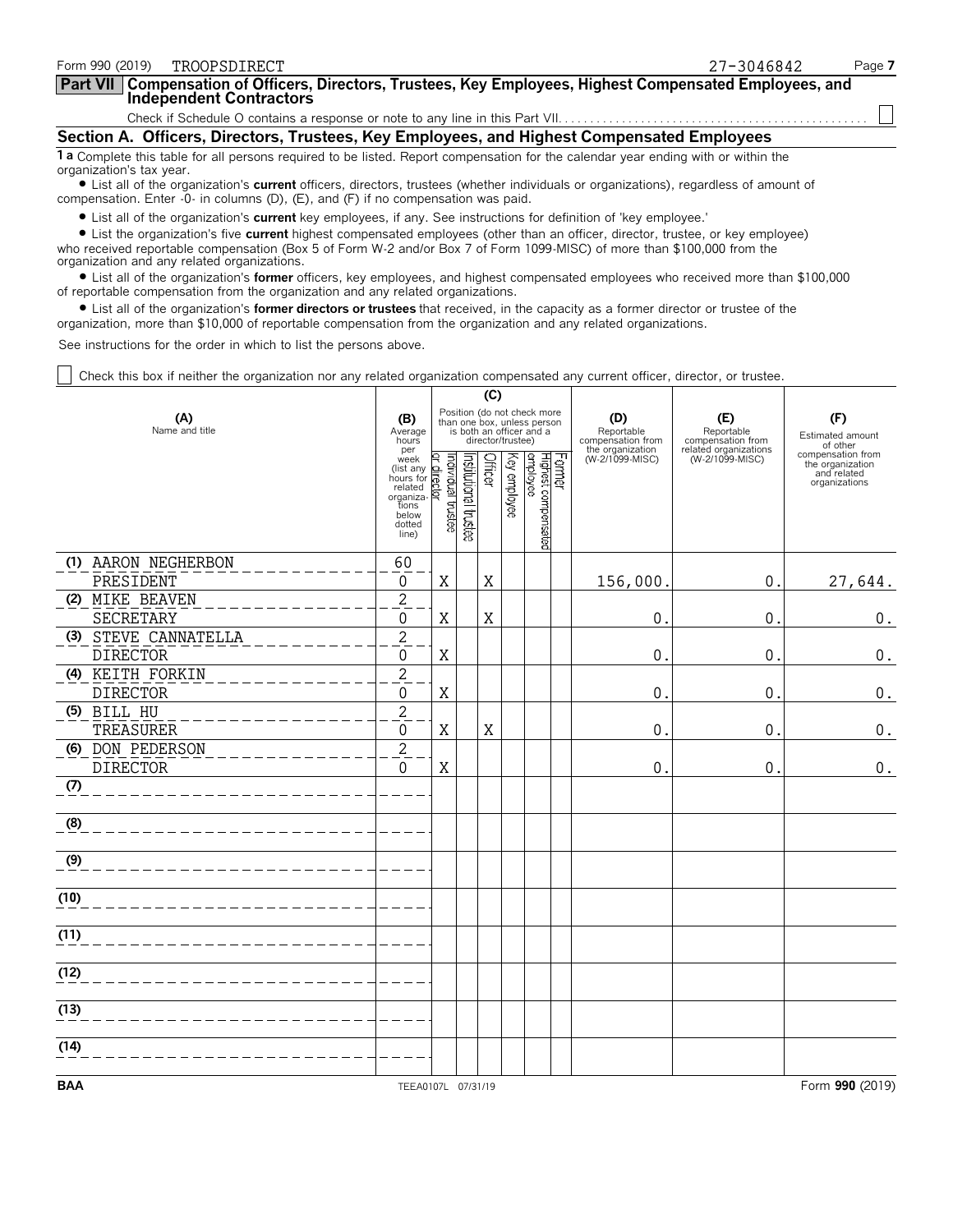#### Form 990 (2019) Page **8** TROOPSDIRECT 27-3046842

|      | Part VII Section A. Officers, Directors, Trustees, Key Employees, and Highest Compensated Employees (continued)                                                                                                                                        |                                                                                         |                                  |                      |         |              |                                                                                                             |        |                                        |                                          |              |                                                                       |           |
|------|--------------------------------------------------------------------------------------------------------------------------------------------------------------------------------------------------------------------------------------------------------|-----------------------------------------------------------------------------------------|----------------------------------|----------------------|---------|--------------|-------------------------------------------------------------------------------------------------------------|--------|----------------------------------------|------------------------------------------|--------------|-----------------------------------------------------------------------|-----------|
|      | (B)<br>(C)                                                                                                                                                                                                                                             |                                                                                         |                                  |                      |         |              |                                                                                                             |        |                                        |                                          |              |                                                                       |           |
|      | (A)<br>Name and title                                                                                                                                                                                                                                  | Average<br>hours<br>per<br>week                                                         |                                  |                      |         |              | Position<br>(do not check more than one<br>box, unless person is both an<br>officer and a director/trustee) |        | (D)<br>Reportable<br>compensation from | (E)<br>Reportable<br>compensation from   |              | (F)<br>Estimated amount<br>of other                                   |           |
|      |                                                                                                                                                                                                                                                        | (list any<br>hours<br>for<br>related<br>organiza<br>- tions<br>below<br>dotted<br>line) | or director<br>ndividual trustee | nstitutional trustee | Officer | Key employee | Highest compensated<br>employee                                                                             | Former | the organization<br>(W-2/1099-MISC)    | related organizations<br>(W-2/1099-MISC) |              | compensation from<br>the organization<br>and related<br>organizations |           |
| (15) |                                                                                                                                                                                                                                                        |                                                                                         |                                  |                      |         |              |                                                                                                             |        |                                        |                                          |              |                                                                       |           |
| (16) |                                                                                                                                                                                                                                                        |                                                                                         |                                  |                      |         |              |                                                                                                             |        |                                        |                                          |              |                                                                       |           |
| (17) |                                                                                                                                                                                                                                                        |                                                                                         |                                  |                      |         |              |                                                                                                             |        |                                        |                                          |              |                                                                       |           |
| (18) |                                                                                                                                                                                                                                                        |                                                                                         |                                  |                      |         |              |                                                                                                             |        |                                        |                                          |              |                                                                       |           |
| (19) |                                                                                                                                                                                                                                                        |                                                                                         |                                  |                      |         |              |                                                                                                             |        |                                        |                                          |              |                                                                       |           |
| (20) |                                                                                                                                                                                                                                                        |                                                                                         |                                  |                      |         |              |                                                                                                             |        |                                        |                                          |              |                                                                       |           |
| (21) |                                                                                                                                                                                                                                                        |                                                                                         |                                  |                      |         |              |                                                                                                             |        |                                        |                                          |              |                                                                       |           |
| (22) |                                                                                                                                                                                                                                                        |                                                                                         |                                  |                      |         |              |                                                                                                             |        |                                        |                                          |              |                                                                       |           |
| (23) |                                                                                                                                                                                                                                                        |                                                                                         |                                  |                      |         |              |                                                                                                             |        |                                        |                                          |              |                                                                       |           |
| (24) |                                                                                                                                                                                                                                                        |                                                                                         |                                  |                      |         |              |                                                                                                             |        |                                        |                                          |              |                                                                       |           |
| (25) |                                                                                                                                                                                                                                                        |                                                                                         |                                  |                      |         |              |                                                                                                             |        |                                        |                                          |              |                                                                       |           |
|      |                                                                                                                                                                                                                                                        |                                                                                         |                                  |                      |         |              |                                                                                                             |        | 156,000.                               | 0.                                       |              |                                                                       | 27,644.   |
|      | c Total from continuation sheets to Part VII, Section A                                                                                                                                                                                                |                                                                                         |                                  |                      |         |              |                                                                                                             |        | 0.                                     | 0.                                       |              |                                                                       | 0.        |
|      | 2 Total number of individuals (including but not limited to those listed above) who received more than \$100,000 of reportable compensation                                                                                                            |                                                                                         |                                  |                      |         |              |                                                                                                             |        | 156,000.                               | $\overline{0}$ .                         |              |                                                                       | 27,644.   |
|      | from the organization $\blacktriangleright$<br>1                                                                                                                                                                                                       |                                                                                         |                                  |                      |         |              |                                                                                                             |        |                                        |                                          |              |                                                                       |           |
|      | Did the organization list any former officer, director, trustee, key employee, or highest compensated employee                                                                                                                                         |                                                                                         |                                  |                      |         |              |                                                                                                             |        |                                        |                                          |              | Yes                                                                   | No        |
|      |                                                                                                                                                                                                                                                        |                                                                                         |                                  |                      |         |              |                                                                                                             |        |                                        |                                          | 3            |                                                                       | X         |
|      | 4 For any individual listed on line 1a, is the sum of reportable compensation and other compensation from<br>the organization and related organizations greater than \$150,000? If 'Yes,' complete Schedule J for                                      |                                                                                         |                                  |                      |         |              |                                                                                                             |        |                                        |                                          | 4            | Χ                                                                     |           |
| 5.   | Did any person listed on line 1a receive or accrue compensation from any unrelated organization or individual                                                                                                                                          |                                                                                         |                                  |                      |         |              |                                                                                                             |        |                                        |                                          | 5            |                                                                       | X         |
|      | <b>Section B. Independent Contractors</b>                                                                                                                                                                                                              |                                                                                         |                                  |                      |         |              |                                                                                                             |        |                                        |                                          |              |                                                                       |           |
|      | Complete this table for your five highest compensated independent contractors that received more than \$100,000 of<br>compensation from the organization. Report compensation for the calendar year ending with or within the organization's tax year. |                                                                                         |                                  |                      |         |              |                                                                                                             |        |                                        |                                          |              |                                                                       |           |
|      | (A)<br>Name and business address                                                                                                                                                                                                                       |                                                                                         |                                  |                      |         |              |                                                                                                             |        | (B)<br>Description of services         |                                          | Compensation | (C)                                                                   |           |
|      | FUND RAISING STRATEGIES, INC. 1420 SPRING HILL ROAD #490 MCLEAN, VA                                                                                                                                                                                    |                                                                                         |                                  |                      |         |              |                                                                                                             |        | FUNDRAISING                            |                                          |              |                                                                       | 179, 133. |
|      |                                                                                                                                                                                                                                                        |                                                                                         |                                  |                      |         |              |                                                                                                             |        |                                        |                                          |              |                                                                       |           |
|      |                                                                                                                                                                                                                                                        |                                                                                         |                                  |                      |         |              |                                                                                                             |        |                                        |                                          |              |                                                                       |           |
|      | 2 Total number of independent contractors (including but not limited to those listed above) who received more than<br>\$100,000 of compensation from the organization ►                                                                                |                                                                                         |                                  |                      |         |              |                                                                                                             |        |                                        |                                          |              |                                                                       |           |
|      |                                                                                                                                                                                                                                                        |                                                                                         |                                  |                      |         |              |                                                                                                             |        |                                        |                                          |              |                                                                       |           |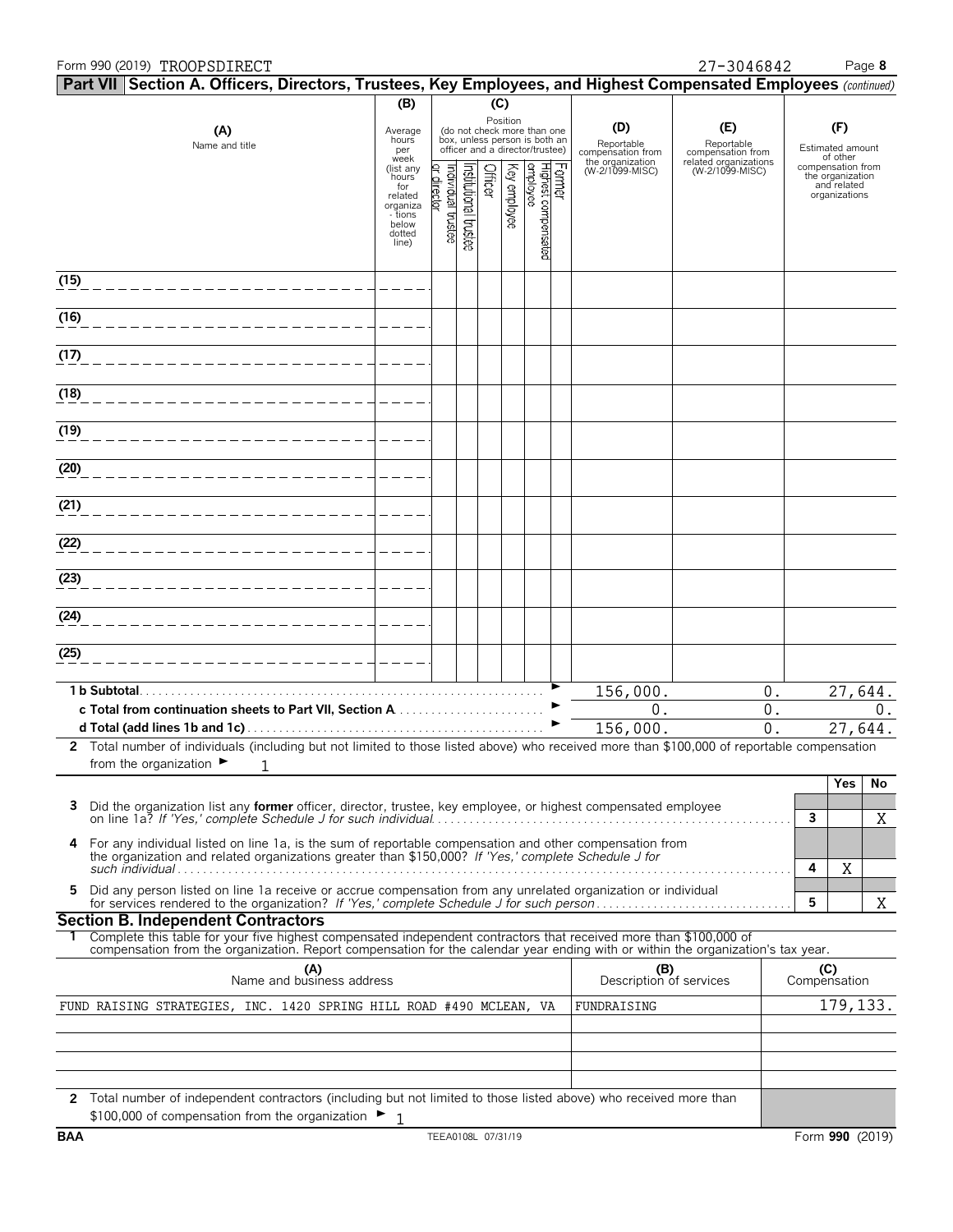#### Form 990 (2019) Page **9** TROOPSDIRECT 27-3046842

**Part VIII Statement of Revenue**

|                                                           | .                                                            | וטוווטווג טו וזטעטו                                               |                                  |                      |                                                    |                                         |                                                                  |
|-----------------------------------------------------------|--------------------------------------------------------------|-------------------------------------------------------------------|----------------------------------|----------------------|----------------------------------------------------|-----------------------------------------|------------------------------------------------------------------|
|                                                           |                                                              |                                                                   |                                  | (A)<br>Total revenue | (B)<br>Related or<br>exempt<br>function<br>revenue | (C)<br>Unrelated<br>business<br>revenue | (D)<br>Revenue<br>excluded from tax<br>under sections<br>512-514 |
|                                                           |                                                              | 1a Federated campaigns                                            | 1a                               |                      |                                                    |                                         |                                                                  |
| Contributions, Gifts, Grants<br>and Other Similar Amounts |                                                              | <b>b</b> Membership dues                                          | 1 <sub>b</sub>                   |                      |                                                    |                                         |                                                                  |
|                                                           |                                                              | c Fundraising events<br>d Related organizations                   | 1 <sub>c</sub><br>27,209.        |                      |                                                    |                                         |                                                                  |
|                                                           |                                                              | e Government grants (contributions).                              | 1 <sub>d</sub><br>1 <sub>e</sub> |                      |                                                    |                                         |                                                                  |
|                                                           |                                                              | f All other contributions, gifts, grants, and                     |                                  |                      |                                                    |                                         |                                                                  |
|                                                           |                                                              | similar amounts not included above.                               | 1f<br>4,302,820.                 |                      |                                                    |                                         |                                                                  |
|                                                           |                                                              | g Noncash contributions included in                               | 1 <sub>g</sub><br>1, 311, 576.   |                      |                                                    |                                         |                                                                  |
|                                                           |                                                              | h Total. Add lines 1a-1f                                          |                                  | 4,330,029.           |                                                    |                                         |                                                                  |
|                                                           |                                                              |                                                                   | <b>Business Code</b>             |                      |                                                    |                                         |                                                                  |
| Program Service Revenue                                   | 2a                                                           |                                                                   |                                  |                      |                                                    |                                         |                                                                  |
|                                                           | b                                                            |                                                                   |                                  |                      |                                                    |                                         |                                                                  |
|                                                           | С                                                            |                                                                   |                                  |                      |                                                    |                                         |                                                                  |
|                                                           | d                                                            |                                                                   |                                  |                      |                                                    |                                         |                                                                  |
|                                                           |                                                              | ______________<br>f All other program service revenue             |                                  |                      |                                                    |                                         |                                                                  |
|                                                           |                                                              |                                                                   | $\blacktriangleright$            |                      |                                                    |                                         |                                                                  |
|                                                           | 3                                                            | Investment income (including dividends, interest, and             |                                  |                      |                                                    |                                         |                                                                  |
|                                                           |                                                              |                                                                   |                                  | 18,196.              |                                                    |                                         | 18,196.                                                          |
|                                                           | 4<br>5                                                       | Income from investment of tax-exempt bond proceeds  ▶             |                                  |                      |                                                    |                                         |                                                                  |
|                                                           |                                                              | (i) Real                                                          | (ii) Personal                    | 40,172.              |                                                    |                                         | 40, 172.                                                         |
|                                                           |                                                              | 6a Gross rents<br>6a                                              |                                  |                      |                                                    |                                         |                                                                  |
|                                                           |                                                              | <b>b</b> Less: rental expenses<br>6b                              |                                  |                      |                                                    |                                         |                                                                  |
|                                                           |                                                              | c Rental income or (loss)<br>6c                                   |                                  |                      |                                                    |                                         |                                                                  |
|                                                           |                                                              |                                                                   | ٠                                |                      |                                                    |                                         |                                                                  |
|                                                           |                                                              | (i) Securities<br><b>7 a</b> Gross amount from<br>sales of assets | (ii) Other                       |                      |                                                    |                                         |                                                                  |
|                                                           |                                                              | 7a<br>other than inventory                                        |                                  |                      |                                                    |                                         |                                                                  |
|                                                           |                                                              | <b>b</b> Less: cost or other basis<br>7b<br>and sales expenses    |                                  |                      |                                                    |                                         |                                                                  |
|                                                           |                                                              | 7c<br><b>c</b> Gain or (loss) $\ldots$ .                          |                                  |                      |                                                    |                                         |                                                                  |
|                                                           |                                                              |                                                                   |                                  |                      |                                                    |                                         |                                                                  |
|                                                           |                                                              | 8 a Gross income from fundraising events                          |                                  |                      |                                                    |                                         |                                                                  |
|                                                           |                                                              | 27,209.<br>(not including $\sharp$                                |                                  |                      |                                                    |                                         |                                                                  |
|                                                           |                                                              | of contributions reported on line 1c).<br>See Part IV, line 18    | 8а                               |                      |                                                    |                                         |                                                                  |
|                                                           |                                                              | <b>b</b> Less: direct expenses $\ldots$ .                         | 8b<br>117, 452.                  |                      |                                                    |                                         |                                                                  |
| <b>Other Revenue</b>                                      |                                                              | c Net income or (loss) from fundraising events                    |                                  | $-117,452.$          |                                                    |                                         |                                                                  |
|                                                           |                                                              | 9 a Gross income from gaming activities.                          |                                  |                      |                                                    |                                         |                                                                  |
|                                                           |                                                              | See Part IV, line $19$                                            | 9а                               |                      |                                                    |                                         |                                                                  |
|                                                           |                                                              | <b>b</b> Less: direct expenses $\ldots$ .                         | 9b                               |                      |                                                    |                                         |                                                                  |
|                                                           |                                                              | c Net income or (loss) from gaming activities                     |                                  |                      |                                                    |                                         |                                                                  |
|                                                           |                                                              | 10 a Gross sales of inventory, less<br>returns and allowances     | 10a                              |                      |                                                    |                                         |                                                                  |
|                                                           |                                                              | <b>b</b> Less: $cost$ of goods $sol$                              | 10 b                             |                      |                                                    |                                         |                                                                  |
|                                                           |                                                              | c Net income or (loss) from sales of inventory                    |                                  |                      |                                                    |                                         |                                                                  |
|                                                           |                                                              |                                                                   | <b>Business Code</b>             |                      |                                                    |                                         |                                                                  |
|                                                           |                                                              |                                                                   |                                  |                      |                                                    |                                         |                                                                  |
|                                                           |                                                              |                                                                   |                                  |                      |                                                    |                                         |                                                                  |
| Miscellaneous                                             | $\begin{array}{c}\n\textbf{Required} \\ \hline\n\end{array}$ | <b>d</b> All other revenue                                        |                                  |                      |                                                    |                                         |                                                                  |
|                                                           |                                                              |                                                                   |                                  |                      |                                                    |                                         |                                                                  |
|                                                           | 12                                                           |                                                                   |                                  | 4,270,945            | $\mathbf{0}$                                       | $\mathbf 0$ .                           | 58,368.                                                          |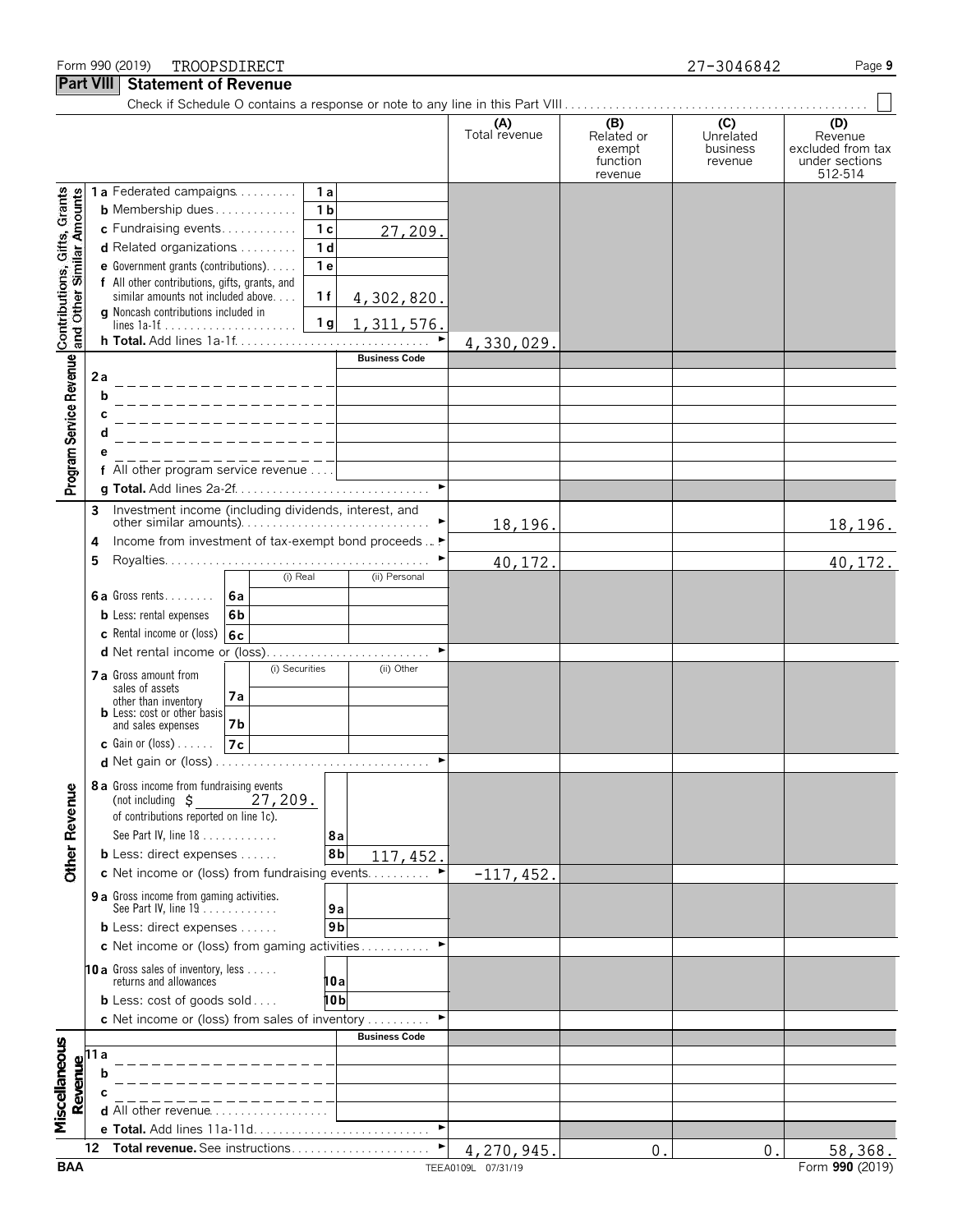|                | Do not include amounts reported on lines<br>6b, 7b, 8b, 9b, and 10b of Part VIII.                                                                                                                                                                          | (A)<br>Total expenses | (B)<br>Program service<br>expenses | $\overline{(\mathsf{C})}$<br>Management and<br>general expenses | (D)<br>Fundraising<br>expenses |
|----------------|------------------------------------------------------------------------------------------------------------------------------------------------------------------------------------------------------------------------------------------------------------|-----------------------|------------------------------------|-----------------------------------------------------------------|--------------------------------|
| 1              | Grants and other assistance to domestic<br>organizations and domestic governments.                                                                                                                                                                         |                       |                                    |                                                                 |                                |
| $\overline{2}$ | Grants and other assistance to domestic<br>individuals. See Part IV, line 22.                                                                                                                                                                              |                       |                                    |                                                                 |                                |
| 3              | Grants and other assistance to foreign<br>organizations, foreign governments, and for-<br>eign individuals. See Part IV, lines 15 and 16.                                                                                                                  |                       |                                    |                                                                 |                                |
| 4              | Benefits paid to or for members                                                                                                                                                                                                                            |                       |                                    |                                                                 |                                |
| 5              | Compensation of current officers, directors,<br>trustees, and key employees                                                                                                                                                                                | 156,000.              | 93,600.                            | 31,200.                                                         | 31,200.                        |
| 6              | Compensation not included above to<br>disqualified persons (as defined under<br>section 4958(f)(1)) and persons described                                                                                                                                  | 0.                    | 0.                                 | 0.                                                              | 0.                             |
| 7              | Other salaries and wages                                                                                                                                                                                                                                   | 174,000.              | 139, 200.                          | 18,000.                                                         | 16,800.                        |
| 8              | Pension plan accruals and contributions<br>(include section $401(k)$ and $403(b)$                                                                                                                                                                          |                       |                                    |                                                                 |                                |
| 9              | Other employee benefits                                                                                                                                                                                                                                    | 30,166.               | 21,281.                            | 4,498.                                                          | 4,387.                         |
| 10             | Payroll taxes                                                                                                                                                                                                                                              | 25,391.               | 17,912.                            | 3,785.                                                          | 3,694.                         |
| 11             | Fees for services (nonemployees):                                                                                                                                                                                                                          |                       |                                    |                                                                 |                                |
|                | a Management                                                                                                                                                                                                                                               |                       |                                    |                                                                 |                                |
|                |                                                                                                                                                                                                                                                            | 814.                  |                                    | 814.                                                            |                                |
|                |                                                                                                                                                                                                                                                            | 24,920.               |                                    | 24,920.                                                         |                                |
|                |                                                                                                                                                                                                                                                            |                       |                                    |                                                                 |                                |
|                | e Professional fundraising services. See Part IV, line 17.                                                                                                                                                                                                 | 179, 133.             |                                    |                                                                 | 179, 133.                      |
|                | f Investment management fees                                                                                                                                                                                                                               |                       |                                    |                                                                 |                                |
|                | g Other. (If line 11q amount exceeds 10% of line 25, column<br>(A) amount, list line 11g expenses on Schedule 0.)                                                                                                                                          | 15,000.               | 15,000.                            |                                                                 |                                |
|                | 12 Advertising and promotion                                                                                                                                                                                                                               | 9,952.                | 9,952.                             |                                                                 |                                |
| 13             |                                                                                                                                                                                                                                                            | 15,386.               | 10,854.                            | 2,294.                                                          | 2,238.                         |
| 14             | Information technology                                                                                                                                                                                                                                     | 22,189.               | 15,653.                            | 3,308.                                                          | 3,228.                         |
| 15             |                                                                                                                                                                                                                                                            |                       |                                    |                                                                 |                                |
| 16             |                                                                                                                                                                                                                                                            | 37, 477.              | 26,438.                            | 5,587.                                                          | 5,452.                         |
| 17             |                                                                                                                                                                                                                                                            | 63,259.               | 44,281.                            | 3, 163.                                                         | 15,815.                        |
| 18             | Payments of travel or entertainment<br>expenses for any federal, state, or local                                                                                                                                                                           |                       |                                    |                                                                 |                                |
| 19<br>20       | Conferences, conventions, and meetings<br>$Interest. \ldots \ldots \ldots \ldots \ldots \ldots \ldots \ldots \ldots \ldots \ldots \ldots \ldots$                                                                                                           |                       |                                    |                                                                 |                                |
| 21             | Payments to affiliates                                                                                                                                                                                                                                     |                       |                                    |                                                                 |                                |
| 22             | Depreciation, depletion, and amortization                                                                                                                                                                                                                  | 1,230.                |                                    | 1,230.                                                          |                                |
|                | 23 Insurance<br>24 Other expenses. Itemize expenses not<br>covered above (List miscellaneous expenses<br>on line 24e. If line 24e amount exceeds 10%<br>of line 25, column (A) amount, list line 24e<br>expenses on Schedule O.)                           | 2,613.                |                                    | 2,613.                                                          |                                |
|                | <b>a</b> PRODUCT ACQUISITION & DISTRIB.                                                                                                                                                                                                                    | 2,001,401             | 2,001,401                          |                                                                 |                                |
|                | <b>b</b> <u>DIRECT MAIL-PRINTING &amp; PREMIUM</u>                                                                                                                                                                                                         | 700,197               | 431,881                            | 28,428                                                          | 239,888.                       |
|                | C DIRECT MAIL-POSTAGE & MAILING                                                                                                                                                                                                                            | 505,049.              | 311, 514.                          | 20,505                                                          | <u>173,030.</u>                |
|                | d<br>DIRECT MAIL-MISCELLANEOUS COST                                                                                                                                                                                                                        | 115,091               | 70,988.                            | 4,673.                                                          | 39,430.                        |
|                | e All other expenses                                                                                                                                                                                                                                       | 150,259.              | 35,791.                            | 101,939.                                                        | 12,529.                        |
|                | 25 Total functional expenses. Add lines 1 through 24e                                                                                                                                                                                                      | 4,229,527.            | 3,245,746.                         | 256,957                                                         | 726,824.                       |
|                | 26 Joint costs. Complete this line only if<br>the organization reported in column (B)<br>joint costs from a combined educational<br>campaign and fundraising solicitation.<br>X if following<br>Check here $\blacktriangleright$<br>SOP 98-2 (ASC 958-720) |                       |                                    |                                                                 |                                |

Form 990 (2019) Page **10** TROOPSDIRECT 27-3046842 **Part IX Statement of Functional Expenses**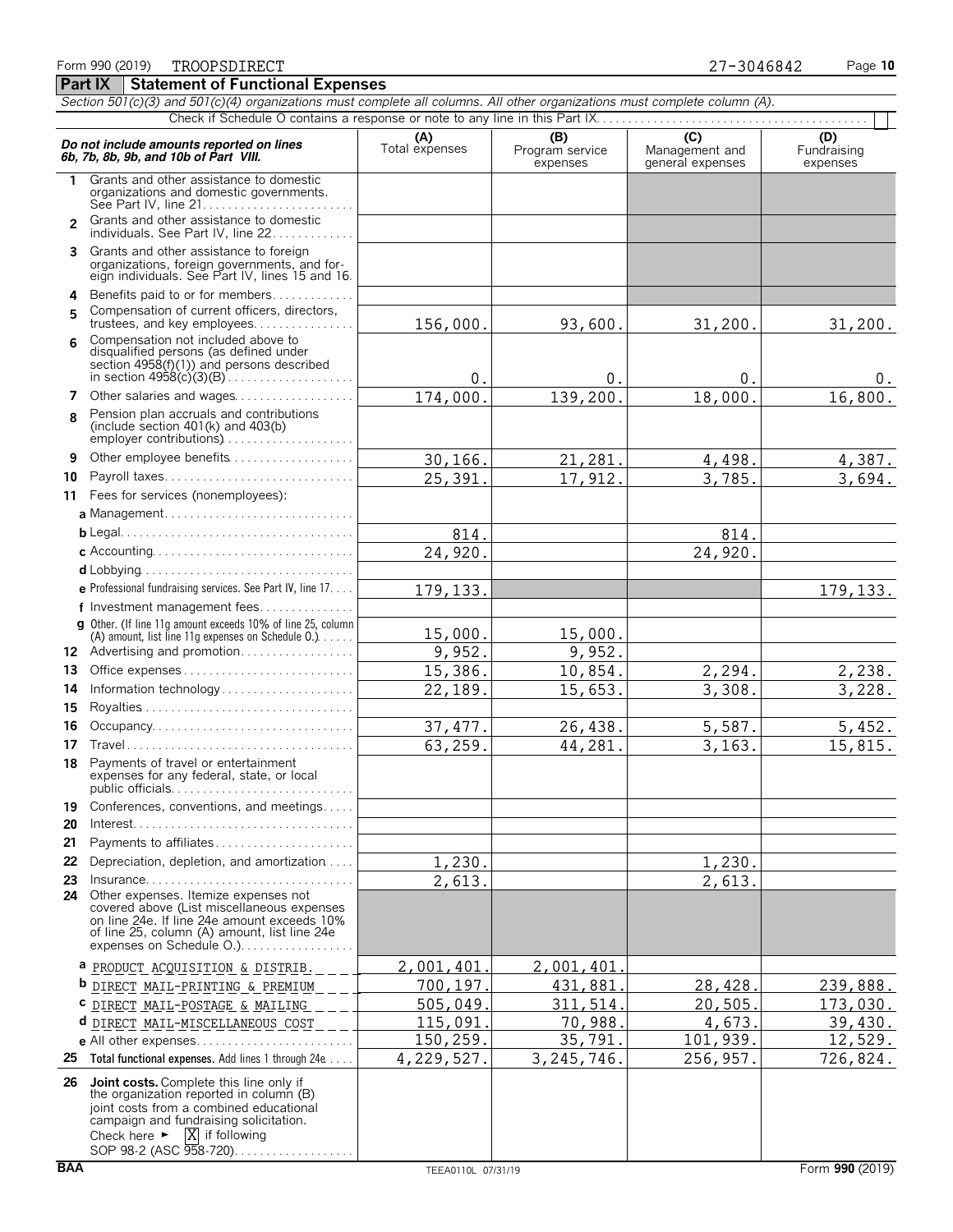#### Form 990 (2019) Page **11** TROOPSDIRECT 27-3046842

|                             |    |                                                                                                                                                                                                                    |        |        | (A)<br>Beginning of year |                | (B)<br>End of year |
|-----------------------------|----|--------------------------------------------------------------------------------------------------------------------------------------------------------------------------------------------------------------------|--------|--------|--------------------------|----------------|--------------------|
|                             | 1  |                                                                                                                                                                                                                    |        |        | 159,580                  | 1              | 266,194.           |
|                             | 2  |                                                                                                                                                                                                                    |        |        | 1,426,034.               | $\mathbf{2}$   | 1,497,842.         |
|                             | 3  |                                                                                                                                                                                                                    |        |        | 10, 155.                 | 3              |                    |
|                             | 4  |                                                                                                                                                                                                                    |        |        | 12,395.                  | 4              | 1,807.             |
|                             | 5  | Loans and other receivables from any current or former officer, director, trustee, key employee, creator or founder, substantial contributor, or 35%<br>controlled entity or family member of any of these persons |        |        |                          | 5              |                    |
|                             | 6  | Loans and other receivables from other disqualified persons (as defined under<br>section $4958(f)(1)$ , and persons described in section $4958(c)(3)(B)$                                                           |        |        | 6                        |                |                    |
|                             | 7  |                                                                                                                                                                                                                    |        |        |                          | $\overline{7}$ |                    |
|                             | 8  |                                                                                                                                                                                                                    |        |        |                          | 8              |                    |
| Assets                      | 9  |                                                                                                                                                                                                                    |        |        | 211, 174.                | 9              | 126,265.           |
|                             |    | 10 a Land, buildings, and equipment: cost or other basis.                                                                                                                                                          | 10 a l | 3,691. |                          |                |                    |
|                             |    | <b>b</b> Less: accumulated depreciation $\ldots \ldots \ldots \ldots \ldots$   10b                                                                                                                                 |        | 1,845. | 3,076.                   | 10c            | 1,846.             |
|                             | 11 |                                                                                                                                                                                                                    |        |        |                          | 11             |                    |
|                             | 12 | Investments - other securities. See Part IV, line 11                                                                                                                                                               |        |        |                          | 12             |                    |
|                             | 13 |                                                                                                                                                                                                                    |        | 13     |                          |                |                    |
|                             | 14 |                                                                                                                                                                                                                    |        |        | 14                       |                |                    |
|                             | 15 |                                                                                                                                                                                                                    |        | 2,330. | 15                       | 11,283.        |                    |
|                             | 16 |                                                                                                                                                                                                                    |        |        | 1,824,744.               | 16             | 1,905,237.         |
|                             | 17 |                                                                                                                                                                                                                    |        |        | 394,857.                 | 17             | 433, 932.          |
|                             | 18 |                                                                                                                                                                                                                    |        |        | $\overline{18}$          |                |                    |
|                             | 19 |                                                                                                                                                                                                                    |        |        |                          | 19             |                    |
|                             | 20 |                                                                                                                                                                                                                    |        |        |                          | 20             |                    |
|                             | 21 | Escrow or custodial account liability. Complete Part IV of Schedule D.                                                                                                                                             |        |        |                          | 21             |                    |
| Liabilities                 | 22 | Loans and other payables to any current or former officer, director, trustee,<br>key employee, creator or founder, substantial contributor, or 35%<br>controlled entity or family member of any of these persons   |        |        |                          | 22             |                    |
|                             | 23 | Secured mortgages and notes payable to unrelated third parties                                                                                                                                                     |        |        |                          | 23             |                    |
|                             | 24 | Unsecured notes and loans payable to unrelated third parties                                                                                                                                                       |        |        |                          | 24             |                    |
|                             | 25 | Other liabilities (including federal income tax, payables to related third parties, and other liabilities not included on lines 17-24). Complete Part X of Schedule D                                              |        |        |                          | 25             |                    |
|                             | 26 |                                                                                                                                                                                                                    |        |        | 394,857.                 | 26             | 433, 932.          |
|                             |    | Organizations that follow FASB ASC 958, check here ►<br>and complete lines 27, 28, 32, and 33.                                                                                                                     |        | X      |                          |                |                    |
|                             | 27 |                                                                                                                                                                                                                    |        |        | 1,389,887.               | 27             | 1,401,305.         |
|                             | 28 |                                                                                                                                                                                                                    |        |        | 40,000.                  | 28             | 70,000.            |
| Net Assets or Fund Balances |    | Organizations that do not follow FASB ASC 958, check here ►<br>and complete lines 29 through 33.                                                                                                                   |        |        |                          |                |                    |
|                             | 29 |                                                                                                                                                                                                                    |        |        |                          | 29             |                    |
|                             | 30 | Paid-in or capital surplus, or land, building, or equipment fund                                                                                                                                                   |        |        |                          | 30             |                    |
|                             | 31 | Retained earnings, endowment, accumulated income, or other funds                                                                                                                                                   |        |        |                          | 31             |                    |
|                             | 32 |                                                                                                                                                                                                                    |        |        | 1,429,887.               | 32             | 1, 471, 305.       |
|                             | 33 |                                                                                                                                                                                                                    |        |        | 1,824,744.               | 33             | 1,905,237.         |

**BAA TEEA0111L** 07/31/19 **TEEA0111L** 07/31/19 **Form 990** (2019)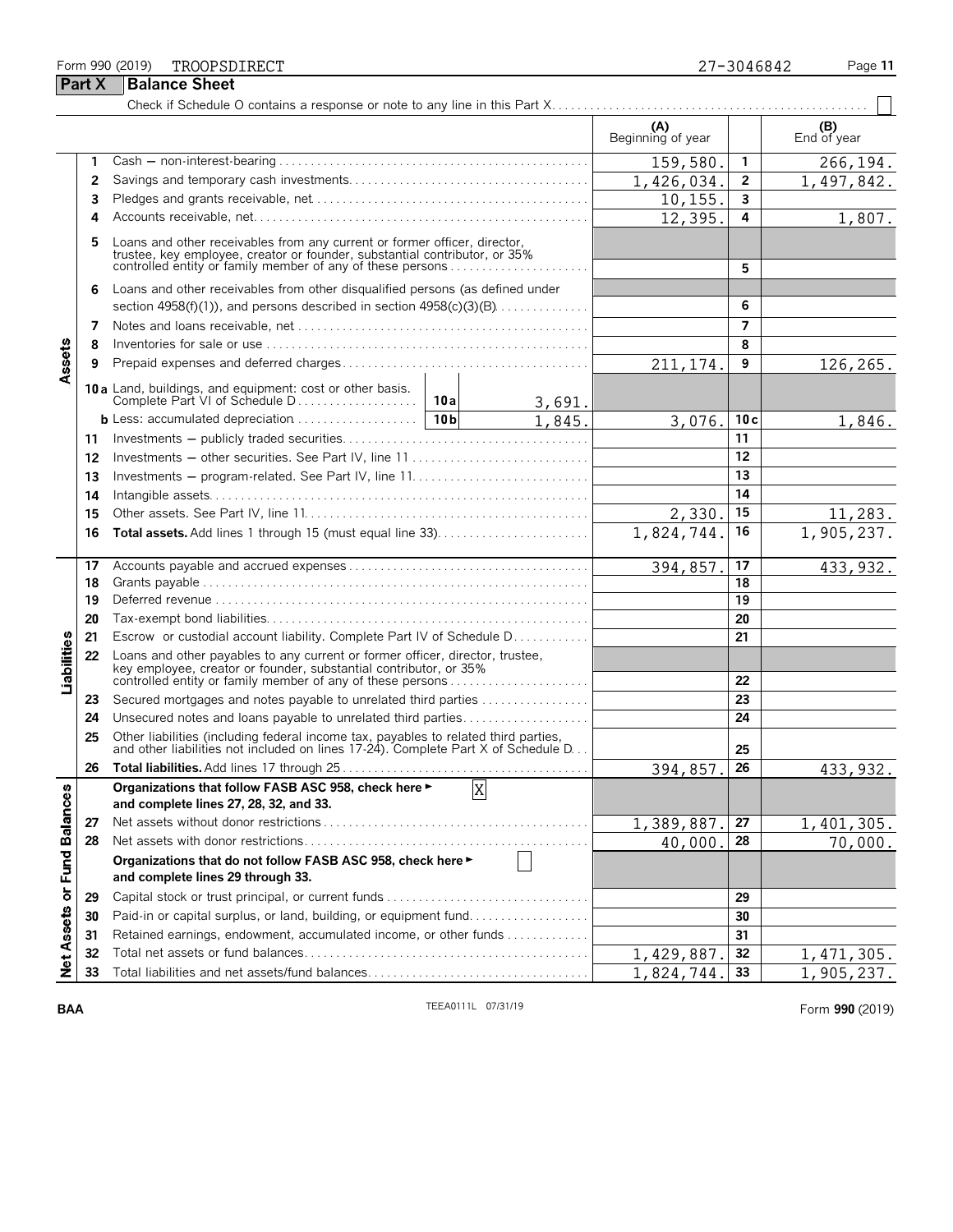|            |                | Form 990 (2019) | TROOPSDIRECT                                                                                                                                                                                                                            | 27-3046842     |                |      | Page 12         |
|------------|----------------|-----------------|-----------------------------------------------------------------------------------------------------------------------------------------------------------------------------------------------------------------------------------------|----------------|----------------|------|-----------------|
|            | <b>Part XI</b> |                 | Reconciliation of Net Assets                                                                                                                                                                                                            |                |                |      |                 |
|            |                |                 |                                                                                                                                                                                                                                         |                |                |      |                 |
| 1          |                |                 |                                                                                                                                                                                                                                         | $\mathbf{1}$   | 4,270,945.     |      |                 |
| 2          |                |                 |                                                                                                                                                                                                                                         | $\overline{2}$ | 4,229,527.     |      |                 |
| 3          |                |                 |                                                                                                                                                                                                                                         | 3              |                |      | 41, 418.        |
| 4          |                |                 | Net assets or fund balances at beginning of year (must equal Part X, line 32, column (A))                                                                                                                                               | $\overline{a}$ | 1,429,887.     |      |                 |
| 5          |                |                 |                                                                                                                                                                                                                                         | 5              |                |      |                 |
| 6          |                |                 |                                                                                                                                                                                                                                         | 6              |                |      |                 |
| 7          |                |                 |                                                                                                                                                                                                                                         | $\overline{7}$ |                |      |                 |
| 8          |                |                 |                                                                                                                                                                                                                                         | 8              |                |      |                 |
| 9          |                |                 |                                                                                                                                                                                                                                         | 9              |                |      | 0.              |
| 10         |                |                 | Net assets or fund balances at end of year. Combine lines 3 through 9 (must equal Part X, line 32,                                                                                                                                      | 10             | 1,471,305.     |      |                 |
|            |                |                 | <b>Part XII   Financial Statements and Reporting</b>                                                                                                                                                                                    |                |                |      |                 |
|            |                |                 |                                                                                                                                                                                                                                         |                |                |      |                 |
|            |                |                 |                                                                                                                                                                                                                                         |                |                | Yes. | No.             |
| 1          |                |                 | Accounting method used to prepare the Form 990:<br>X Accrual<br>Cash<br>Other                                                                                                                                                           |                |                |      |                 |
|            |                | in Schedule O.  | If the organization changed its method of accounting from a prior year or checked 'Other,' explain                                                                                                                                      |                |                |      |                 |
|            |                |                 | 2a Were the organization's financial statements compiled or reviewed by an independent accountant?                                                                                                                                      |                | 2a             |      | X               |
|            |                | Separate basis  | If 'Yes,' check a box below to indicate whether the financial statements for the year were compiled or reviewed on a<br>separate basis, consolidated basis, or both:<br>Both consolidated and separate basis<br>Consolidated basis      |                |                |      |                 |
|            |                |                 | <b>b</b> Were the organization's financial statements audited by an independent accountant?                                                                                                                                             |                | 2 <sub>b</sub> | X    |                 |
|            | X              |                 | If 'Yes,' check a box below to indicate whether the financial statements for the year were audited on a separate<br>basis, consolidated basis, or both:<br>Consolidated basis<br>Both consolidated and separate basis<br>Separate basis |                |                |      |                 |
|            |                |                 | c If 'Yes' to line 2a or 2b, does the organization have a committee that assumes responsibility for oversight of the audit,<br>review, or compilation of its financial statements and selection of an independent accountant?           |                | 2c             | X    |                 |
|            |                | on Schedule O.  | If the organization changed either its oversight process or selection process during the tax year, explain                                                                                                                              |                |                |      |                 |
|            |                |                 | 3a As a result of a federal award, was the organization required to undergo an audit or audits as set forth in the Single                                                                                                               |                | Зa             |      | Χ               |
|            |                |                 | <b>b</b> If 'Yes,' did the organization undergo the required audit or audits? If the organization did not undergo the required audit<br>or audits, explain why on Schedule O and describe any steps taken to undergo such audits        |                | 3 <sub>b</sub> |      |                 |
| <b>BAA</b> |                |                 | TEEA0112L 01/21/20                                                                                                                                                                                                                      |                |                |      | Form 990 (2019) |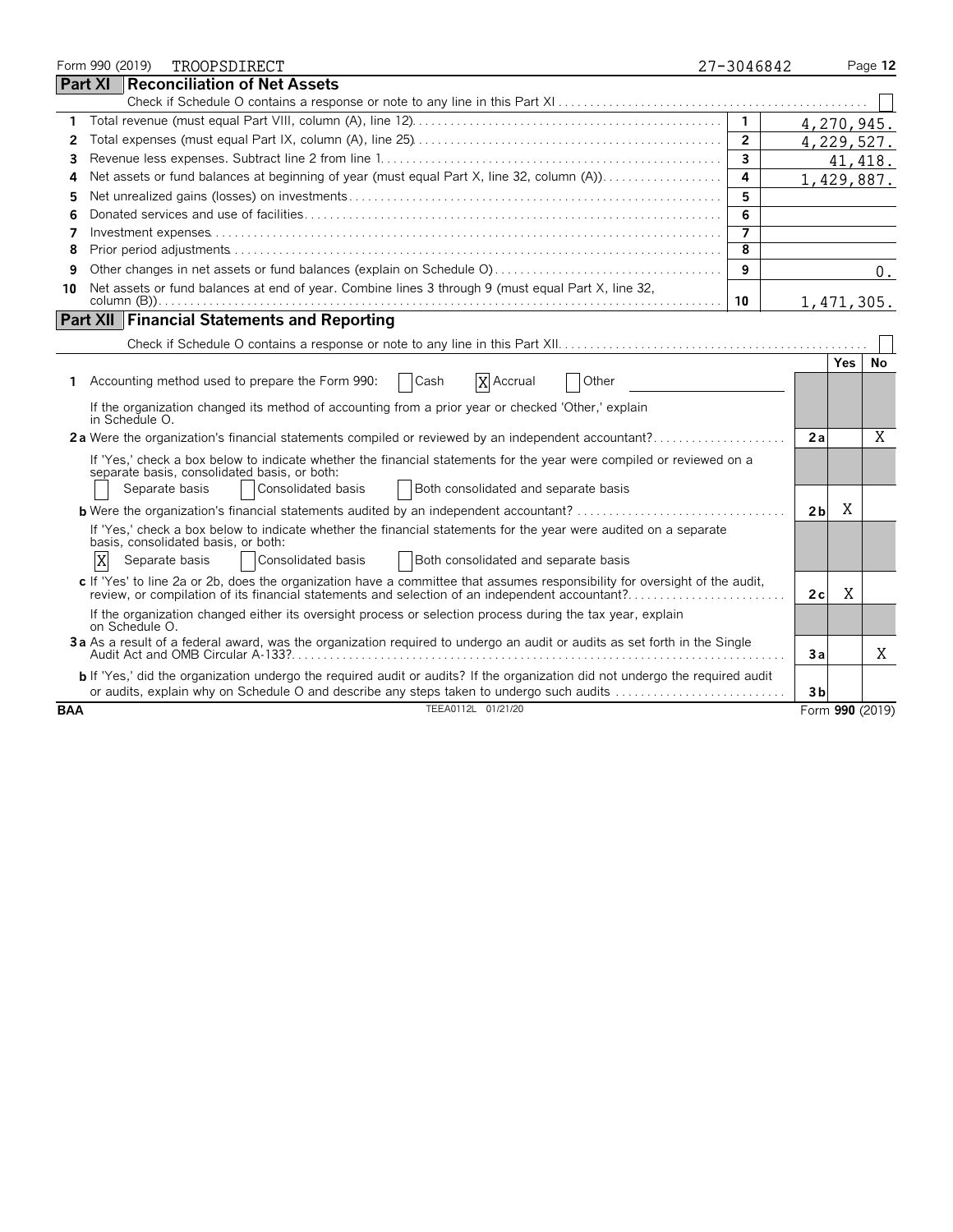# **CHEDULE A** Public Charity Status and Public Support<br>
(Form 990 or 990-EZ) Complete if the organization is a section 501(c)(3) organization or a section

**(Form 990 or 990-EZ) Complete if the organization is a section 501(c)(3) organization or a section 2019 4947(a)(1) nonexempt charitable trust.**

► Attach to Form 990 or Form 990-EZ.<br>gov/Form990 for instructions and the latest information. **Democial condensation** Department of the Treasury **Go to** *www.irs.gov/Form990* **for instructions and the latest information. Internal Revenue Service** 

|                             |  | Name of the organization |  |
|-----------------------------|--|--------------------------|--|
| 111011101110000110000011000 |  |                          |  |

|       | Name of the organization                                                                                                                                                                                                                                                                                                                                                                                                                                                         |  |                                                        |     |                                                       | <b>Employer identification number</b> |                            |  |  |  |
|-------|----------------------------------------------------------------------------------------------------------------------------------------------------------------------------------------------------------------------------------------------------------------------------------------------------------------------------------------------------------------------------------------------------------------------------------------------------------------------------------|--|--------------------------------------------------------|-----|-------------------------------------------------------|---------------------------------------|----------------------------|--|--|--|
|       | TROOPSDIRECT                                                                                                                                                                                                                                                                                                                                                                                                                                                                     |  |                                                        |     |                                                       | 27-3046842                            |                            |  |  |  |
|       | Part I Reason for Public Charity Status (All organizations must complete this part.) See instructions.                                                                                                                                                                                                                                                                                                                                                                           |  |                                                        |     |                                                       |                                       |                            |  |  |  |
|       | The organization is not a private foundation because it is: (For lines 1 through 12, check only one box.)                                                                                                                                                                                                                                                                                                                                                                        |  |                                                        |     |                                                       |                                       |                            |  |  |  |
| 1     | A church, convention of churches, or association of churches described in section 170(b)(1)(A)(i).                                                                                                                                                                                                                                                                                                                                                                               |  |                                                        |     |                                                       |                                       |                            |  |  |  |
| 2     | A school described in section 170(b)(1)(A)(ii). (Attach Schedule E (Form 990 or 990-EZ).)                                                                                                                                                                                                                                                                                                                                                                                        |  |                                                        |     |                                                       |                                       |                            |  |  |  |
| 3     | A hospital or a cooperative hospital service organization described in section 170(b)(1)(A)(iii).                                                                                                                                                                                                                                                                                                                                                                                |  |                                                        |     |                                                       |                                       |                            |  |  |  |
| 4     | A medical research organization operated in conjunction with a hospital described in section 170(b)(1)(A)(iii). Enter the hospital's                                                                                                                                                                                                                                                                                                                                             |  |                                                        |     |                                                       |                                       |                            |  |  |  |
|       | name, city, and state:                                                                                                                                                                                                                                                                                                                                                                                                                                                           |  |                                                        |     |                                                       |                                       |                            |  |  |  |
| 5     | An organization operated for the benefit of a college or university owned or operated by a governmental unit described in<br>section 170(b)(1)(A)(iv). (Complete Part II.)                                                                                                                                                                                                                                                                                                       |  |                                                        |     |                                                       |                                       |                            |  |  |  |
| 6     | A federal, state, or local government or governmental unit described in section 170(b)(1)(A)(v).                                                                                                                                                                                                                                                                                                                                                                                 |  |                                                        |     |                                                       |                                       |                            |  |  |  |
| 7     | An organization that normally receives a substantial part of its support from a governmental unit or from the general public described<br>in section 170(b)(1)(A)(vi). (Complete Part II.)                                                                                                                                                                                                                                                                                       |  |                                                        |     |                                                       |                                       |                            |  |  |  |
| 8     | A community trust described in section 170(b)(1)(A)(vi). (Complete Part II.)                                                                                                                                                                                                                                                                                                                                                                                                     |  |                                                        |     |                                                       |                                       |                            |  |  |  |
| 9     | An agricultural research organization described in section 170(b)(1)(A)(ix) operated in conjunction with a land-grant college                                                                                                                                                                                                                                                                                                                                                    |  |                                                        |     |                                                       |                                       |                            |  |  |  |
|       | or university or a non-land-grant college of agriculture (see instructions). Enter the name, city, and state of the college or                                                                                                                                                                                                                                                                                                                                                   |  |                                                        |     |                                                       |                                       |                            |  |  |  |
|       | university:                                                                                                                                                                                                                                                                                                                                                                                                                                                                      |  |                                                        |     |                                                       |                                       |                            |  |  |  |
| 10    | An organization that normally receives: (1) more than 33-1/3% of its support from contributions, membership fees, and gross receipts<br>from activities related to its exempt functions—subject to certain exceptions, and (2) no more than 33-1/3% of its support from gross<br>investment income and unrelated business taxable income (less section 511 tax) from businesses acquired by the organization after<br>June 30, 1975. See section 509(a)(2). (Complete Part III.) |  |                                                        |     |                                                       |                                       |                            |  |  |  |
| 11    | An organization organized and operated exclusively to test for public safety. See section 509(a)(4).                                                                                                                                                                                                                                                                                                                                                                             |  |                                                        |     |                                                       |                                       |                            |  |  |  |
| 12    | An organization organized and operated exclusively for the benefit of, to perform the functions of, or to carry out the purposes of one<br>or more publicly supported organizations described in section 509(a)(1) or section 509(a)(2). See section 509(a)(3). Check the box in<br>lines 12a through 12d that describes the type of supporting organization and complete lines 12e, 12f, and 12g,                                                                               |  |                                                        |     |                                                       |                                       |                            |  |  |  |
| a     | Type I. A supporting organization operated, supervised, or controlled by its supported organization(s), typically by giving the supported<br>organization(s) the power to regularly appoint or elect a majority of the directors or trustees of the supporting organization. You must<br>complete Part IV, Sections A and B.                                                                                                                                                     |  |                                                        |     |                                                       |                                       |                            |  |  |  |
| b     | Type II. A supporting organization supervised or controlled in connection with its supported organization(s), by having control or                                                                                                                                                                                                                                                                                                                                               |  |                                                        |     |                                                       |                                       |                            |  |  |  |
|       | management of the supporting organization vested in the same persons that control or manage the supported organization(s). You<br>must complete Part IV, Sections A and C.                                                                                                                                                                                                                                                                                                       |  |                                                        |     |                                                       |                                       |                            |  |  |  |
| c     | Type III functionally integrated. A supporting organization operated in connection with, and functionally integrated with, its supported                                                                                                                                                                                                                                                                                                                                         |  |                                                        |     |                                                       |                                       |                            |  |  |  |
| d     | organization(s) (see instructions). You must complete Part IV, Sections A, D, and E.<br>Type III non-functionally integrated. A supporting organization operated in connection with its supported organization(s) that is not<br>functionally integrated. The organization generally must satisfy a distribution requirement and an attentiveness requirement (see                                                                                                               |  |                                                        |     |                                                       |                                       |                            |  |  |  |
| е     | instructions). You must complete Part IV, Sections A and D, and Part V.<br>Check this box if the organization received a written determination from the IRS that it is a Type I, Type II, Type III functionally                                                                                                                                                                                                                                                                  |  |                                                        |     |                                                       |                                       |                            |  |  |  |
|       | integrated, or Type III non-functionally integrated supporting organization.                                                                                                                                                                                                                                                                                                                                                                                                     |  |                                                        |     |                                                       |                                       |                            |  |  |  |
|       | f Enter the number of supported organizations                                                                                                                                                                                                                                                                                                                                                                                                                                    |  |                                                        |     |                                                       |                                       |                            |  |  |  |
|       | g Provide the following information about the supported organization(s).<br>(i) Name of supported organization (ii) EIN (iii) Type of organization (iv) Is the (v) Amount of monetary (vi) Amount of other                                                                                                                                                                                                                                                                       |  |                                                        |     |                                                       |                                       |                            |  |  |  |
|       |                                                                                                                                                                                                                                                                                                                                                                                                                                                                                  |  | (described on lines 1-10)<br>above (see instructions)) |     | organization listed<br>in your governing<br>document? | support (see instructions)            | support (see instructions) |  |  |  |
|       |                                                                                                                                                                                                                                                                                                                                                                                                                                                                                  |  |                                                        | Yes | No                                                    |                                       |                            |  |  |  |
|       |                                                                                                                                                                                                                                                                                                                                                                                                                                                                                  |  |                                                        |     |                                                       |                                       |                            |  |  |  |
| (A)   |                                                                                                                                                                                                                                                                                                                                                                                                                                                                                  |  |                                                        |     |                                                       |                                       |                            |  |  |  |
| (B)   |                                                                                                                                                                                                                                                                                                                                                                                                                                                                                  |  |                                                        |     |                                                       |                                       |                            |  |  |  |
| (C)   |                                                                                                                                                                                                                                                                                                                                                                                                                                                                                  |  |                                                        |     |                                                       |                                       |                            |  |  |  |
| (D)   |                                                                                                                                                                                                                                                                                                                                                                                                                                                                                  |  |                                                        |     |                                                       |                                       |                            |  |  |  |
|       |                                                                                                                                                                                                                                                                                                                                                                                                                                                                                  |  |                                                        |     |                                                       |                                       |                            |  |  |  |
| (E)   |                                                                                                                                                                                                                                                                                                                                                                                                                                                                                  |  |                                                        |     |                                                       |                                       |                            |  |  |  |
| Total |                                                                                                                                                                                                                                                                                                                                                                                                                                                                                  |  |                                                        |     |                                                       |                                       |                            |  |  |  |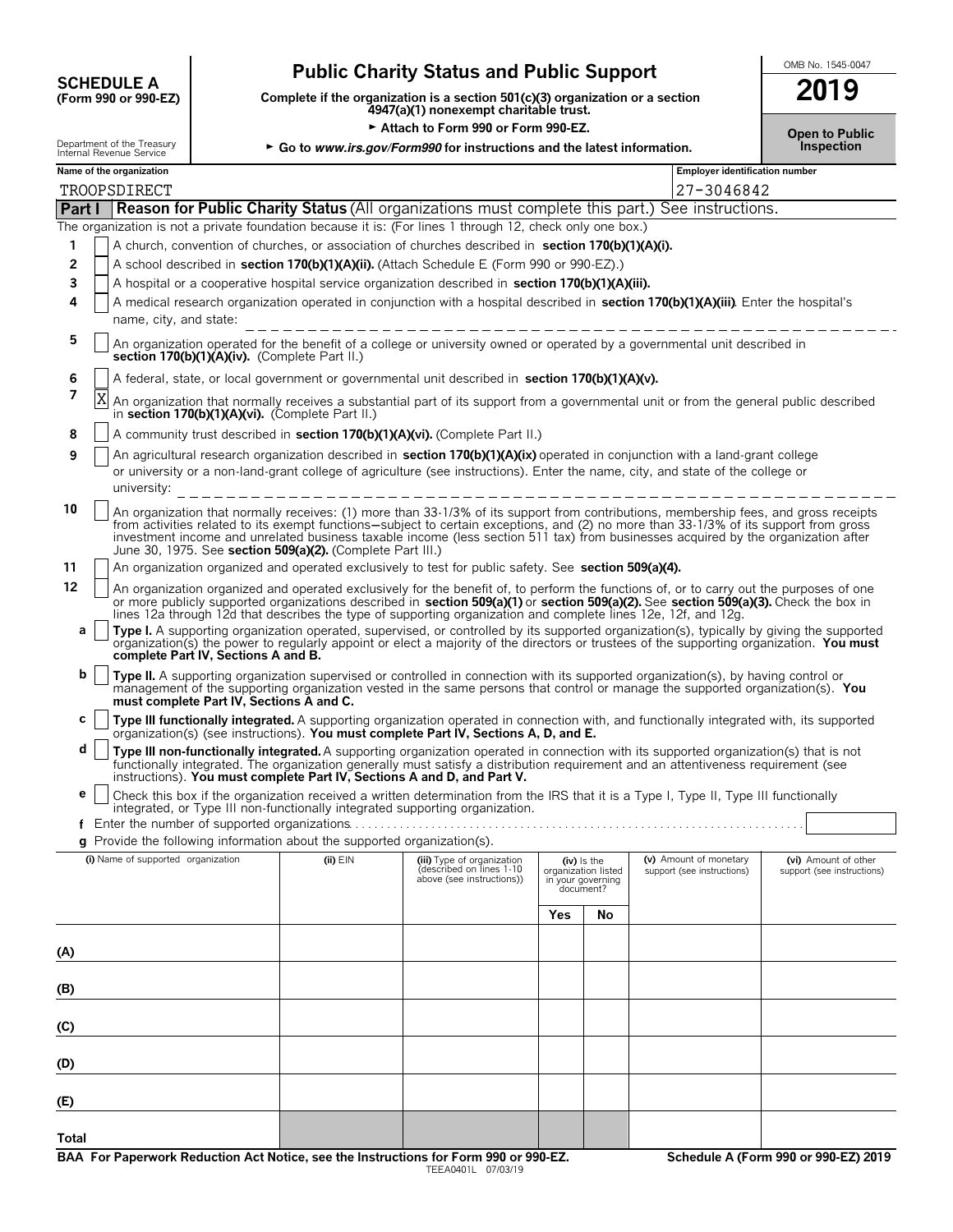**Part II Support Schedule for Organizations Described in Sections 170(b)(1)(A)(iv) and 170(b)(1)(A)(vi)**

(Complete only if you checked the box on line 5, 7, or 8 of Part I or if the organization failed to qualify under Part III. If the organization fails to qualify under the tests listed below, please complete Part III.)

#### **Section A. Public Support Calendar year (or fiscal year (a) 2015 <b>(b)** 2016 **(c) 2017 <b>(d)** 2018 **(e)** 2019 **(f)** Total **beginning in) 1** Gifts, grants, contributions, and<br>membership fees received. (Do not<br>include any 'unusual grants.'). . . . . . . . **2** Tax revenues levied for the organization's benefit and either paid to or expended on its behalf............ **3** The value of services or facilities furnished by a governmental unit to the organization without charge. . . . **4 Total.** Add lines 1 through 3... **5** The portion of total contributions by each person (other than a governmental unit or publicly supported organization) included on line 1 that exceeds 2% of the amount shown on line 11, column (f)... **6 Public support.** Subtract line 5 from line  $4$ . **Section B. Total Support Calendar year (or fiscal year (a) 2015 <b>(b)** 2016 **(c)** 2017 **(d)** 2018 **(e)** 2019 **(f)** Total **beginning in) 7** Amounts from line 4..... **8** Gross income from interest, dividends, payments received on securities loans, rents, royalties, and income from similar sources.... **9** Net income from unrelated business activities, whether or not the business is regularly carried on . . . . . . . . . . . . . . **10** Other income. Do not include gain or loss from the sale of capital assets (Explain in Part  $V.$ )... **11 Total support.** Add lines 7 through 10. . . . . . . . . . . . . . . . . . . **12** Gross receipts from related activities, etc. (see instructions). . . . . . . . . . . . . . . . . . . . . . . . . . . . . . . . . . . . . . . . . . . . . . . . . **12 13 First five vears.** If the Form 990 is for the organization's first, second, third, fourth, or fifth tax year as a section 501(c)(3) organization, check this box and **stop here**. . . . . . . . . . . . . . . . . . . . . . . . . . . . . . . . . . . . . . . . . . . . . . . . . . . . . . . . . . . . . . . . . . . . . . . . . . . . . . . . . . G **Section C. Computation of Public Support Percentage 14** Public support percentage for 2019 (line 6, column (f) divided by line 11, column (f)). . . . . . . . . . . . . . . . . . . . . . . . . . . **14** % **15** Public support percentage from 2018 Schedule A, Part II, line 14 . . . . . . . . . . . . . . . . . . . . . . . . . . . . . . . . . . . . . . . . . . . . **15** % **16a 33-1/3% support test**'**2019.** If the organization did not check the box on line 13, and line 14 is 33-1/3% or more, check this box and **stop here.** The organization qualifies as a publicly supported organization . . . . . . . . . . . . . . . . . . . . . . . . . . . . . . . . . . . . . . . . . . . . . . . . . . G **b 33-1/3% support test-2018.** If the organization did not check a box on line 13 or 16a, and line 15 is 33-1/3% or more, check this box and **stop here.** The organization qualifies as a publicly supported organization . . . . . . . . . . . . . . . . . . . . . . . . . . . . . . . . . . . . . . . . . . . . . . . . . . G **17a 10%-facts-and-circumstances test**'**2019.** If the organization did not check a box on line 13, 16a, or 16b, and line 14 is 10% or more, and if the organization meets the 'facts-and-circumstances' test, check this box and **stop here.** Explain in Part VI how the organization meets the 'facts-and-circumstances' test. The organization qualifies as a publicly supported organization . . . . . . . . . . . G **b 10%-facts-and-circumstances test–2018.** If the organization did not check a box on line 13, 16a, 16b, or 17a, and line 15 is 10% or more, and if the organization meets the 'facts-and-circumstances' test, check this box and stop here. Explain in Part VI how the<br>organization meets the 'facts-and-circumstances' test. The organization qualifies as a pu **18 Private foundation.** If the organization did not check a box on line 13, 16a, 16b, 17a, or 17b, check this box and see instructions. 2,132,632. 4,638,660. 3,479,498. 3,476,343. 4,330,029. 18,057,162. 0. 0. 2,132,632. 4,638,660. 3,479,498. 3,476,343. 4,330,029. 18,057,162. 4,674,215. 13,382,947. 2,132,632. 4,638,660. 3,479,498. 3,476,343. 4,330,029. 18,057,162. 68. 174. 781. 11,877. 18,196. 31,096.  $\boldsymbol{0}$  . 0. 18,088,258. 567,664. 73.99 99.99 X

**BAA Schedule A (Form 990 or 990-EZ) 2019**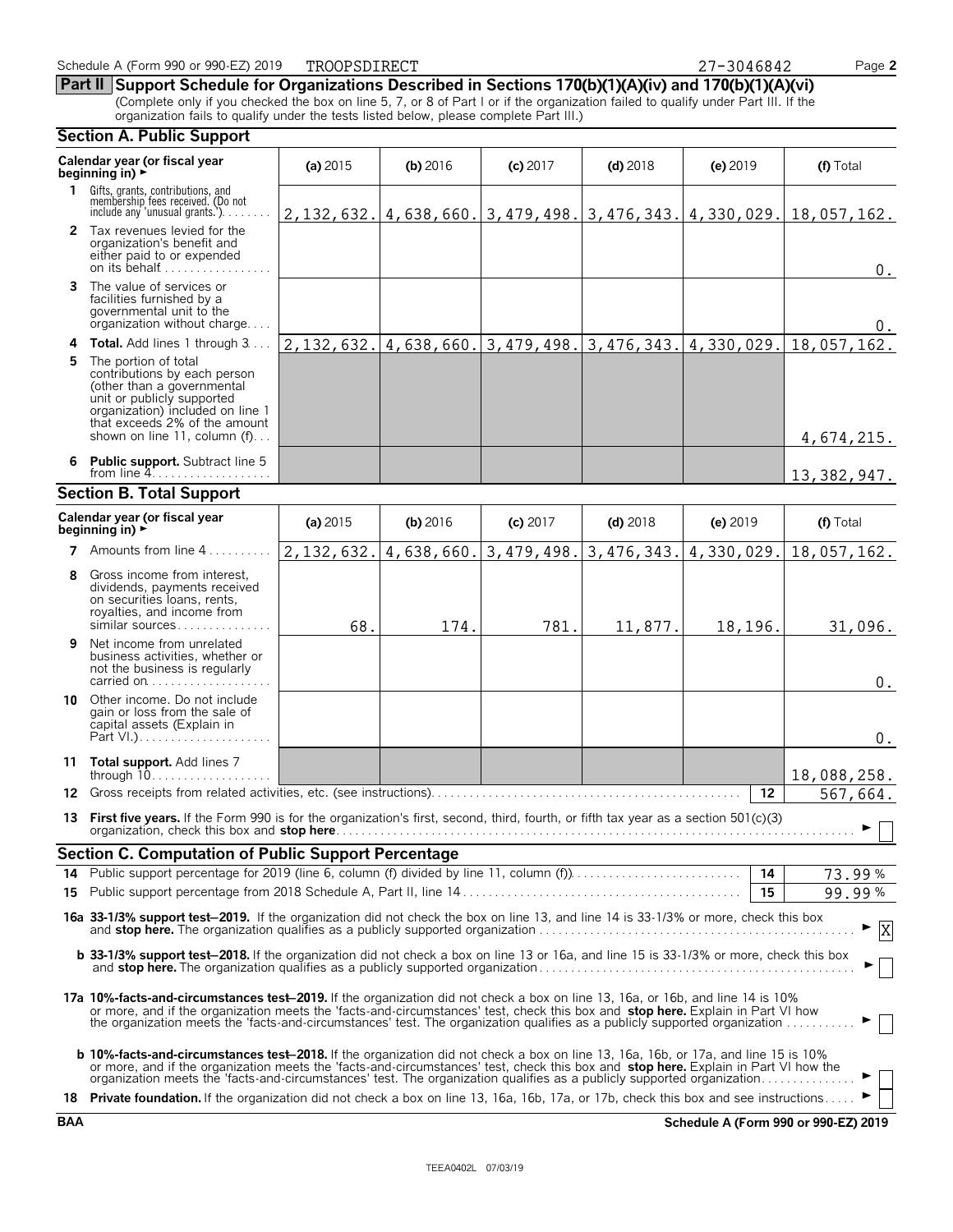#### **Part III Support Schedule for Organizations Described in Section 509(a)(2)**

(Complete only if you checked the box on line 10 of Part I or if the organization failed to qualify under Part II. If the organization fails to qualify under the tests listed below, please complete Part II.)

|            | <b>Section A. Public Support</b>                                                                                                                                                                                                                                              |            |                    |            |            |            |    |                                      |
|------------|-------------------------------------------------------------------------------------------------------------------------------------------------------------------------------------------------------------------------------------------------------------------------------|------------|--------------------|------------|------------|------------|----|--------------------------------------|
|            | Calendar year (or fiscal year beginning in) $\blacktriangleright$                                                                                                                                                                                                             | (a) $2015$ | (b) 2016           | $(c)$ 2017 | $(d)$ 2018 | $(e)$ 2019 |    | (f) Total                            |
|            | 1 Gifts, grants, contributions, and membership fees<br>received. (Do not include<br>any 'unusual grants.')                                                                                                                                                                    |            |                    |            |            |            |    |                                      |
|            | 2 Gross receipts from admissions,<br>merchandise sold or services<br>performed, or facilities<br>furnished in any activity that is<br>related to the organization's                                                                                                           |            |                    |            |            |            |    |                                      |
| 3.         | $tax\text{-}exempt \text{ purpose.} \dots \dots \dots$<br>Gross receipts from activities<br>that are not an unrelated trade<br>or business under section 513.                                                                                                                 |            |                    |            |            |            |    |                                      |
| 4          | Tax revenues levied for the<br>organization's benefit and<br>either paid to or expended on                                                                                                                                                                                    |            |                    |            |            |            |    |                                      |
| 5.         | The value of services or<br>facilities furnished by a<br>governmental unit to the<br>organization without charge                                                                                                                                                              |            |                    |            |            |            |    |                                      |
|            | <b>6 Total.</b> Add lines 1 through $5 \ldots$<br><b>7a</b> Amounts included on lines 1.<br>2, and 3 received from<br>disqualified persons                                                                                                                                    |            |                    |            |            |            |    |                                      |
|            | <b>b</b> Amounts included on lines 2<br>and 3 received from other than<br>disqualified persons that<br>exceed the greater of \$5,000 or<br>1% of the amount on line 13                                                                                                        |            |                    |            |            |            |    |                                      |
|            | c Add lines 7a and 7b                                                                                                                                                                                                                                                         |            |                    |            |            |            |    |                                      |
| 8          | <b>Public support.</b> (Subtract line<br>7c from line 6.).                                                                                                                                                                                                                    |            |                    |            |            |            |    |                                      |
|            | <b>Section B. Total Support</b>                                                                                                                                                                                                                                               |            |                    |            |            |            |    |                                      |
|            | Calendar year (or fiscal year beginning in) $\blacktriangleright$                                                                                                                                                                                                             | (a) $2015$ | (b) 2016           | $(c)$ 2017 | $(d)$ 2018 | $(e)$ 2019 |    | (f) Total                            |
| 9          | Amounts from line 6                                                                                                                                                                                                                                                           |            |                    |            |            |            |    |                                      |
|            | <b>10a</b> Gross income from interest, dividends,<br>payments received on securities loans,<br>rents, royalties, and income from<br>similar sources.<br><b>b</b> Unrelated business taxable<br>income (less section 511<br>taxes) from businesses                             |            |                    |            |            |            |    |                                      |
|            | acquired after June 30, 1975                                                                                                                                                                                                                                                  |            |                    |            |            |            |    |                                      |
|            | c Add lines 10a and $10b$                                                                                                                                                                                                                                                     |            |                    |            |            |            |    |                                      |
| 11         | Net income from unrelated business<br>activities not included in line 10b,<br>whether or not the business is                                                                                                                                                                  |            |                    |            |            |            |    |                                      |
|            | 12 Other income. Do not include<br>gain or loss from the sale of<br>capital assets (Explain in<br>Part VI.)                                                                                                                                                                   |            |                    |            |            |            |    |                                      |
|            | 13 Total support. (Add lines 9,<br>10c, 11, and $12.$ )                                                                                                                                                                                                                       |            |                    |            |            |            |    |                                      |
|            | 14 First five years. If the Form 990 is for the organization's first, second, third, fourth, or fifth tax year as a section 501(c)(3)<br>organization, check this box and stop here.                                                                                          |            |                    |            |            |            |    |                                      |
|            | <b>Section C. Computation of Public Support Percentage</b>                                                                                                                                                                                                                    |            |                    |            |            |            |    |                                      |
|            | 15 Public support percentage for 2019 (line 8, column (f), divided by line 13, column (f)                                                                                                                                                                                     |            |                    |            |            |            | 15 | %                                    |
|            |                                                                                                                                                                                                                                                                               |            |                    |            |            |            | 16 | ०७                                   |
|            | Section D. Computation of Investment Income Percentage                                                                                                                                                                                                                        |            |                    |            |            |            |    |                                      |
| 17         | Investment income percentage for 2019 (line 10c, column (f), divided by line 13, column (f))                                                                                                                                                                                  |            |                    |            |            |            | 17 | %                                    |
| 18         |                                                                                                                                                                                                                                                                               |            |                    |            |            |            | 18 | ०७                                   |
|            | 19a 33-1/3% support tests-2019. If the organization did not check the box on line 14, and line 15 is more than 33-1/3%, and line 17                                                                                                                                           |            |                    |            |            |            |    |                                      |
|            | is not more than 33-1/3%, check this box and stop here. The organization qualifies as a publicly supported organization                                                                                                                                                       |            |                    |            |            |            |    |                                      |
|            | <b>b</b> 33-1/3% support tests-2018. If the organization did not check a box on line 14 or line 19a, and line 16 is more than 33-1/3%, and<br>line 18 is not more than 33-1/3%, check this box and stop here. The organization qualifies as a publicly supported organization |            |                    |            |            |            |    |                                      |
| 20         | Private foundation. If the organization did not check a box on line 14, 19a, or 19b, check this box and see instructions                                                                                                                                                      |            |                    |            |            |            |    |                                      |
| <b>BAA</b> |                                                                                                                                                                                                                                                                               |            | TEEA0403L 07/03/19 |            |            |            |    | Schedule A (Form 990 or 990-EZ) 2019 |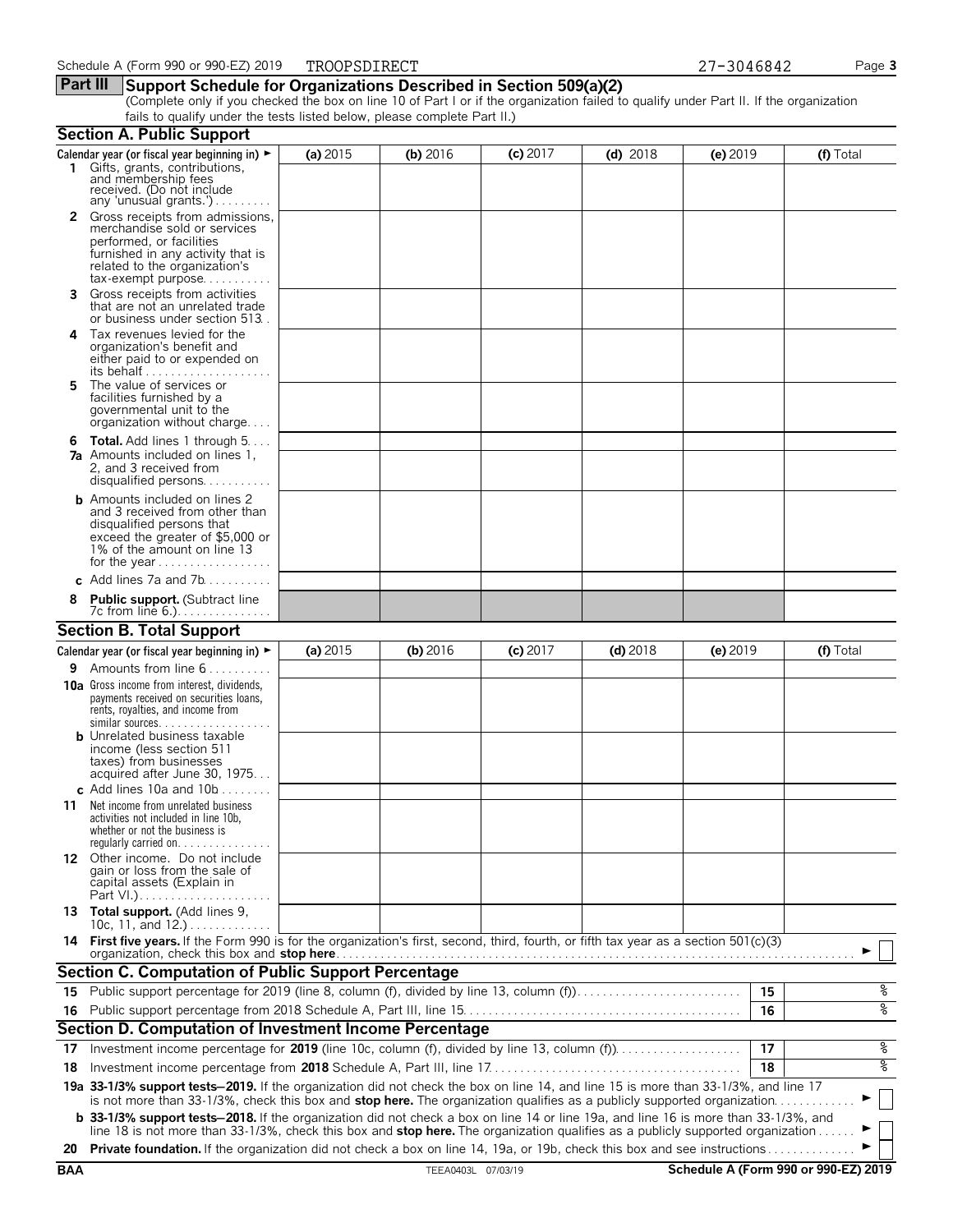#### **Part IV Supporting Organizations**

(Complete only if you checked a box in line 12 on Part I. If you checked 12a of Part I, complete Sections A and B. If you checked 12b of Part I, complete Sections A and C. If you checked 12c of Part I, complete Sections A, D, and E. If you checked 12d of Part I, complete Sections A and D, and complete Part V.)

#### **Section A. All Supporting Organizations**

**1** Are all of the organization's supported organizations listed by name in the organization's governing documents? *If 'No,' describe in* **Part VI** *how the supported organizations are designated. If designated by class or purpose, describe the designation. If historic and continuing relationship, explain.* **1 2** Did the organization have any supported organization that does not have an IRS determination of status under section 509(a)(1) or (2)? *If 'Yes,' explain in* **Part VI** *how the organization determined that the supported organization was described in section 509(a)(1) or (2).* **2 3a** Did the organization have a supported organization described in section 501(c)(4), (5), or (6)? *If 'Yes,' answer (b) and (c) below.* **3a b** Did the organization confirm that each supported organization qualified under section 501(c)(4), (5), or (6) and satisfied the public support tests under section 509(a)(2)? *If 'Yes,' describe in* **Part VI** *when and how the organization made the determination.* **3b c** Did the organization ensure that all support to such organizations was used exclusively for section 170(c)(2)(B) purposes? *If 'Yes,' explain in* **Part VI** *what controls the organization put in place to ensure such use.* **3c 4a** Was any supported organization not organized in the United States ('foreign supported organization')? *If 'Yes' and if you checked 12a or 12b in Part I, answer (b) and (c) below.* **4a b** Did the organization have ultimate control and discretion in deciding whether to make grants to the foreign supported organization? *If 'Yes,' describe in* **Part VI** *how the organization had such control and discretion despite being controlled or supervised by or in connection with its supported organizations.* **4b c** Did the organization support any foreign supported organization that does not have an IRS determination under sections 501(c)(3) and 509(a)(1) or (2)? *If 'Yes,' explain in* **Part VI** *what controls the organization used to ensure that all support to the foreign supported organization was used exclusively for section 170(c)(2)(B) purposes.* **4c 5a** Did the organization add, substitute, or remove any supported organizations during the tax year? *If 'Yes,' answer (b) and (c) below (if applicable). Also, provide detail in* **Part VI,** *including (i) the names and EIN numbers of the supported organizations added, substituted, or removed; (ii) the reasons for each such action; (iii) the authority under the organization's organizing document authorizing such action; and (iv) how the action was accomplished (such as by amendment to the organizing document).* **5a b Type I or Type II only.** Was any added or substituted supported organization part of a class already designated in the organization's organizing document? **5b c Substitutions only.** Was the substitution the result of an event beyond the organization's control? **5c 6** Did the organization provide support (whether in the form of grants or the provision of services or facilities) to anyone other than (i) its supported organizations, (ii) individuals that are part of the charitable class benefited by one or more of its supported organizations, or (iii) other supporting organizations that also support or benefit one or more of the filing organization's supported organizations? *If 'Yes,' provide detail in* **Part VI. 6 7** Did the organization provide a grant, loan, compensation, or other similar payment to a substantial contributor (as defined in section 4958(c)(3)(C)), a family member of a substantial contributor, or a 35% controlled entity with regard to a substantial contributor? *If 'Yes,' complete Part I of Schedule L (Form 990 or 990-EZ).* **7 8** Did the organization make a loan to a disqualified person (as defined in section 4958) not described in line 7? *If 'Yes,' complete Part I of Schedule L (Form 990 or 990-EZ).* **8 9a** Was the organization controlled directly or indirectly at any time during the tax year by one or more disqualified persons as defined in section 4946 (other than foundation managers and organizations described in section 509(a)(1) or (2))? *If 'Yes,' provide detail in* **Part VI**. **9a b** Did one or more disqualified persons (as defined in line 9a) hold a controlling interest in any entity in which the<br>supporting organization had an interest? If 'Yes,' provide detail in **Part VI**. c Did a disqualified person (as defined in line 9a) have an ownership interest in, or derive any personal benefit from,<br>assets in which the supporting organization also had an interest? If 'Yes,' provide detail in Part VI **10a** Was the organization subject to the excess business holdings rules of section 4943 because of section 4943(f) (regarding certain Type II supporting organizations, and all Type III non-functionally integrated supporting organizations)? *If 'Yes,'* answer 10b below. **10a b** Did the organization have any excess business holdings in the tax year? *(Use Schedule C, Form 4720, to determine whether the organization had excess business holdings.)* **10b BAA** TEEA0404L 07/03/19 **Schedule A (Form 990 or 990-EZ) 2019**

**Yes No**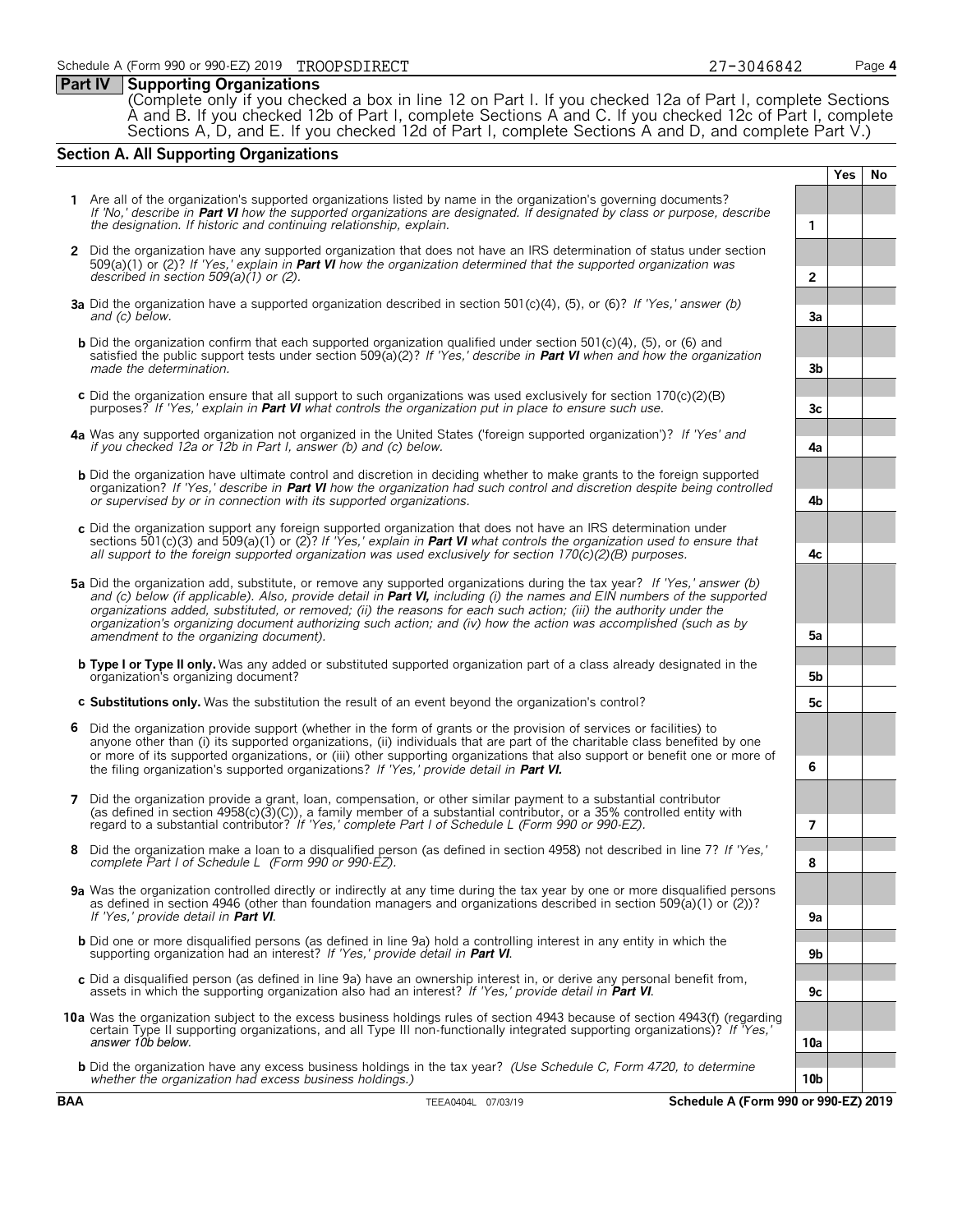| 11                                                | Has the organization accepted a gift or contribution from any of the following persons?                                   |                 |  |  |  |  |
|---------------------------------------------------|---------------------------------------------------------------------------------------------------------------------------|-----------------|--|--|--|--|
|                                                   | a A person who directly or indirectly controls, either alone or together with persons described in (b) and (c) below, the |                 |  |  |  |  |
|                                                   | governing body of a supported organization?                                                                               | 11a             |  |  |  |  |
|                                                   | <b>b</b> A family member of a person described in (a) above?                                                              | 11 <sub>b</sub> |  |  |  |  |
|                                                   | c A 35% controlled entity of a person described in (a) or (b) above? If 'Yes' to a, b, or c, provide detail in Part VI.   | 11c.            |  |  |  |  |
| <b>Section B. Type I Supporting Organizations</b> |                                                                                                                           |                 |  |  |  |  |

- **1** Did the directors, trustees, or membership of one or more supported organizations have the power to regularly appoint or elect at least a majority of the organization's directors or trustees at all times during the tax year? *If 'No,' describe in* **Part VI** *how the supported organization(s) effectively operated, supervised, or controlled the organization's activities. If the organization had more than one supported organization, describe how the powers to appoint and/or remove directors or trustees were allocated among the supported organizations and what conditions or restrictions, if any, applied to such powers during the tax* year. **1**
- **2** Did the organization operate for the benefit of any supported organization other than the supported organization(s) that operated, supervised, or controlled the supporting organization? *If 'Yes,' explain in* **Part VI** *how providing such benefit carried out the purposes of the supported organization(s) that operated, supervised, or controlled the supporting organization.* **2**

#### **Section C. Type II Supporting Organizations**

|                                                                                                                                                                                                                                                               | 153 I IVU |  |
|---------------------------------------------------------------------------------------------------------------------------------------------------------------------------------------------------------------------------------------------------------------|-----------|--|
| Were a majority of the organization's directors or trustees during the tax year also a majority of the directors or trustees<br>of each of the organization's supported organization(s)? If 'No,' describe in <b>Part VI</b> how control or management of the |           |  |
| supporting organization was vested in the same persons that controlled or managed the supported organization(s).                                                                                                                                              |           |  |

#### **Section D. All Type III Supporting Organizations**

|                                                                                                                                                                                                                                                                                                                                                                             |  | res |  |  |  |  |
|-----------------------------------------------------------------------------------------------------------------------------------------------------------------------------------------------------------------------------------------------------------------------------------------------------------------------------------------------------------------------------|--|-----|--|--|--|--|
| 1 Did the organization provide to each of its supported organizations, by the last day of the fifth month of the<br>organization's tax year, (i) a written notice describing the type and amount of support provided during the prior tax<br>year, (ii) a copy of the Form 990 that was most recently filed as of the date of notification, and (iii) copies of the         |  |     |  |  |  |  |
| organization's governing documents in effect on the date of notification, to the extent not previously provided?                                                                                                                                                                                                                                                            |  |     |  |  |  |  |
| 2 Were any of the organization's officers, directors, or trustees either (i) appointed or elected by the supported                                                                                                                                                                                                                                                          |  |     |  |  |  |  |
| organization(s) or (ii) serving on the governing body of a supported organization? If 'No,' explain in <b>Part VI</b> how<br>the organization maintained a close and continuous working relationship with the supported organization(s                                                                                                                                      |  |     |  |  |  |  |
| 3 By reason of the relationship described in (2), did the organization's supported organizations have a significant<br>voice in the organization's investment policies and in directing the use of the organization's income or assets at<br>all times during the tax year? If 'Yes,' describe in <b>Part VI</b> the role the organization's supported organizations played |  |     |  |  |  |  |
| in this regard.                                                                                                                                                                                                                                                                                                                                                             |  |     |  |  |  |  |

#### **Section E. Type III Functionally Integrated Supporting Organizations**

- **1** *Check the box next to the method that the organization used to satisfy the Integral Part Test during the year* (see instructions).
- **a** The organization satisfied the Activities Test. *Complete line 2 below.*
- **b** The organization is the parent of each of its supported organizations. *Complete line 3 below.*
- **c** The organization supported a governmental entity. *Describe in* **Part VI** *how you supported a government entity (see instructions).*

#### **2** Activities Test. **Answer (a) and (b) below. Yes No**

- **a** Did substantially all of the organization's activities during the tax year directly further the exempt purposes of the supported organization(s) to which the organization was responsive? *If 'Yes,' then in* **Part VI identify those supported organizations and explain** *how these activities directly furthered their exempt purposes, how the organization was responsive to those supported organizations, and how the organization determined that these activities constituted substantially all of its activities.* **2a**
- **b** Did the activities described in (a) constitute activities that, but for the organization's involvement, one or more of the organization's supported organization(s) would have been engaged in? If 'Yes,' explain in **Part VI** *the reasons for the organization's position that its supported organization(s) would have engaged in these activities but for the organization's involvement.* **2b**
- **3** Parent of Supported Organizations. **Answer (a) and (b) below.**
- **a** Did the organization have the power to regularly appoint or elect a majority of the officers, directors, or trustees of each of the supported organizations? *Provide details in* **Part VI. 3a**
- **b** Did the organization exercise a substantial degree of direction over the policies, programs, and activities of each of its supported organizations? *If 'Yes,' describe in* **Part VI** *the role played by the organization in this regard.* **3b**

**Yes No**

**Yes No**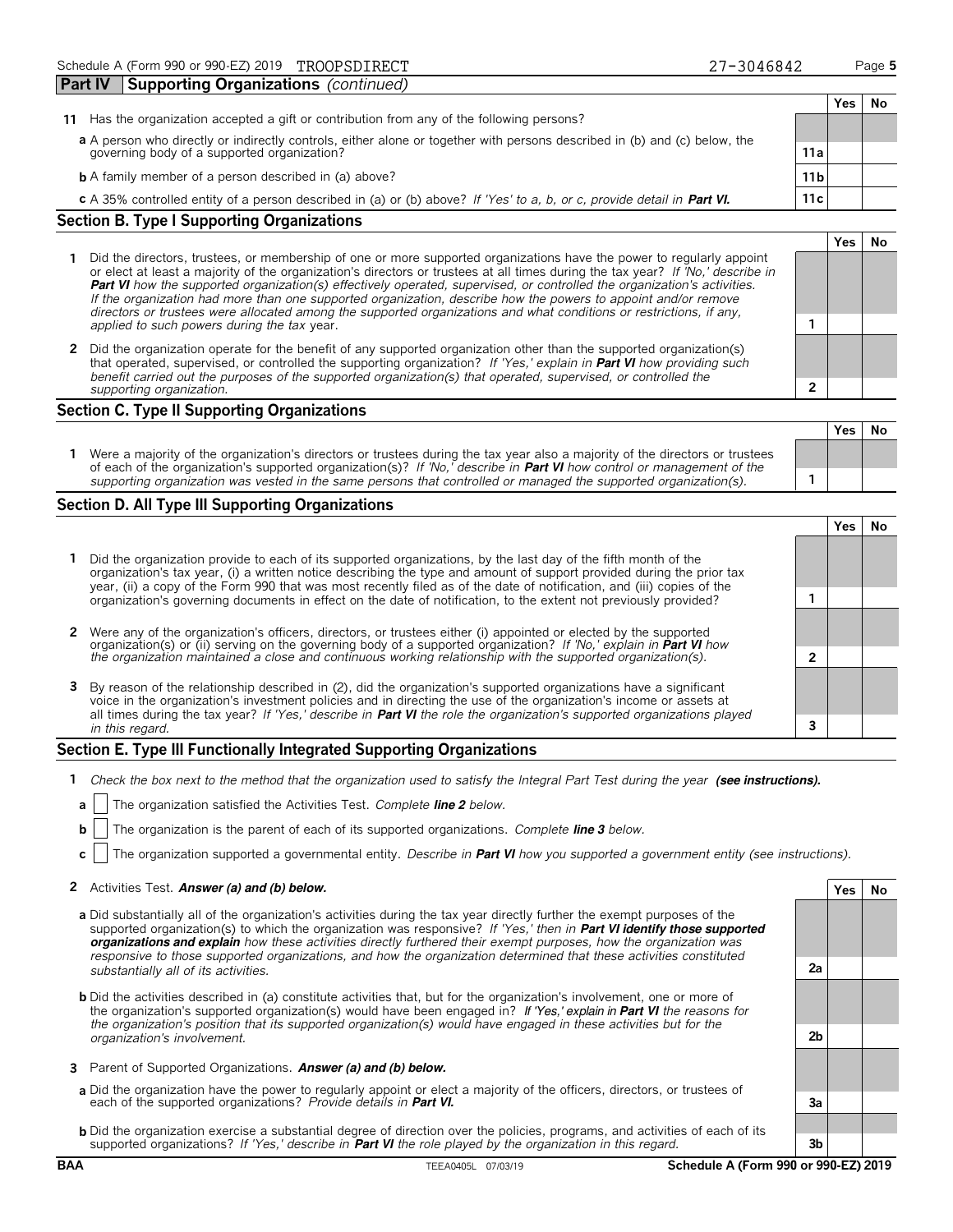**Part V Type III Non-Functionally Integrated 509(a)(3) Supporting Organizations**

| $\mathbf{1}$ | Check here if the organization satisfied the Integral Part Test as a qualifying trust on Nov. 20, 1970 (explain in Part VI). See<br>instructions. All other Type III non-functionally integrated supporting organizations must complete Sections A through E. |                |                                |                                |
|--------------|---------------------------------------------------------------------------------------------------------------------------------------------------------------------------------------------------------------------------------------------------------------|----------------|--------------------------------|--------------------------------|
|              | Section A - Adjusted Net Income                                                                                                                                                                                                                               | (A) Prior Year | (B) Current Year<br>(optional) |                                |
|              | 1 Net short-term capital gain                                                                                                                                                                                                                                 | 1              |                                |                                |
| 2            | Recoveries of prior-year distributions                                                                                                                                                                                                                        | $\overline{2}$ |                                |                                |
| 3            | Other gross income (see instructions)                                                                                                                                                                                                                         | 3              |                                |                                |
| 4            | Add lines 1 through 3.                                                                                                                                                                                                                                        | 4              |                                |                                |
|              | <b>5</b> Depreciation and depletion                                                                                                                                                                                                                           | 5              |                                |                                |
| 6.           | Portion of operating expenses paid or incurred for production or collection of gross<br>income or for management, conservation, or maintenance of property held for<br>production of income (see instructions)                                                | 6              |                                |                                |
|              | 7 Other expenses (see instructions)                                                                                                                                                                                                                           | $\overline{7}$ |                                |                                |
| 8            | <b>Adjusted Net Income</b> (subtract lines 5, 6, and 7 from line 4)                                                                                                                                                                                           | 8              |                                |                                |
|              | <b>Section B - Minimum Asset Amount</b>                                                                                                                                                                                                                       |                | (A) Prior Year                 | (B) Current Year<br>(optional) |
| 1.           | Aggregate fair market value of all non-exempt-use assets (see instructions for short<br>tax year or assets held for part of year):                                                                                                                            |                |                                |                                |
|              | <b>a</b> Average monthly value of securities                                                                                                                                                                                                                  | 1a             |                                |                                |
|              | <b>b</b> Average monthly cash balances                                                                                                                                                                                                                        | 1 <sub>b</sub> |                                |                                |
|              | c Fair market value of other non-exempt-use assets                                                                                                                                                                                                            | 1c             |                                |                                |
|              | <b>d Total</b> (add lines 1a, 1b, and 1c)                                                                                                                                                                                                                     | 1 <sub>d</sub> |                                |                                |
|              | <b>e Discount</b> claimed for blockage or other<br>factors (explain in detail in <b>Part VI</b> ):                                                                                                                                                            |                |                                |                                |
| 2            | Acquisition indebtedness applicable to non-exempt-use assets                                                                                                                                                                                                  | $\overline{2}$ |                                |                                |
| 3.           | Subtract line 2 from line 1d.                                                                                                                                                                                                                                 | 3              |                                |                                |
| 4            | Cash deemed held for exempt use. Enter 1-1/2% of line 3 (for greater amount,<br>see instructions).                                                                                                                                                            | 4              |                                |                                |
|              | 5 Net value of non-exempt-use assets (subtract line 4 from line 3)                                                                                                                                                                                            | 5              |                                |                                |
| 6.           | .035. Multiply line 5 by                                                                                                                                                                                                                                      | 6              |                                |                                |
| 7            | Recoveries of prior-year distributions                                                                                                                                                                                                                        | $\overline{7}$ |                                |                                |
| 8            | Minimum Asset Amount (add line 7 to line 6)                                                                                                                                                                                                                   | 8              |                                |                                |
|              | Section C - Distributable Amount                                                                                                                                                                                                                              |                |                                | <b>Current Year</b>            |
| 1.           | Adjusted net income for prior year (from Section A, line 8, Column A)                                                                                                                                                                                         | 1              |                                |                                |
| 2            | Enter 85% of line 1.                                                                                                                                                                                                                                          | $\overline{2}$ |                                |                                |
| 3.           | Minimum asset amount for prior year (from Section B, line 8, Column A)                                                                                                                                                                                        | 3              |                                |                                |
| 4            | Enter greater of line 2 or line 3.                                                                                                                                                                                                                            | 4              |                                |                                |
| 5.           | Income tax imposed in prior year                                                                                                                                                                                                                              | 5              |                                |                                |
| 6            | <b>Distributable Amount.</b> Subtract line 5 from line 4, unless subject to emergency<br>temporary reduction (see instructions).                                                                                                                              | 6              |                                |                                |

**7**  $\Box$  Check here if the current year is the organization's first as a non-functionally integrated Type III supporting organization (see instructions).

**BAA Schedule A (Form 990 or 990-EZ) 2019**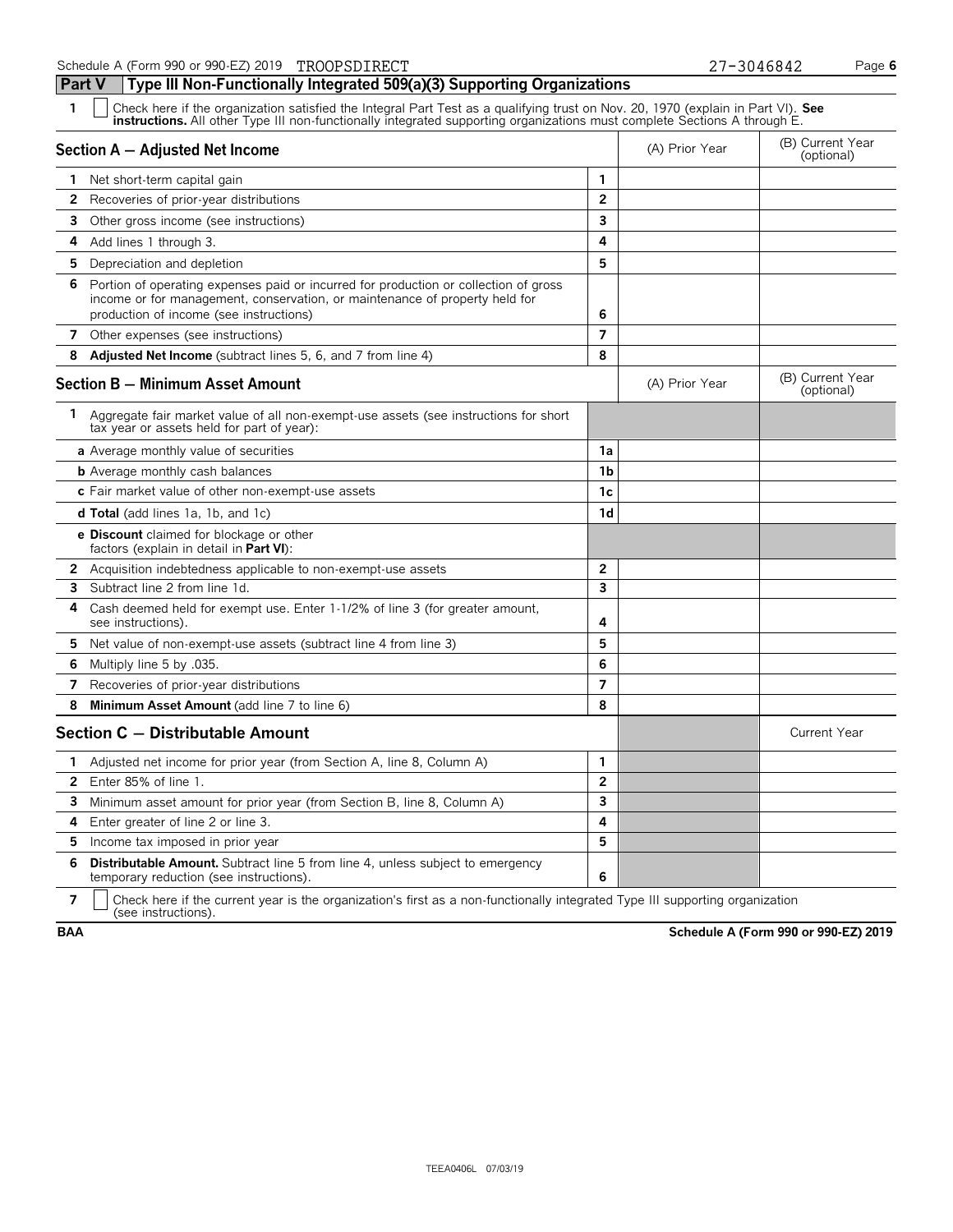**Part V** Type III Non-Functionally Integrated 509(a)(3) Supporting Organizations (continued)

| Section $D -$ Distributions                                                                           | <b>Current Year</b>                                                                                                                                                           |                                              |                                               |                                                         |  |  |  |  |  |
|-------------------------------------------------------------------------------------------------------|-------------------------------------------------------------------------------------------------------------------------------------------------------------------------------|----------------------------------------------|-----------------------------------------------|---------------------------------------------------------|--|--|--|--|--|
| 1 Amounts paid to supported organizations to accomplish exempt purposes                               |                                                                                                                                                                               |                                              |                                               |                                                         |  |  |  |  |  |
| 2 Amounts paid to perform activity that directly furthers exempt purposes of supported organizations, |                                                                                                                                                                               |                                              |                                               |                                                         |  |  |  |  |  |
|                                                                                                       | in excess of income from activity<br>3 Administrative expenses paid to accomplish exempt purposes of supported organizations                                                  |                                              |                                               |                                                         |  |  |  |  |  |
| 4                                                                                                     | Amounts paid to acquire exempt-use assets                                                                                                                                     |                                              |                                               |                                                         |  |  |  |  |  |
| 5                                                                                                     | Qualified set-aside amounts (prior IRS approval required)                                                                                                                     |                                              |                                               |                                                         |  |  |  |  |  |
| 6                                                                                                     | Other distributions (describe in Part VI). See instructions.                                                                                                                  |                                              |                                               |                                                         |  |  |  |  |  |
| 7                                                                                                     | Total annual distributions. Add lines 1 through 6.                                                                                                                            |                                              |                                               |                                                         |  |  |  |  |  |
| 8                                                                                                     |                                                                                                                                                                               |                                              |                                               |                                                         |  |  |  |  |  |
| 9                                                                                                     | Distributable amount for 2019 from Section C, line 6                                                                                                                          |                                              |                                               |                                                         |  |  |  |  |  |
|                                                                                                       | 10 Line 8 amount divided by line 9 amount                                                                                                                                     |                                              |                                               |                                                         |  |  |  |  |  |
|                                                                                                       | Section E - Distribution Allocations (see instructions)                                                                                                                       | (i)<br><b>Excess</b><br><b>Distributions</b> | (ii)<br><b>Underdistributions</b><br>Pre-2019 | (iii)<br><b>Distributable</b><br><b>Amount for 2019</b> |  |  |  |  |  |
| 1.                                                                                                    | Distributable amount for 2019 from Section C, line 6                                                                                                                          |                                              |                                               |                                                         |  |  |  |  |  |
|                                                                                                       | 2 Underdistributions, if any, for years prior to 2019 (reasonable<br>cause required - explain in Part VI). See instructions.                                                  |                                              |                                               |                                                         |  |  |  |  |  |
|                                                                                                       | 3 Excess distributions carryover, if any, to 2019                                                                                                                             |                                              |                                               |                                                         |  |  |  |  |  |
|                                                                                                       | a From 2014.                                                                                                                                                                  |                                              |                                               |                                                         |  |  |  |  |  |
|                                                                                                       | <b>b</b> From 2015.                                                                                                                                                           |                                              |                                               |                                                         |  |  |  |  |  |
|                                                                                                       | c From 2016.                                                                                                                                                                  |                                              |                                               |                                                         |  |  |  |  |  |
|                                                                                                       | d From 2017. <u>.</u>                                                                                                                                                         |                                              |                                               |                                                         |  |  |  |  |  |
|                                                                                                       | e From 2018.                                                                                                                                                                  |                                              |                                               |                                                         |  |  |  |  |  |
|                                                                                                       | f Total of lines 3a through e                                                                                                                                                 |                                              |                                               |                                                         |  |  |  |  |  |
|                                                                                                       | g Applied to underdistributions of prior years                                                                                                                                |                                              |                                               |                                                         |  |  |  |  |  |
|                                                                                                       | h Applied to 2019 distributable amount                                                                                                                                        |                                              |                                               |                                                         |  |  |  |  |  |
|                                                                                                       | <i>i</i> Carryover from 2014 not applied (see instructions)                                                                                                                   |                                              |                                               |                                                         |  |  |  |  |  |
|                                                                                                       | j Remainder. Subtract lines 3g, 3h, and 3i from 3f.                                                                                                                           |                                              |                                               |                                                         |  |  |  |  |  |
| 4                                                                                                     | Distributions for 2019 from Section D,<br>\$<br>$line 7$ :                                                                                                                    |                                              |                                               |                                                         |  |  |  |  |  |
|                                                                                                       | a Applied to underdistributions of prior years                                                                                                                                |                                              |                                               |                                                         |  |  |  |  |  |
|                                                                                                       | <b>b</b> Applied to 2019 distributable amount                                                                                                                                 |                                              |                                               |                                                         |  |  |  |  |  |
|                                                                                                       | c Remainder. Subtract lines 4a and 4b from 4.                                                                                                                                 |                                              |                                               |                                                         |  |  |  |  |  |
| 5.                                                                                                    | Remaining underdistributions for years prior to 2019, if any.<br>Subtract lines 3g and 4a from line 2. For result greater than<br>zero, explain in Part VI. See instructions. |                                              |                                               |                                                         |  |  |  |  |  |
| 6                                                                                                     | Remaining underdistributions for 2019. Subtract lines 3h and 4b<br>from line 1. For result greater than zero, explain in Part VI. See<br>instructions.                        |                                              |                                               |                                                         |  |  |  |  |  |
|                                                                                                       | 7 Excess distributions carryover to 2020. Add lines 3j and 4c.                                                                                                                |                                              |                                               |                                                         |  |  |  |  |  |
| 8                                                                                                     | Breakdown of line 7:                                                                                                                                                          |                                              |                                               |                                                         |  |  |  |  |  |
|                                                                                                       | <b>a</b> Excess from 2015                                                                                                                                                     |                                              |                                               |                                                         |  |  |  |  |  |
|                                                                                                       | <b>b</b> Excess from $2016$                                                                                                                                                   |                                              |                                               |                                                         |  |  |  |  |  |
|                                                                                                       | <b>C</b> Excess from $2017$                                                                                                                                                   |                                              |                                               |                                                         |  |  |  |  |  |
|                                                                                                       | $d$ Excess from 2018                                                                                                                                                          |                                              |                                               |                                                         |  |  |  |  |  |

**e** Excess from 2019. . . . . . .

**BAA Schedule A (Form 990 or 990-EZ) 2019**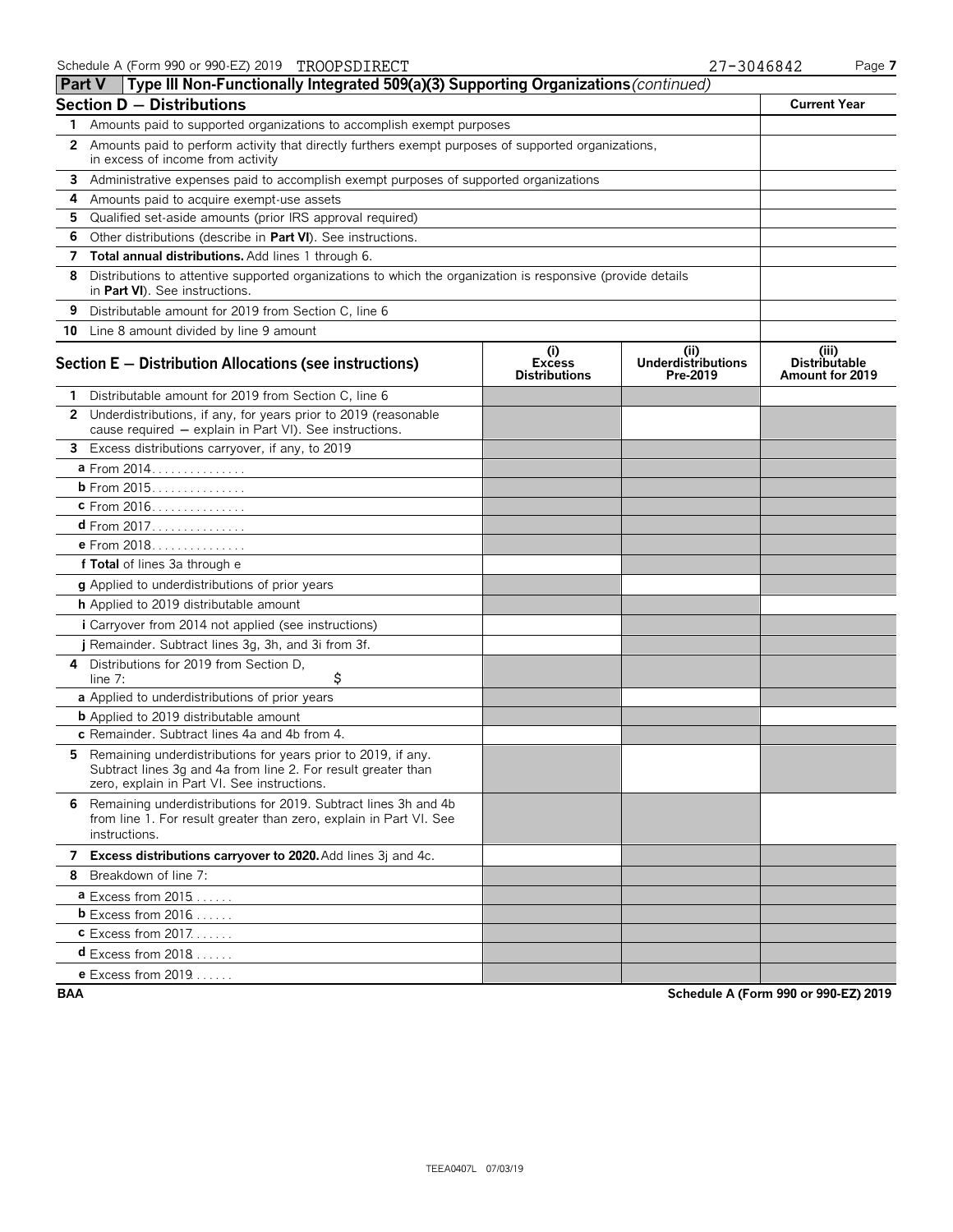**Part VI** Supplemental Information. Provide the explanations required by Part II, line 10; Part II, line 17a or 17b;Part III, line 12; Part IV, Section A, lines 1, 2, 3b, 3c, 4b, 4c, 5a, 6, 9a, 9b, 9c, 11a, 11b, and 11c; Part IV, Section B, lines 1 and 2; Part IV, Section C, line 1; Part IV, Section D, lines 2 and 3; Part IV, Section E, lines 1c, 2a, 2b, 3a, and 3b; Part V, line 1; Part V, Section B, line 1e; Part V, Section D, lines 5, 6, and 8; and Part V, Section E, lines 2, 5, and 6. Also complete this part for any additional information. (See instructions.)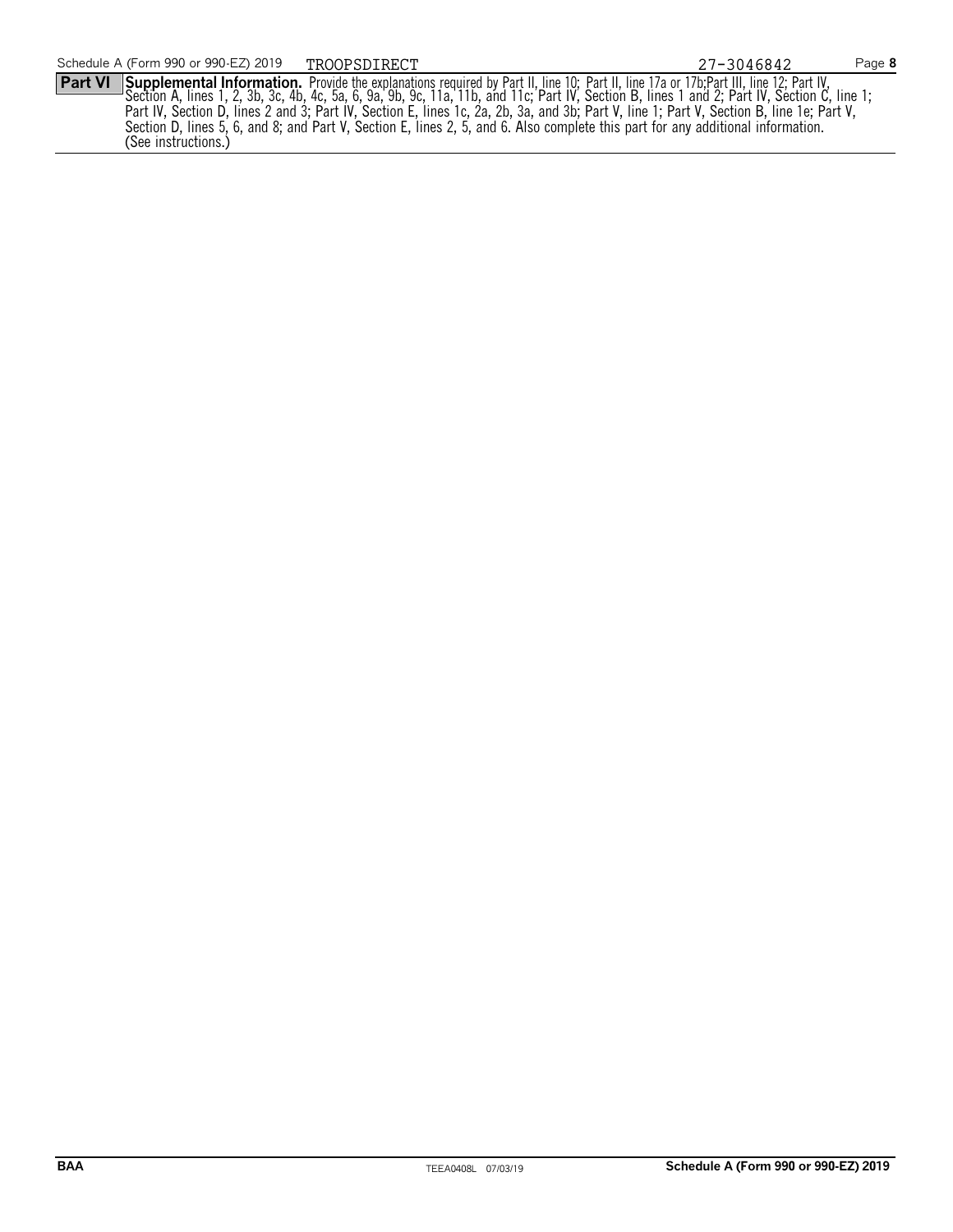## **(Form 990)**

### **SCHEDULE D**  $\begin{bmatrix} \text{OMB No. 1545-0047} \\ \text{OMB No. 1545-0047} \end{bmatrix}$

**Part IV, line 6, 7, 8, 9, 10, 11a, 11b, 11c, 11d, 11e, 11f, 12a, or 12b.**<br>
Part IV, line 6, 7, 8, 9, 10, 11a, 11b, 11c, 11d, 11e, 11f, 12a, or 12b.

G **Attach to Form 990.**

Department of the Treasury **Constant of the Treasury <b>Constant Constant Constant Constant Constant Constant Const<br>Internal Revenue Service <b>Inspection** 

|            | <b>Open to Publi</b> |
|------------|----------------------|
|            |                      |
| Incnoction |                      |

|              | Name of the organization                                                                                                                                                                                                                                                                                                                                                                |                         |                                                    |                                 | <b>Employer identification number</b> |    |
|--------------|-----------------------------------------------------------------------------------------------------------------------------------------------------------------------------------------------------------------------------------------------------------------------------------------------------------------------------------------------------------------------------------------|-------------------------|----------------------------------------------------|---------------------------------|---------------------------------------|----|
|              |                                                                                                                                                                                                                                                                                                                                                                                         |                         |                                                    |                                 |                                       |    |
|              | TROOPSDIRECT<br>Organizations Maintaining Donor Advised Funds or Other Similar Funds or Accounts.                                                                                                                                                                                                                                                                                       |                         |                                                    | 27-3046842                      |                                       |    |
| Part I       | Complete if the organization answered 'Yes' on Form 990, Part IV, line 6.                                                                                                                                                                                                                                                                                                               |                         |                                                    |                                 |                                       |    |
|              |                                                                                                                                                                                                                                                                                                                                                                                         | (a) Donor advised funds |                                                    | (b) Funds and other accounts    |                                       |    |
| 1.           |                                                                                                                                                                                                                                                                                                                                                                                         |                         |                                                    |                                 |                                       |    |
| 2            | Aggregate value of contributions to (during year)                                                                                                                                                                                                                                                                                                                                       |                         |                                                    |                                 |                                       |    |
| 3            | Aggregate value of grants from (during year)                                                                                                                                                                                                                                                                                                                                            |                         |                                                    |                                 |                                       |    |
| 4            | Aggregate value at end of year                                                                                                                                                                                                                                                                                                                                                          |                         |                                                    |                                 |                                       |    |
| 5            | Did the organization inform all donors and donor advisors in writing that the assets held in donor advised funds<br>are the organization's property, subject to the organization's exclusive legal control?                                                                                                                                                                             |                         |                                                    |                                 | Yes                                   | No |
| 6            | Did the organization inform all grantees, donors, and donor advisors in writing that grant funds can be used only<br>for charitable purposes and not for the benefit of the donor or donor advisor, or for any other purpose conferring                                                                                                                                                 |                         |                                                    |                                 | Yes                                   | No |
| Part II      | <b>Conservation Easements.</b>                                                                                                                                                                                                                                                                                                                                                          |                         |                                                    |                                 |                                       |    |
|              | Complete if the organization answered 'Yes' on Form 990, Part IV, line 7.                                                                                                                                                                                                                                                                                                               |                         |                                                    |                                 |                                       |    |
| 1            | Purpose(s) of conservation easements held by the organization (check all that apply).                                                                                                                                                                                                                                                                                                   |                         |                                                    |                                 |                                       |    |
|              | Preservation of land for public use (for example, recreation or education)                                                                                                                                                                                                                                                                                                              |                         | Preservation of a historically important land area |                                 |                                       |    |
|              | Protection of natural habitat                                                                                                                                                                                                                                                                                                                                                           |                         | Preservation of a certified historic structure     |                                 |                                       |    |
|              | Preservation of open space                                                                                                                                                                                                                                                                                                                                                              |                         |                                                    |                                 |                                       |    |
| $\mathbf{2}$ | Complete lines 2a through 2d if the organization held a qualified conservation contribution in the form of a conservation easement on the<br>last day of the tax year.                                                                                                                                                                                                                  |                         |                                                    |                                 |                                       |    |
|              |                                                                                                                                                                                                                                                                                                                                                                                         |                         |                                                    | Held at the End of the Tax Year |                                       |    |
|              |                                                                                                                                                                                                                                                                                                                                                                                         |                         |                                                    | 2a                              |                                       |    |
|              |                                                                                                                                                                                                                                                                                                                                                                                         |                         |                                                    | 2 <sub>b</sub>                  |                                       |    |
|              | c Number of conservation easements on a certified historic structure included in $(a)$                                                                                                                                                                                                                                                                                                  |                         |                                                    | 2c                              |                                       |    |
|              | <b>d</b> Number of conservation easements included in (c) acquired after 7/25/06, and not on a historic                                                                                                                                                                                                                                                                                 |                         |                                                    | 2d                              |                                       |    |
| 3            | Number of conservation easements modified, transferred, released, extinguished, or terminated by the organization during the<br>tax year ►                                                                                                                                                                                                                                              |                         |                                                    |                                 |                                       |    |
| 4            | Number of states where property subject to conservation easement is located $\blacktriangleright$                                                                                                                                                                                                                                                                                       |                         |                                                    |                                 |                                       |    |
| 5.           | Does the organization have a written policy regarding the periodic monitoring, inspection, handling of violations,                                                                                                                                                                                                                                                                      |                         |                                                    |                                 | Yes                                   | No |
| 6            | Staff and volunteer hours devoted to monitoring, inspecting, handling of violations, and enforcing conservation easements during the year                                                                                                                                                                                                                                               |                         |                                                    |                                 |                                       |    |
| 7            | Amount of expenses incurred in monitoring, inspecting, handling of violations, and enforcing conservation easements during the year<br>►\$                                                                                                                                                                                                                                              |                         |                                                    |                                 |                                       |    |
|              | Does each conservation easement reported on line $2(d)$ above satisfy the requirements of section 170(h)(4)(B)(i)                                                                                                                                                                                                                                                                       |                         |                                                    |                                 | Yes                                   | No |
| 9            | In Part XIII, describe how the organization reports conservation easements in its revenue and expense statement and balance sheet, and<br>include, if applicable, the text of the footnote to the organization's financial statements that describes the organization's accounting for<br>conservation easements.                                                                       |                         |                                                    |                                 |                                       |    |
| Part III     | Organizations Maintaining Collections of Art, Historical Treasures, or Other Similar Assets.<br>Complete if the organization answered 'Yes' on Form 990, Part IV, line 8.                                                                                                                                                                                                               |                         |                                                    |                                 |                                       |    |
|              | 1 a If the organization elected, as permitted under FASB ASC 958, not to report in its revenue statement and balance sheet works of art,<br>historical treasures, or other similar assets held for public exhibition, education, or research in furtherance of public service, provide in<br>Part XIII the text of the footnote to its financial statements that describes these items. |                         |                                                    |                                 |                                       |    |
|              | b If the organization elected, as permitted under FASB ASC 958, to report in its revenue statement and balance sheet works of art,<br>historical treasures, or other similar assets held for public exhibition, education, or research in furtherance of public service, provide the<br>following amounts relating to these items:                                                      |                         |                                                    |                                 |                                       |    |
|              |                                                                                                                                                                                                                                                                                                                                                                                         |                         |                                                    | ►s                              |                                       |    |
|              |                                                                                                                                                                                                                                                                                                                                                                                         |                         |                                                    | $\triangleright$ \$             |                                       |    |
| 2            | If the organization received or held works of art, historical treasures, or other similar assets for financial gain, provide the following<br>amounts required to be reported under FASB ASC 958 relating to these items:                                                                                                                                                               |                         |                                                    |                                 |                                       |    |

**<sup>a</sup>** Revenue included on Form 990, Part VIII, line 1. . . . . . . . . . . . . . . . . . . . . . . . . . . . . . . . . . . . . . . . . . . . . . . . . . . . . . . . . . . G\$ **<sup>b</sup>** Assets included in Form 990, Part X. . . . . . . . . . . . . . . . . . . . . . . . . . . . . . . . . . . . . . . . . . . . . . . . . . . . . . . . . . . . . . . . . . . . . G\$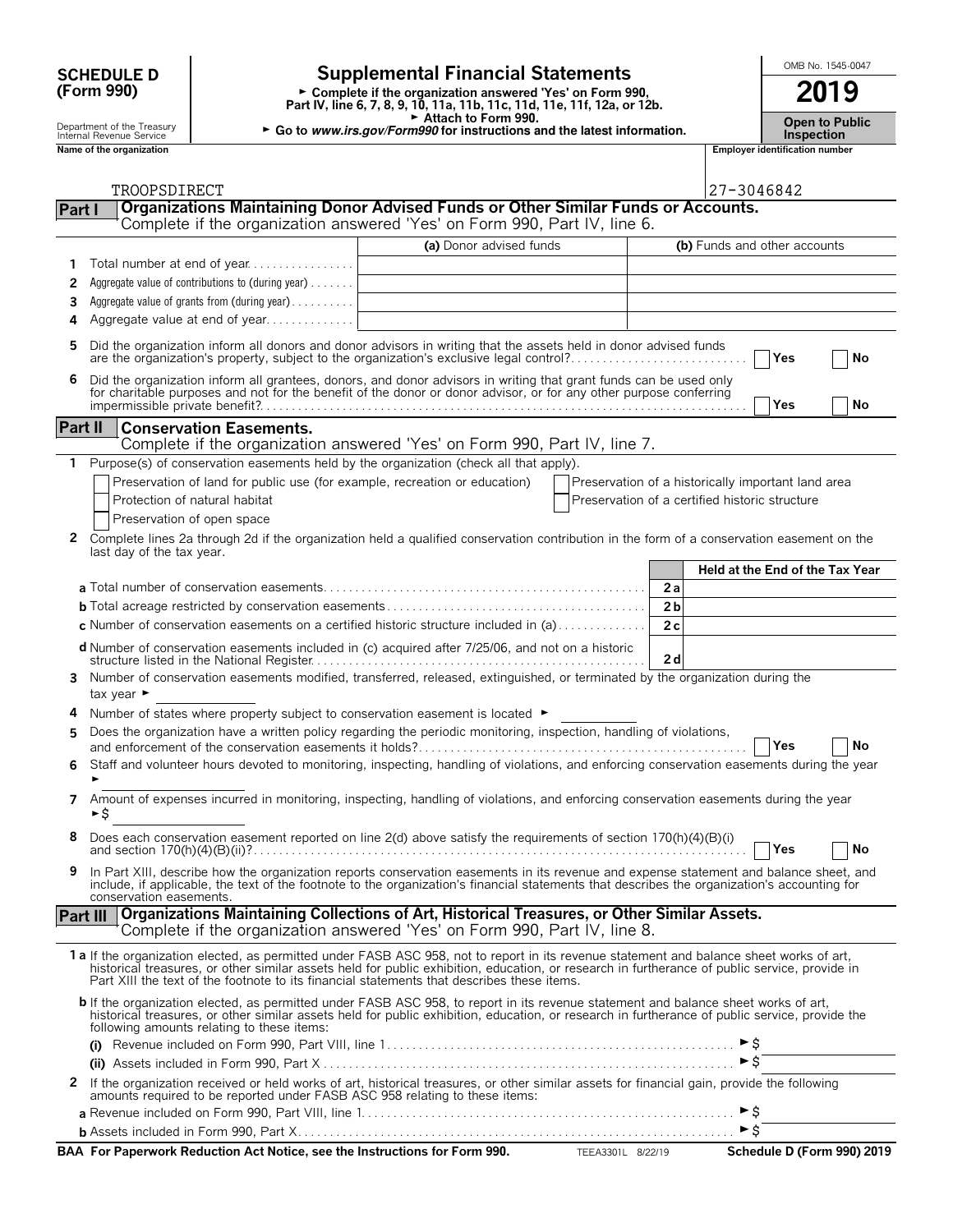| Schedule D (Form 990) 2019 TROOPSDIRECT<br>Part III   Organizations Maintaining Collections of Art, Historical Treasures, or Other Similar Assets (continued)                             |                  |                                         |                                    |                | 27-3046842                      |            |                     | Page 2                     |
|-------------------------------------------------------------------------------------------------------------------------------------------------------------------------------------------|------------------|-----------------------------------------|------------------------------------|----------------|---------------------------------|------------|---------------------|----------------------------|
| Using the organization's acquisition, accession, and other records, check any of the following that make significant use of its collection<br>3                                           |                  |                                         |                                    |                |                                 |            |                     |                            |
| items (check all that apply):                                                                                                                                                             |                  |                                         |                                    |                |                                 |            |                     |                            |
| Public exhibition<br>a                                                                                                                                                                    |                  | d                                       | Loan or exchange program           |                |                                 |            |                     |                            |
| Scholarly research<br>b                                                                                                                                                                   |                  | Other<br>е                              |                                    |                |                                 |            |                     |                            |
| Preservation for future generations<br>C.<br>Provide a description of the organization's collections and explain how they further the organization's exempt purpose in<br>4<br>Part XIII. |                  |                                         |                                    |                |                                 |            |                     |                            |
| During the year, did the organization solicit or receive donations of art, historical treasures, or other similar assets<br>5                                                             |                  |                                         |                                    |                |                                 |            |                     |                            |
| to be sold to raise funds rather than to be maintained as part of the organization's collection?                                                                                          |                  |                                         |                                    |                |                                 | <b>Yes</b> |                     | No                         |
| Part IV Escrow and Custodial Arrangements. Complete if the organization answered 'Yes' on Form 990, Part IV,<br>line 9, or reported an amount on Form 990, Part X, line 21.               |                  |                                         |                                    |                |                                 |            |                     |                            |
| 1 a Is the organization an agent, trustee, custodian or other intermediary for contributions or other assets not included                                                                 |                  |                                         |                                    |                |                                 | Yes        |                     | No                         |
| b If 'Yes,' explain the arrangement in Part XIII and complete the following table:                                                                                                        |                  |                                         |                                    |                |                                 |            |                     |                            |
|                                                                                                                                                                                           |                  |                                         |                                    |                |                                 | Amount     |                     |                            |
|                                                                                                                                                                                           |                  |                                         |                                    |                |                                 |            |                     |                            |
|                                                                                                                                                                                           |                  |                                         |                                    | 1 <sub>d</sub> |                                 |            |                     |                            |
|                                                                                                                                                                                           |                  |                                         |                                    | 1е             |                                 |            |                     |                            |
|                                                                                                                                                                                           |                  |                                         |                                    | 1f             |                                 |            |                     |                            |
| 2a Did the organization include an amount on Form 990, Part X, line 21, for escrow or custodial account liability?                                                                        |                  |                                         |                                    |                |                                 |            |                     | No                         |
|                                                                                                                                                                                           |                  |                                         |                                    |                |                                 |            |                     |                            |
| <b>Part V</b><br><b>Endowment Funds.</b> Complete if the organization answered 'Yes' on Form 990, Part IV, line 10.                                                                       |                  |                                         |                                    |                |                                 |            |                     |                            |
|                                                                                                                                                                                           | (a) Current year | (b) Prior year                          | (c) Two years back                 |                | (d) Three years back            |            | (e) Four years back |                            |
| <b>1 a</b> Beginning of year balance                                                                                                                                                      |                  |                                         |                                    |                |                                 |            |                     |                            |
| <b>b</b> Contributions. $\ldots \ldots \ldots \ldots \ldots$                                                                                                                              |                  |                                         |                                    |                |                                 |            |                     |                            |
|                                                                                                                                                                                           |                  |                                         |                                    |                |                                 |            |                     |                            |
| <b>c</b> Net investment earnings, gains,<br>and losses                                                                                                                                    |                  |                                         |                                    |                |                                 |            |                     |                            |
| d Grants or scholarships                                                                                                                                                                  |                  |                                         |                                    |                |                                 |            |                     |                            |
| <b>e</b> Other expenditures for facilities                                                                                                                                                |                  |                                         |                                    |                |                                 |            |                     |                            |
| and programs<br>f Administrative expenses                                                                                                                                                 |                  |                                         |                                    |                |                                 |            |                     |                            |
| <b>q</b> End of year balance $\dots\dots\dots\dots$                                                                                                                                       |                  |                                         |                                    |                |                                 |            |                     |                            |
| Provide the estimated percentage of the current year end balance (line 1g, column (a)) held as:                                                                                           |                  |                                         |                                    |                |                                 |            |                     |                            |
| a Board designated or quasi-endowment $\blacktriangleright$                                                                                                                               |                  | ిం                                      |                                    |                |                                 |            |                     |                            |
| <b>b</b> Permanent endowment ►                                                                                                                                                            | %                |                                         |                                    |                |                                 |            |                     |                            |
| c Term endowment ►                                                                                                                                                                        | ٩                |                                         |                                    |                |                                 |            |                     |                            |
| The percentages on lines 2a, 2b, and 2c should equal 100%.                                                                                                                                |                  |                                         |                                    |                |                                 |            |                     |                            |
| 3a Are there endowment funds not in the possession of the organization that are held and administered for the                                                                             |                  |                                         |                                    |                |                                 |            |                     |                            |
| organization by:                                                                                                                                                                          |                  |                                         |                                    |                |                                 |            | Yes                 | No                         |
|                                                                                                                                                                                           |                  |                                         |                                    |                |                                 | 3a(i)      |                     |                            |
|                                                                                                                                                                                           |                  |                                         |                                    |                |                                 | 3a(ii)     |                     |                            |
|                                                                                                                                                                                           |                  |                                         |                                    |                |                                 | 3b         |                     |                            |
| 4 Describe in Part XIII the intended uses of the organization's endowment funds.                                                                                                          |                  |                                         |                                    |                |                                 |            |                     |                            |
| <b>Part VI   Land, Buildings, and Equipment.</b><br>Complete if the organization answered 'Yes' on Form 990, Part IV, line 11a. See Form 990, Part X, line 10.                            |                  |                                         |                                    |                |                                 |            |                     |                            |
| Description of property                                                                                                                                                                   |                  | (a) Cost or other basis<br>(investment) | (b) Cost or other<br>basis (other) |                | (c) Accumulated<br>depreciation |            | (d) Book value      |                            |
|                                                                                                                                                                                           |                  |                                         |                                    |                |                                 |            |                     |                            |
|                                                                                                                                                                                           |                  |                                         |                                    |                |                                 |            |                     |                            |
| c Leasehold improvements                                                                                                                                                                  |                  |                                         |                                    |                |                                 |            |                     |                            |
|                                                                                                                                                                                           |                  |                                         |                                    |                |                                 |            |                     |                            |
|                                                                                                                                                                                           |                  |                                         | 3,691.                             |                | 1,845.                          |            |                     | 1,846.                     |
| Total. Add lines 1a through 1e. (Column (d) must equal Form 990, Part X, column (B), line 10c.)                                                                                           |                  |                                         |                                    |                |                                 |            |                     | 1,846.                     |
| BAA                                                                                                                                                                                       |                  |                                         |                                    |                |                                 |            |                     | Schedule D (Form 990) 2019 |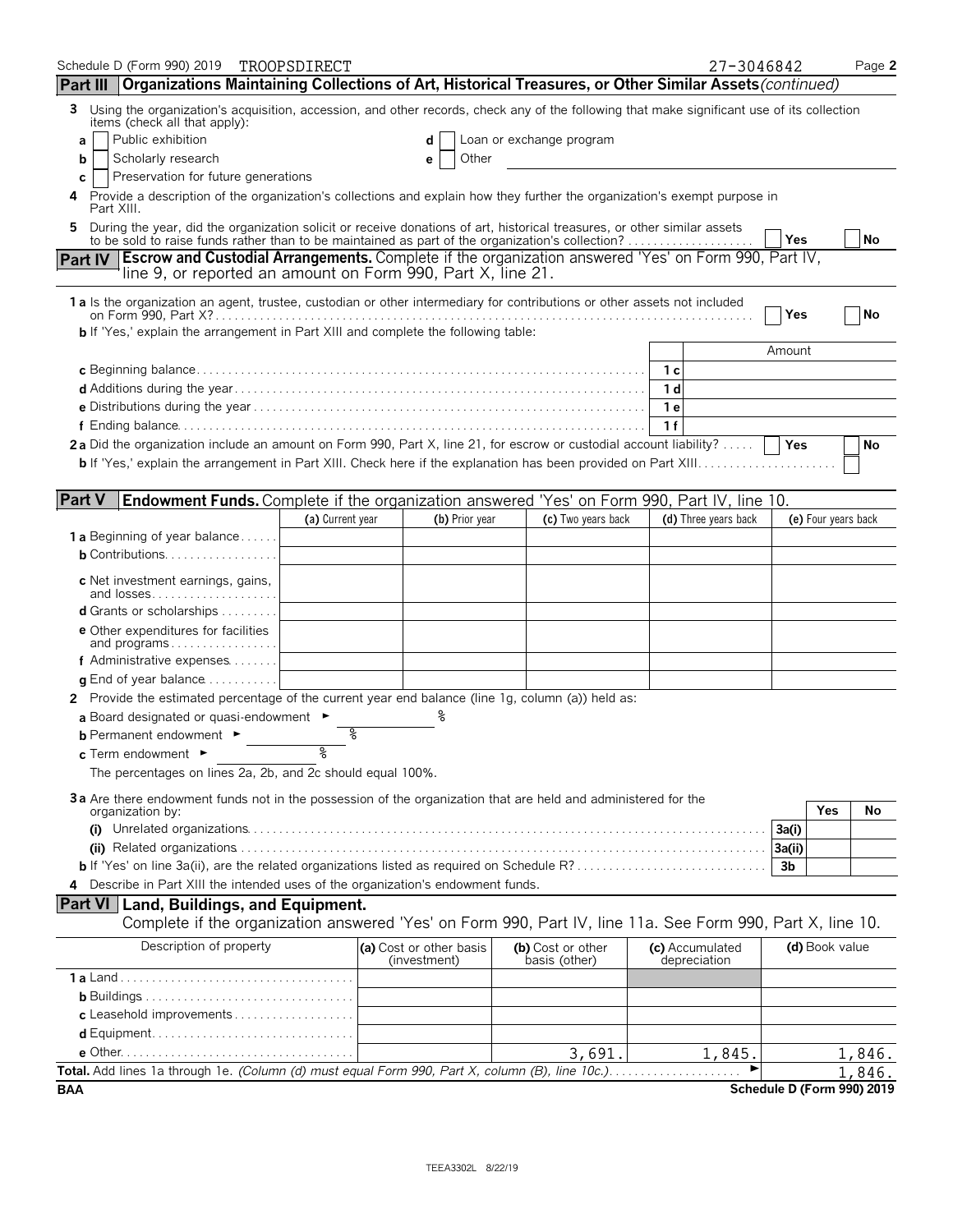| Complete if the organization answered 'Yes' on Form 990, Part IV, line 11b. See Form 990, Part X, line 12.<br>(c) Method of valuation: Cost or end-of-year market value<br>Complete if the organization answered 'Yes' on Form 990, Part IV, line 11c. See Form 990, Part X, line 13.<br>(c) Method of valuation: Cost or end-of-year market value |                                                                                                                                                                                                                                                                           |
|----------------------------------------------------------------------------------------------------------------------------------------------------------------------------------------------------------------------------------------------------------------------------------------------------------------------------------------------------|---------------------------------------------------------------------------------------------------------------------------------------------------------------------------------------------------------------------------------------------------------------------------|
|                                                                                                                                                                                                                                                                                                                                                    |                                                                                                                                                                                                                                                                           |
|                                                                                                                                                                                                                                                                                                                                                    |                                                                                                                                                                                                                                                                           |
|                                                                                                                                                                                                                                                                                                                                                    |                                                                                                                                                                                                                                                                           |
|                                                                                                                                                                                                                                                                                                                                                    |                                                                                                                                                                                                                                                                           |
|                                                                                                                                                                                                                                                                                                                                                    |                                                                                                                                                                                                                                                                           |
|                                                                                                                                                                                                                                                                                                                                                    |                                                                                                                                                                                                                                                                           |
|                                                                                                                                                                                                                                                                                                                                                    |                                                                                                                                                                                                                                                                           |
|                                                                                                                                                                                                                                                                                                                                                    |                                                                                                                                                                                                                                                                           |
|                                                                                                                                                                                                                                                                                                                                                    |                                                                                                                                                                                                                                                                           |
|                                                                                                                                                                                                                                                                                                                                                    |                                                                                                                                                                                                                                                                           |
|                                                                                                                                                                                                                                                                                                                                                    |                                                                                                                                                                                                                                                                           |
|                                                                                                                                                                                                                                                                                                                                                    |                                                                                                                                                                                                                                                                           |
|                                                                                                                                                                                                                                                                                                                                                    |                                                                                                                                                                                                                                                                           |
|                                                                                                                                                                                                                                                                                                                                                    |                                                                                                                                                                                                                                                                           |
|                                                                                                                                                                                                                                                                                                                                                    |                                                                                                                                                                                                                                                                           |
|                                                                                                                                                                                                                                                                                                                                                    |                                                                                                                                                                                                                                                                           |
|                                                                                                                                                                                                                                                                                                                                                    |                                                                                                                                                                                                                                                                           |
|                                                                                                                                                                                                                                                                                                                                                    |                                                                                                                                                                                                                                                                           |
|                                                                                                                                                                                                                                                                                                                                                    |                                                                                                                                                                                                                                                                           |
|                                                                                                                                                                                                                                                                                                                                                    |                                                                                                                                                                                                                                                                           |
|                                                                                                                                                                                                                                                                                                                                                    |                                                                                                                                                                                                                                                                           |
|                                                                                                                                                                                                                                                                                                                                                    |                                                                                                                                                                                                                                                                           |
|                                                                                                                                                                                                                                                                                                                                                    |                                                                                                                                                                                                                                                                           |
|                                                                                                                                                                                                                                                                                                                                                    |                                                                                                                                                                                                                                                                           |
|                                                                                                                                                                                                                                                                                                                                                    |                                                                                                                                                                                                                                                                           |
|                                                                                                                                                                                                                                                                                                                                                    |                                                                                                                                                                                                                                                                           |
|                                                                                                                                                                                                                                                                                                                                                    |                                                                                                                                                                                                                                                                           |
|                                                                                                                                                                                                                                                                                                                                                    |                                                                                                                                                                                                                                                                           |
|                                                                                                                                                                                                                                                                                                                                                    |                                                                                                                                                                                                                                                                           |
|                                                                                                                                                                                                                                                                                                                                                    |                                                                                                                                                                                                                                                                           |
|                                                                                                                                                                                                                                                                                                                                                    |                                                                                                                                                                                                                                                                           |
|                                                                                                                                                                                                                                                                                                                                                    |                                                                                                                                                                                                                                                                           |
|                                                                                                                                                                                                                                                                                                                                                    |                                                                                                                                                                                                                                                                           |
|                                                                                                                                                                                                                                                                                                                                                    |                                                                                                                                                                                                                                                                           |
|                                                                                                                                                                                                                                                                                                                                                    |                                                                                                                                                                                                                                                                           |
|                                                                                                                                                                                                                                                                                                                                                    |                                                                                                                                                                                                                                                                           |
|                                                                                                                                                                                                                                                                                                                                                    |                                                                                                                                                                                                                                                                           |
|                                                                                                                                                                                                                                                                                                                                                    |                                                                                                                                                                                                                                                                           |
|                                                                                                                                                                                                                                                                                                                                                    |                                                                                                                                                                                                                                                                           |
| (b) Book value                                                                                                                                                                                                                                                                                                                                     |                                                                                                                                                                                                                                                                           |
|                                                                                                                                                                                                                                                                                                                                                    |                                                                                                                                                                                                                                                                           |
|                                                                                                                                                                                                                                                                                                                                                    |                                                                                                                                                                                                                                                                           |
|                                                                                                                                                                                                                                                                                                                                                    |                                                                                                                                                                                                                                                                           |
|                                                                                                                                                                                                                                                                                                                                                    |                                                                                                                                                                                                                                                                           |
|                                                                                                                                                                                                                                                                                                                                                    |                                                                                                                                                                                                                                                                           |
|                                                                                                                                                                                                                                                                                                                                                    |                                                                                                                                                                                                                                                                           |
|                                                                                                                                                                                                                                                                                                                                                    |                                                                                                                                                                                                                                                                           |
|                                                                                                                                                                                                                                                                                                                                                    |                                                                                                                                                                                                                                                                           |
|                                                                                                                                                                                                                                                                                                                                                    |                                                                                                                                                                                                                                                                           |
|                                                                                                                                                                                                                                                                                                                                                    |                                                                                                                                                                                                                                                                           |
| 2. Liability for uncertain tax positions. In Part XIII, provide the text of the footnote to the organization's financial statements that reports the organization's liability for uncertain                                                                                                                                                        |                                                                                                                                                                                                                                                                           |
|                                                                                                                                                                                                                                                                                                                                                    | <b>Other Assets.</b><br>Complete if the organization answered 'Yes' on Form 990, Part IV, line 11d. See Form 990, Part X, line 15.<br>(b) Book value<br>Complete if the organization answered 'Yes' on Form 990, Part IV, line 11e or 11f. See Form 990, Part X, line 25. |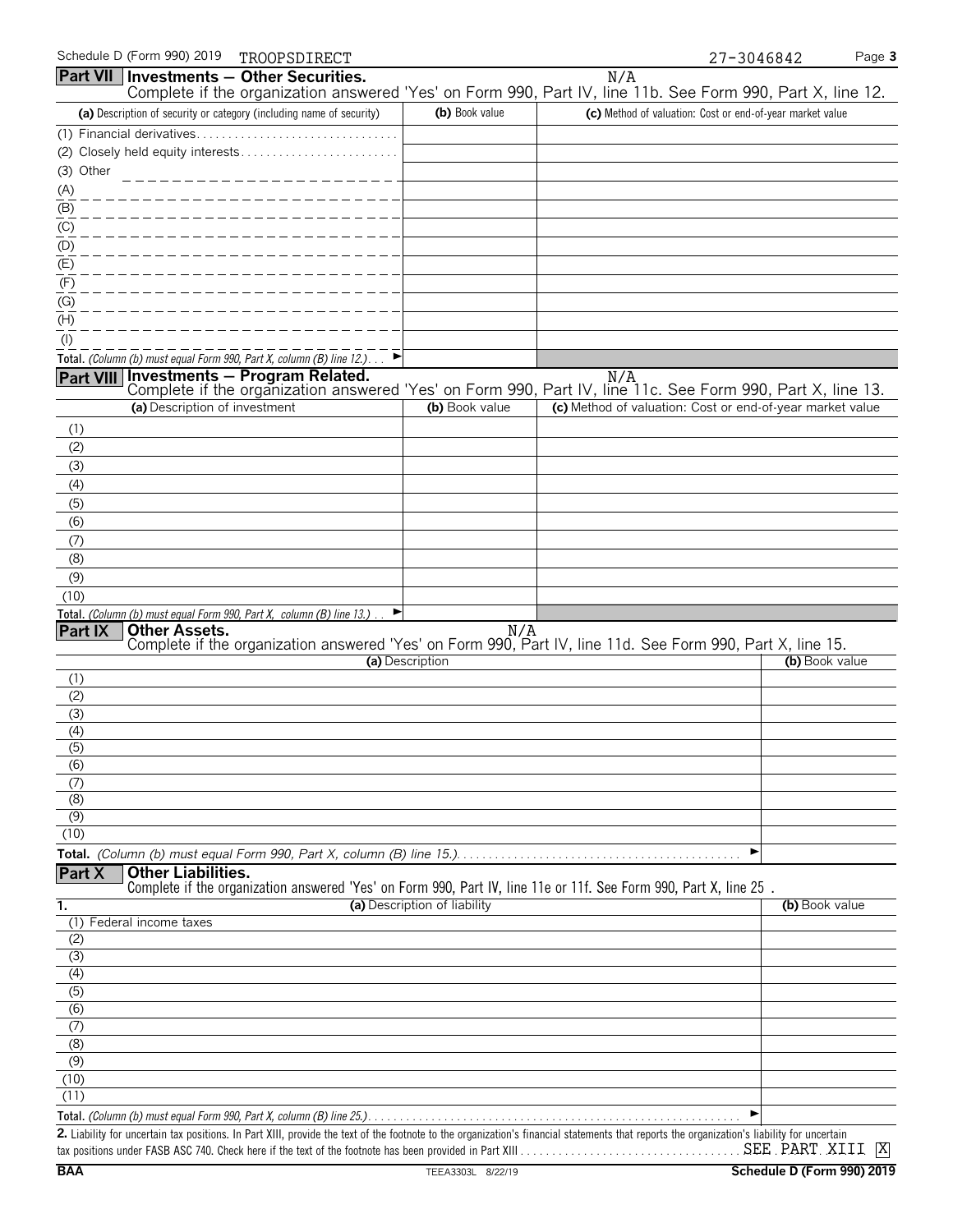| Schedule D (Form 990) 2019 TROOPSDIRECT                                                              | 27-3046842     | Page 4                     |
|------------------------------------------------------------------------------------------------------|----------------|----------------------------|
| <b>Part XI</b>   Reconciliation of Revenue per Audited Financial Statements With Revenue per Return. |                |                            |
| Complete if the organization answered 'Yes' on Form 990, Part IV, line 12a.                          |                |                            |
|                                                                                                      | $\mathbf{1}$   | 4,240,945.                 |
| Amounts included on line 1 but not on Form 990, Part VIII, line 12:<br>$\mathbf{2}$                  |                |                            |
|                                                                                                      |                |                            |
| 2 <sub>b</sub>                                                                                       |                |                            |
|                                                                                                      |                |                            |
| 40,000.                                                                                              |                |                            |
|                                                                                                      | 2e             | 40,000.                    |
| 3.                                                                                                   | $\overline{3}$ | $\overline{4}$ , 200, 945. |
| Amounts included on Form 990, Part VIII, line 12, but not on line 1:                                 |                |                            |
| a Investment expenses not included on Form 990, Part VIII, line 7b. 4a                               |                |                            |
| 4 <sub>h</sub><br>70,000.                                                                            |                |                            |
| c Add lines 4a and 4b.                                                                               | 4 c            | 70,000.                    |
|                                                                                                      | 5              | 4,270,945.                 |
| Part XII   Reconciliation of Expenses per Audited Financial Statements With Expenses per Return.     |                |                            |
| Complete if the organization answered 'Yes' on Form 990, Part IV, line 12a.                          |                |                            |
|                                                                                                      | $\mathbf{1}$   | 4, 229, 527.               |
| Amounts included on line 1 but not on Form 990, Part IX, line 25:<br>$\mathbf{2}^-$                  |                |                            |
| 2a                                                                                                   |                |                            |
| 2 <sub>b</sub>                                                                                       |                |                            |
|                                                                                                      |                |                            |
|                                                                                                      |                |                            |
|                                                                                                      | 2 e            |                            |
| 3                                                                                                    | 3              | 4,229,527.                 |
| Amounts included on Form 990, Part IX, line 25, but not on line 1:<br>4                              |                |                            |
| a Investment expenses not included on Form 990, Part VIII, line 7b. 4a                               |                |                            |
|                                                                                                      |                |                            |
| c Add lines 4a and 4b.                                                                               | 4 c            |                            |
| 5 Total expenses. Add lines 3 and 4c. (This must equal Form 990, Part I, line 18.)                   | 5              | 4,229,527.                 |
| <b>Part XIII Supplemental Information.</b>                                                           |                |                            |

Provide the descriptions required for Part II, lines 3, 5, and 9; Part III, lines 1a and 4; Part IV, lines 1b and 2b; Part V,

line 4; Part X, line 2; Part XI, lines 2d and 4b; and Part XII, lines 2d and 4b. Also complete this part to provide any additional information.

### **PART X - FASB ASC 740 FOOTNOTE**

INCOME TAXES

FINANCIAL STATEMENT PRESENTATION FOLLOWS THE RECOMMENDATIONS OF ASC 740, INCOME TAXES. UNDER ASC 740, THE ORGANIZATION IS REQUIRED TO REPORT INFORMATION REGARDING ITS EXPOSURE TO VARIOUS TAX POSITIONS TAKEN BY THE ORGANIZATION AND REQUIRES A TWO-STEP PROCESS THAT SEPARATES RECOGNITION FROM MEASUREMENT. THE FIRST STEP IS DETERMINING WHETHER A TAX POSITION HAS MET THE RECOGNITION THRESHOLD; THE SECOND

**BAA Schedule D (Form 990) 2019** STEP IS MEASURING A TAX POSITION THAT MEETS THE RECOGNITION THRESHOLD. MANAGEMENT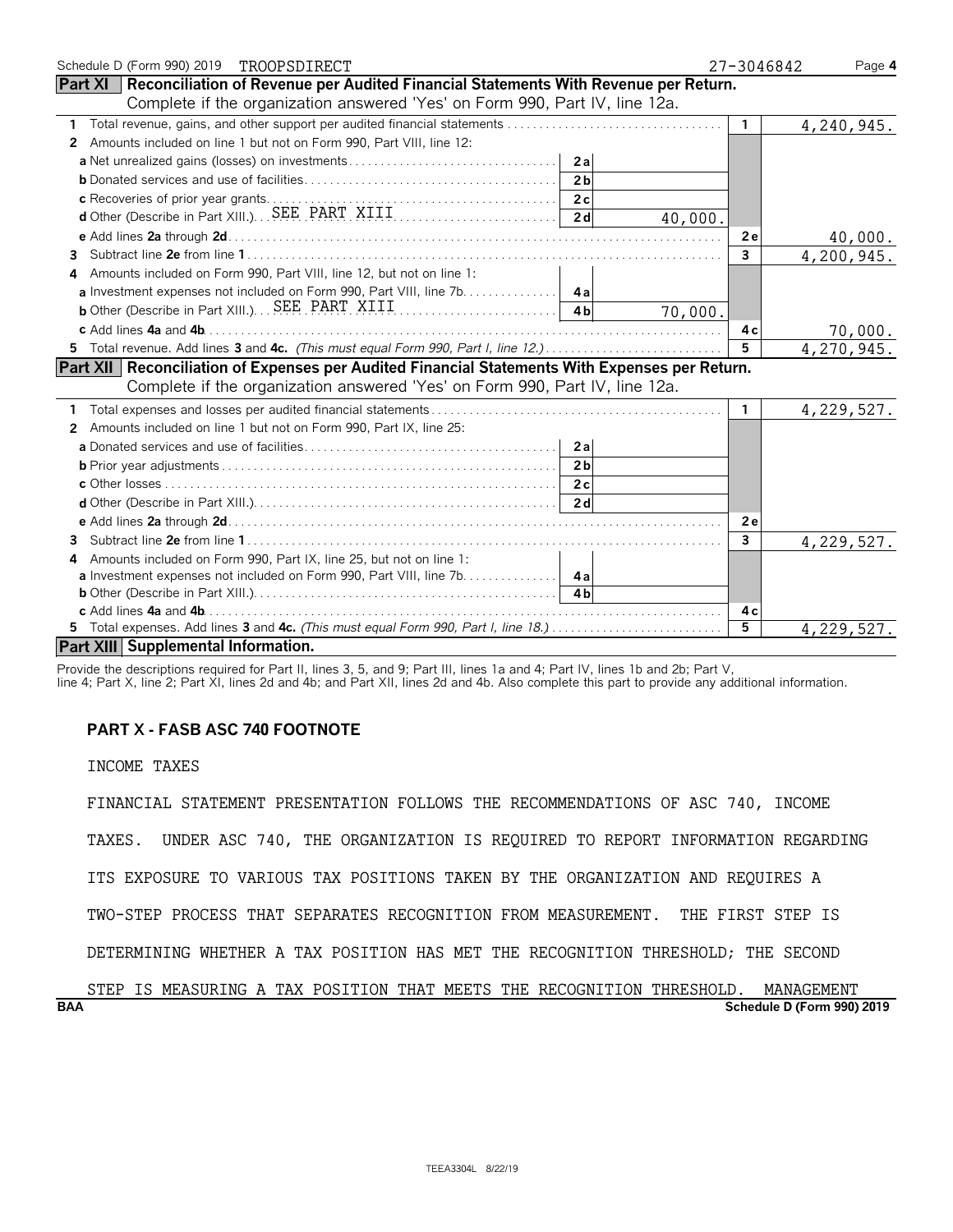### **PART X - FASB ASC 740 FOOTNOTE (CONTINUED)**

BELIEVES THAT IT HAS ADEQUATELY EVALUATED ITS CURRENT TAX POSITIONS AND HAS CONCLUDED THAT AS OF JUNE 30, 2020, THE ORGANIZATION DOES NOT HAVE ANY UNCERTAIN TAX POSITIONS FOR WHICH A RESERVE OR AN ACCRUAL FOR A TAX LIABILITY WOULD BE NECESSARY. THE ORGANIZATION HAS RECEIVED NOTIFICATION FROM THE INTERNAL REVENUE SERVICE AND THE STATE OF CALIFORNIA THAT IT QUALIFIES FOR TAX-EXEMPT STATUS UNDER SECTION 501(C)(3) OF THE INTERNAL REVENUE CODE AND SECTION 23701D OF THE CALIFORNIA REVENUE AND TAXATION CODE. THE EXEMPTIONS ARE SUBJECT TO PERIODIC REVIEW BY THE FEDERAL AND STATE TAXING AUTHORITIES AND MANAGEMENT IS CONFIDENT THAT THE ORGANIZATION CONTINUES TO SATISFY ALL FEDERAL AND STATE STATUTES IN ORDER TO QUALIFY FOR CONTINUED TAX EXEMPTION STATUS. THE ORGANIZATION MAY PERIODICALLY RECEIVE UNRELATED BUSINESS INCOME (SUCH AS SUBLEASE RENTAL INCOME) REQUIRING THE ORGANIZATION TO FILE SEPARATE TAX RETURNS UNDER FEDERAL AND STATE STATUTES. UNDER SUCH CONDITIONS, THE ORGANIZATION CALCULATES AND ACCRUES THE APPLICABLE TAXES.

#### **SCHEDULE D, PART XI, LINE 2D OTHER REVENUE INCLUDED IN F/S BUT NOT INCLUDED ON FORM 990**

|                                                                                                   | TOTAL |  |
|---------------------------------------------------------------------------------------------------|-------|--|
| <b>SCHEDULE D, PART XI, LINE 4B</b><br>OTHER REVENUE INCLUDED ON FORM 990 BUT NOT INCLUDED IN F/S |       |  |
| RESTRICTED DONATIONS                                                                              | ™TAL  |  |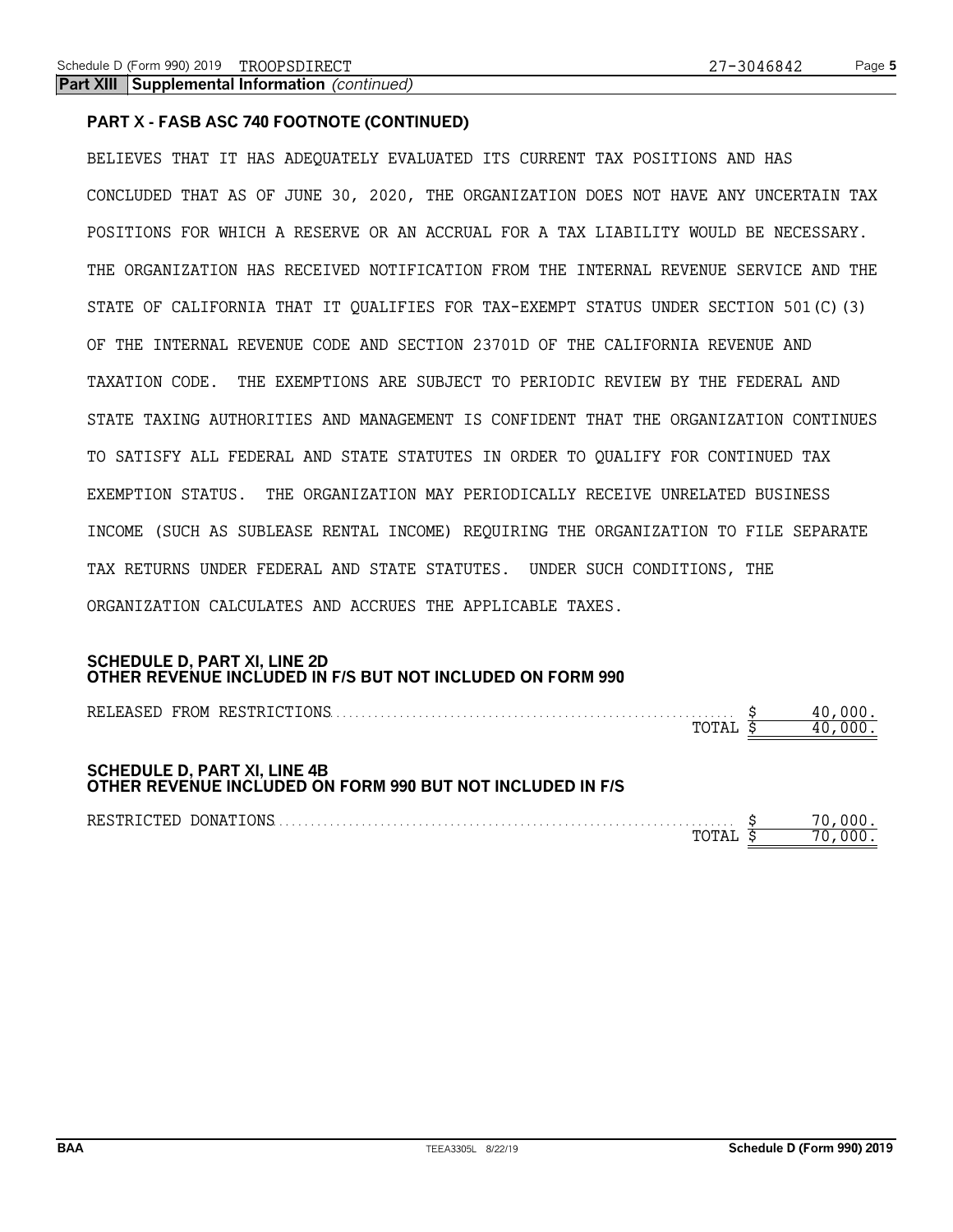| <b>SCHEDULE G</b>                                            |                                                                          |                                            |            |                                                                      | Supplemental Information Regarding Fundraising or Gaming Activities<br>Complete if the organization answered 'Yes' on Form 990, Part IV, line 17, 18, or 19, or if the                                                                           |                                                                              | OMB No. 1545-0047                                       |
|--------------------------------------------------------------|--------------------------------------------------------------------------|--------------------------------------------|------------|----------------------------------------------------------------------|--------------------------------------------------------------------------------------------------------------------------------------------------------------------------------------------------------------------------------------------------|------------------------------------------------------------------------------|---------------------------------------------------------|
| (Form 990 or 990-EZ)                                         |                                                                          | 2019                                       |            |                                                                      |                                                                                                                                                                                                                                                  |                                                                              |                                                         |
| Department of the Treasury<br>Internal Revenue Service       | ► Go to www.irs.gov/Form990 for instructions and the latest information. | <b>Open to Public</b><br><b>Inspection</b> |            |                                                                      |                                                                                                                                                                                                                                                  |                                                                              |                                                         |
| Name of the organization<br>TROOPSDIRECT                     |                                                                          |                                            |            |                                                                      |                                                                                                                                                                                                                                                  | Employer identification number<br>27-3046842                                 |                                                         |
| Part I                                                       |                                                                          |                                            |            |                                                                      | Fundraising Activities. Complete if the organization answered 'Yes' on Form 990, Part IV, line 17.                                                                                                                                               |                                                                              |                                                         |
| 1.                                                           | Form 990-EZ filers are not required to complete this part.               |                                            |            |                                                                      | Indicate whether the organization raised funds through any of the following activities. Check all that apply.                                                                                                                                    |                                                                              |                                                         |
| X Mail solicitations<br>a                                    |                                                                          |                                            |            |                                                                      | <b>e</b> $ X $ Solicitation of non-government grants                                                                                                                                                                                             |                                                                              |                                                         |
| X.<br>b                                                      | Internet and email solicitations                                         |                                            |            | f                                                                    | Solicitation of government grants                                                                                                                                                                                                                |                                                                              |                                                         |
| Phone solicitations<br>c<br>In-person solicitations<br>d     |                                                                          |                                            |            |                                                                      | Special fundraising events<br>g X                                                                                                                                                                                                                |                                                                              |                                                         |
|                                                              |                                                                          |                                            |            |                                                                      | 2a Did the organization have a written or oral agreement with any individual (including officers, directors, trustees, or key                                                                                                                    |                                                                              |                                                         |
|                                                              |                                                                          |                                            |            |                                                                      | employees listed in Form 990, Part VII) or entity in connection with professional fundraising services?<br>b If 'Yes,' list the 10 highest paid individuals or entities (fundraisers) pursuant to agreements under which the fundraiser is to be |                                                                              | $X$ Yes<br>  No                                         |
| compensated at least \$5,000 by the organization.            |                                                                          |                                            |            |                                                                      |                                                                                                                                                                                                                                                  |                                                                              |                                                         |
| (i) Name and address of individual<br>or entity (fundraiser) |                                                                          | (ii) Activity                              |            | (iii) Did fundraiser<br>have custody or control<br>of contributions? | (iv) Gross receipts<br>from activity                                                                                                                                                                                                             | (v) Amount paid to<br>(or retained by)<br>fundraiser listed in<br>column (i) | (vi) Amount paid to<br>(or retained by)<br>organization |
| FUNDRAISING STRATEGIES                                       |                                                                          |                                            | <b>Yes</b> | No                                                                   |                                                                                                                                                                                                                                                  |                                                                              |                                                         |
| 1.<br>1420 SPRING HILL RD #490<br>MCLEAN VA 22102            |                                                                          | FUNDRAISIN<br>G COUNSEL                    |            | Χ                                                                    | 2,084,000.                                                                                                                                                                                                                                       | 179, 133.                                                                    | 1,904,867.                                              |
| $\overline{2}$                                               |                                                                          |                                            |            |                                                                      |                                                                                                                                                                                                                                                  |                                                                              |                                                         |
| 3                                                            |                                                                          |                                            |            |                                                                      |                                                                                                                                                                                                                                                  |                                                                              |                                                         |
| 4                                                            |                                                                          |                                            |            |                                                                      |                                                                                                                                                                                                                                                  |                                                                              |                                                         |
| 5                                                            |                                                                          |                                            |            |                                                                      |                                                                                                                                                                                                                                                  |                                                                              |                                                         |
| 6                                                            |                                                                          |                                            |            |                                                                      |                                                                                                                                                                                                                                                  |                                                                              |                                                         |
| 7                                                            |                                                                          |                                            |            |                                                                      |                                                                                                                                                                                                                                                  |                                                                              |                                                         |
| 8                                                            |                                                                          |                                            |            |                                                                      |                                                                                                                                                                                                                                                  |                                                                              |                                                         |
| 9                                                            |                                                                          |                                            |            |                                                                      |                                                                                                                                                                                                                                                  |                                                                              |                                                         |
| 10                                                           |                                                                          |                                            |            |                                                                      |                                                                                                                                                                                                                                                  |                                                                              |                                                         |
|                                                              |                                                                          |                                            |            |                                                                      | 2,084,000.                                                                                                                                                                                                                                       | 179, 133.                                                                    | 1,904,867.                                              |
| 3<br>or licensing.<br>SC TN TX UT VA WA WV WI DC             |                                                                          |                                            |            |                                                                      | List all states in which the organization is registered or licensed to solicit contributions or has been notified it is exempt from registration<br>CA AL AK CO CT FL GA HI IL KS KY MD ME MA MI MN MS NC ND NH NJ NM NV NY OH OR PA RI          |                                                                              |                                                         |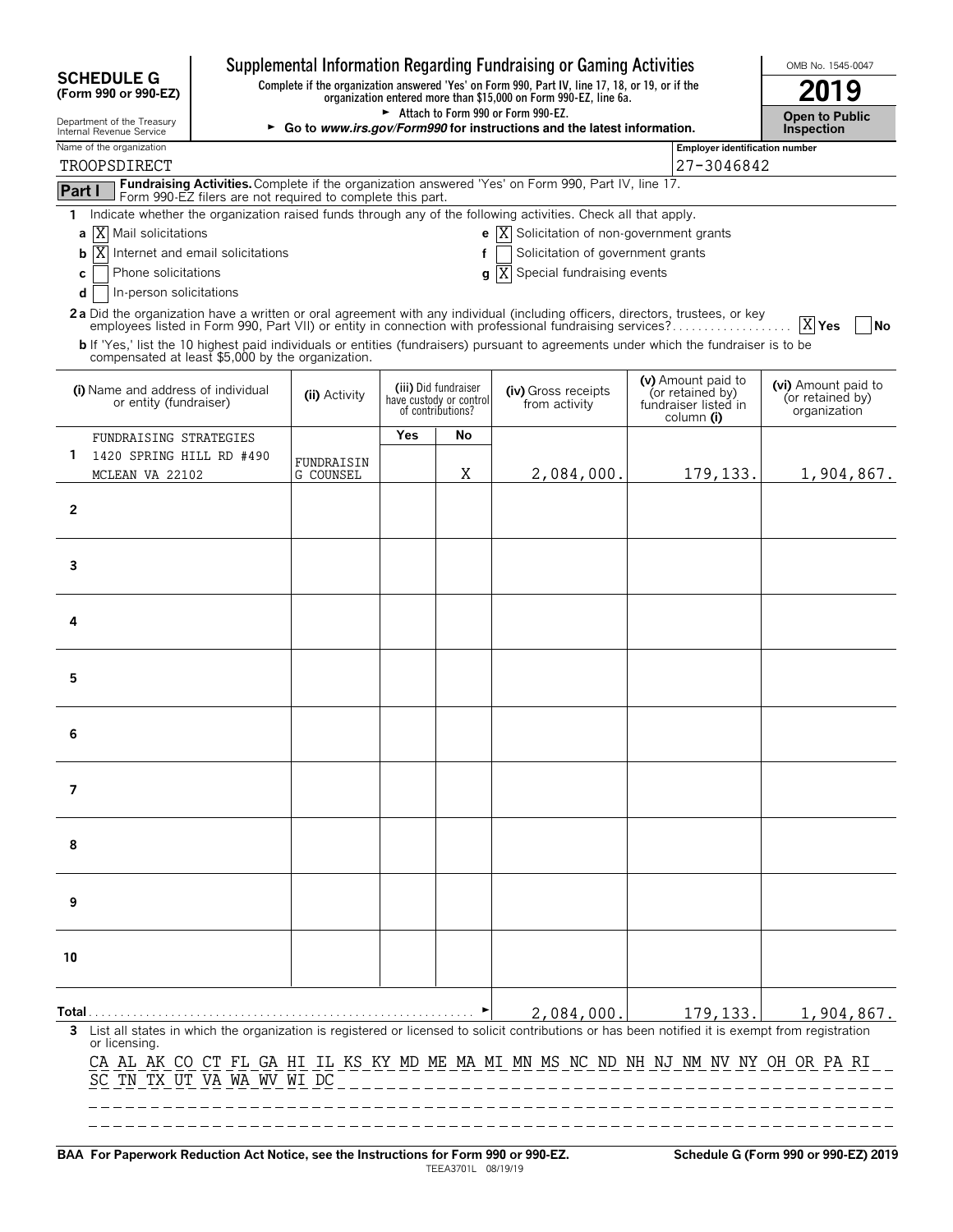|                 |    | Part II Fundraising Events. Complete if the organization answered 'Yes' on Form 990, Part IV, line 18, or reported<br>more than \$15,000 of fundraising event contributions and gross income on Form 990-EZ, lines 1 and 6b.<br>List events with gross receipts greater than \$5,000. |                                                |                                                     |                                                   |                                                             |
|-----------------|----|---------------------------------------------------------------------------------------------------------------------------------------------------------------------------------------------------------------------------------------------------------------------------------------|------------------------------------------------|-----------------------------------------------------|---------------------------------------------------|-------------------------------------------------------------|
|                 |    |                                                                                                                                                                                                                                                                                       | (a) Event #1<br>SHOOTING/OPERA<br>(event type) | (b) Event $#2$<br>(event type)                      | (c) Other events<br><b>NONE</b><br>(total number) | (d) Total events<br>(add column (a)<br>through column $(c)$ |
| トロンドリア          | 1  |                                                                                                                                                                                                                                                                                       | 27,209.                                        |                                                     |                                                   | 27,209.                                                     |
|                 | 2  | Less: Contributions                                                                                                                                                                                                                                                                   | 27,209.                                        |                                                     |                                                   | 27,209.                                                     |
|                 | 3  | Gross income (line 1 minus line 2)                                                                                                                                                                                                                                                    |                                                |                                                     |                                                   |                                                             |
|                 | 4  |                                                                                                                                                                                                                                                                                       |                                                |                                                     |                                                   |                                                             |
|                 | 5  | Noncash prizes                                                                                                                                                                                                                                                                        |                                                |                                                     |                                                   |                                                             |
| D<br>IRECT      |    | Rent/facility costs                                                                                                                                                                                                                                                                   |                                                |                                                     |                                                   |                                                             |
|                 | 7  | Food and beverages                                                                                                                                                                                                                                                                    |                                                |                                                     |                                                   |                                                             |
| <b>EXPENSES</b> | 8  |                                                                                                                                                                                                                                                                                       |                                                |                                                     |                                                   |                                                             |
|                 | 9  |                                                                                                                                                                                                                                                                                       | 110,800.                                       |                                                     |                                                   | 110,800.                                                    |
|                 | 11 |                                                                                                                                                                                                                                                                                       |                                                |                                                     |                                                   | 110,800.<br>$-110,800.$                                     |
|                 |    | <b>Part III</b> Gaming. Complete if the organization answered 'Yes' on Form 990, Part IV, line 19, or reported more than<br>\$15,000 on Form 990-EZ, line 6a.                                                                                                                         |                                                |                                                     |                                                   |                                                             |
| <b>REVENU</b>   |    |                                                                                                                                                                                                                                                                                       | (a) Bingo                                      | (b) Pull tabs/instant<br>bingo/progressive<br>bingo | (c) Other gaming                                  | (d) Total gaming<br>(add column (a)<br>through column $(c)$ |
| Е               | 1  |                                                                                                                                                                                                                                                                                       |                                                |                                                     |                                                   |                                                             |
|                 |    | 2 Cash prizes                                                                                                                                                                                                                                                                         |                                                |                                                     |                                                   |                                                             |
| Е               | 3  | Noncash prizes                                                                                                                                                                                                                                                                        |                                                |                                                     |                                                   |                                                             |
|                 | 4  | Rent/facility costs                                                                                                                                                                                                                                                                   |                                                |                                                     |                                                   |                                                             |
|                 | 5  | Other direct expenses                                                                                                                                                                                                                                                                 |                                                |                                                     |                                                   |                                                             |
|                 | 6  |                                                                                                                                                                                                                                                                                       | ႜ<br>Yes<br>No                                 | ႜ<br>Yes<br>No                                      | °≈<br>Yes<br><b>No</b>                            |                                                             |
|                 | 7  |                                                                                                                                                                                                                                                                                       |                                                |                                                     |                                                   |                                                             |
|                 | 8  |                                                                                                                                                                                                                                                                                       |                                                |                                                     |                                                   |                                                             |
| 9               |    | Enter the state(s) in which the organization conducts gaming activities:<br>a Is the organization licensed to conduct gaming activities in each of these states?<br><b>b</b> If 'No,' explain:                                                                                        | ____________________________________           |                                                     |                                                   | Yes<br><b>No</b>                                            |

**BAA** TEEA3702L 08/19/19 **Schedule G (Form 990 or 990-EZ) 2019**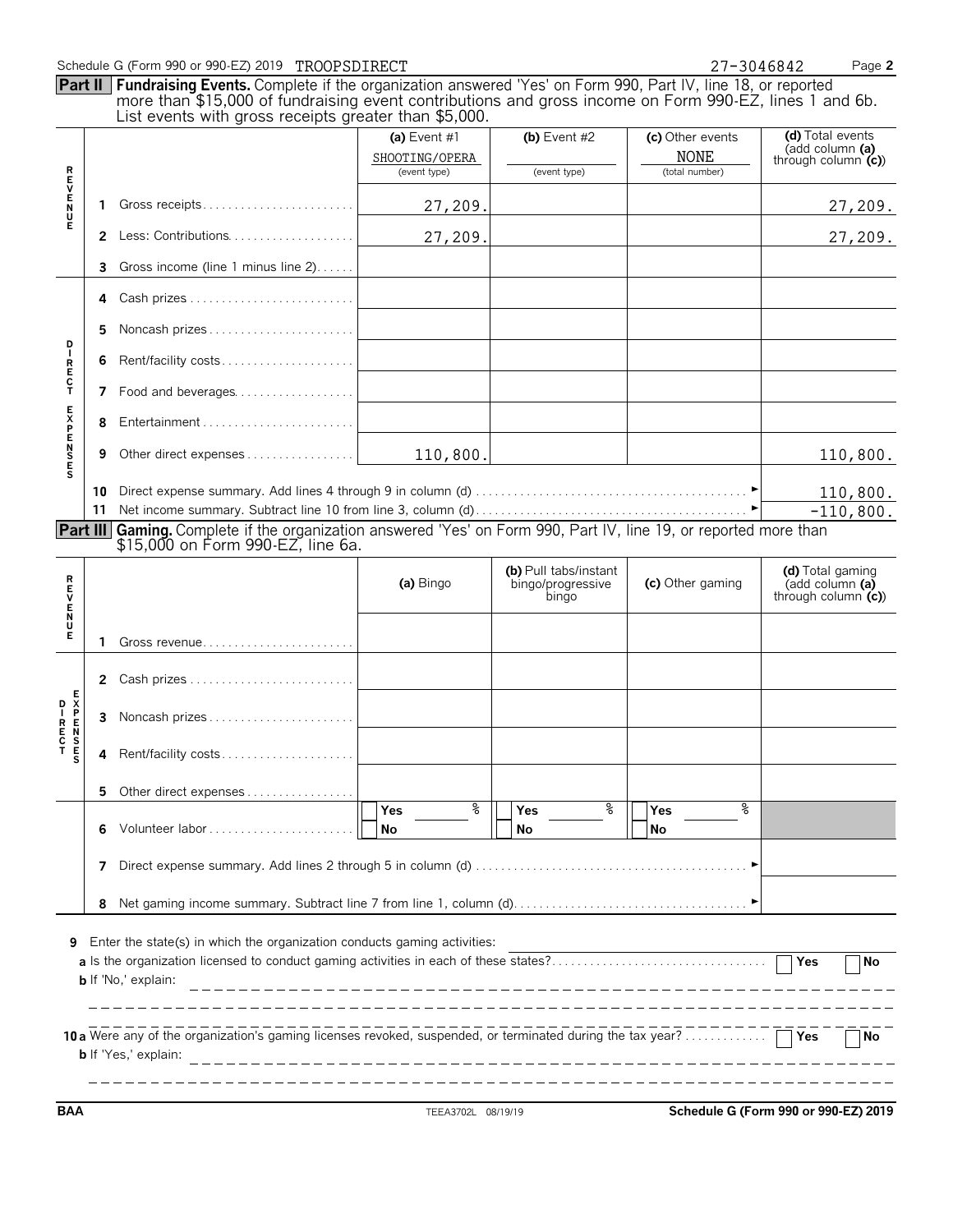|    | Schedule G (Form 990 or 990-EZ) 2019 TROOPSDIRECT                                                                                                                                                                                                                                                                                                                                                            | 27-3046842 |     | Page 3    |
|----|--------------------------------------------------------------------------------------------------------------------------------------------------------------------------------------------------------------------------------------------------------------------------------------------------------------------------------------------------------------------------------------------------------------|------------|-----|-----------|
|    |                                                                                                                                                                                                                                                                                                                                                                                                              |            | Yes | l No      |
|    | 12 Is the organization a grantor, beneficiary or trustee of a trust, or a member of a partnership or other entity formed to                                                                                                                                                                                                                                                                                  |            | Yes | <b>No</b> |
|    | <b>13</b> Indicate the percentage of gaming activity conducted in:                                                                                                                                                                                                                                                                                                                                           |            |     |           |
|    |                                                                                                                                                                                                                                                                                                                                                                                                              |            |     | နွ        |
|    | 14 Enter the name and address of the person who prepares the organization's gaming/special events books and records:                                                                                                                                                                                                                                                                                         |            |     |           |
|    | Name $\blacktriangleright$                                                                                                                                                                                                                                                                                                                                                                                   |            |     |           |
|    | Address ►                                                                                                                                                                                                                                                                                                                                                                                                    |            |     |           |
|    | 15a Does the organization have a contract with a third party from whom the organization receives gaming revenue?      Yes<br><b>b</b> If 'Yes,' enter the amount of gaming revenue received by the organization $\rightarrow$ \$__________ and the amount<br>of gaming revenue retained by the third party $\begin{bmatrix} 5 \\ -2 \end{bmatrix}$<br>c If 'Yes,' enter name and address of the third party: |            |     | No        |
|    | Name $\blacktriangleright$                                                                                                                                                                                                                                                                                                                                                                                   |            |     |           |
|    | Address ►                                                                                                                                                                                                                                                                                                                                                                                                    |            |     |           |
| 16 | Gaming manager information:                                                                                                                                                                                                                                                                                                                                                                                  |            |     |           |
|    | Name $\blacktriangleright$                                                                                                                                                                                                                                                                                                                                                                                   |            |     |           |
|    |                                                                                                                                                                                                                                                                                                                                                                                                              |            |     |           |
|    | Description of services provided                                                                                                                                                                                                                                                                                                                                                                             |            |     |           |
|    | Director/officer<br>Employee<br>Independent contractor                                                                                                                                                                                                                                                                                                                                                       |            |     |           |
| 17 | Mandatory distributions:                                                                                                                                                                                                                                                                                                                                                                                     |            |     |           |
|    | a Is the organization required under state law to make charitable distributions from the gaming proceeds to retain the                                                                                                                                                                                                                                                                                       |            | Yes | No        |
|    | <b>b</b> Enter the amount of distributions required under state law to be distributed to other exempt organizations or spent in the                                                                                                                                                                                                                                                                          |            |     |           |
|    | organization's own exempt activities during the tax year $\triangleright$ $\sharp$                                                                                                                                                                                                                                                                                                                           |            |     |           |
|    | Supplemental Information. Provide the explanations required by Part I, line 2b, columns (iii) and (v);<br><b>Part IV</b><br>and Part III, lines 9, 9b, 10b, 15b, 15c, 16, and 17b, as applicable. Also provide any additional<br>information. See instructions.                                                                                                                                              |            |     |           |
|    | <b>PART I, LINE 2B - FUNDRAISER ADDITIONAL INFORMATION</b><br>TROOPS DIRECT UTILIZES THE SERVICES OF A THIRD-PARTY FUNDRAISING COMPANY SEPCIALIZING<br>IN HELPING NON-PROFIT ORGANIZATIONS:<br>FUND RAISING STRATEGIES, INC.<br>1420 SPRING HILL ROAD #490<br>MCLEAN, VA 22102<br>703-226-0212                                                                                                               |            |     |           |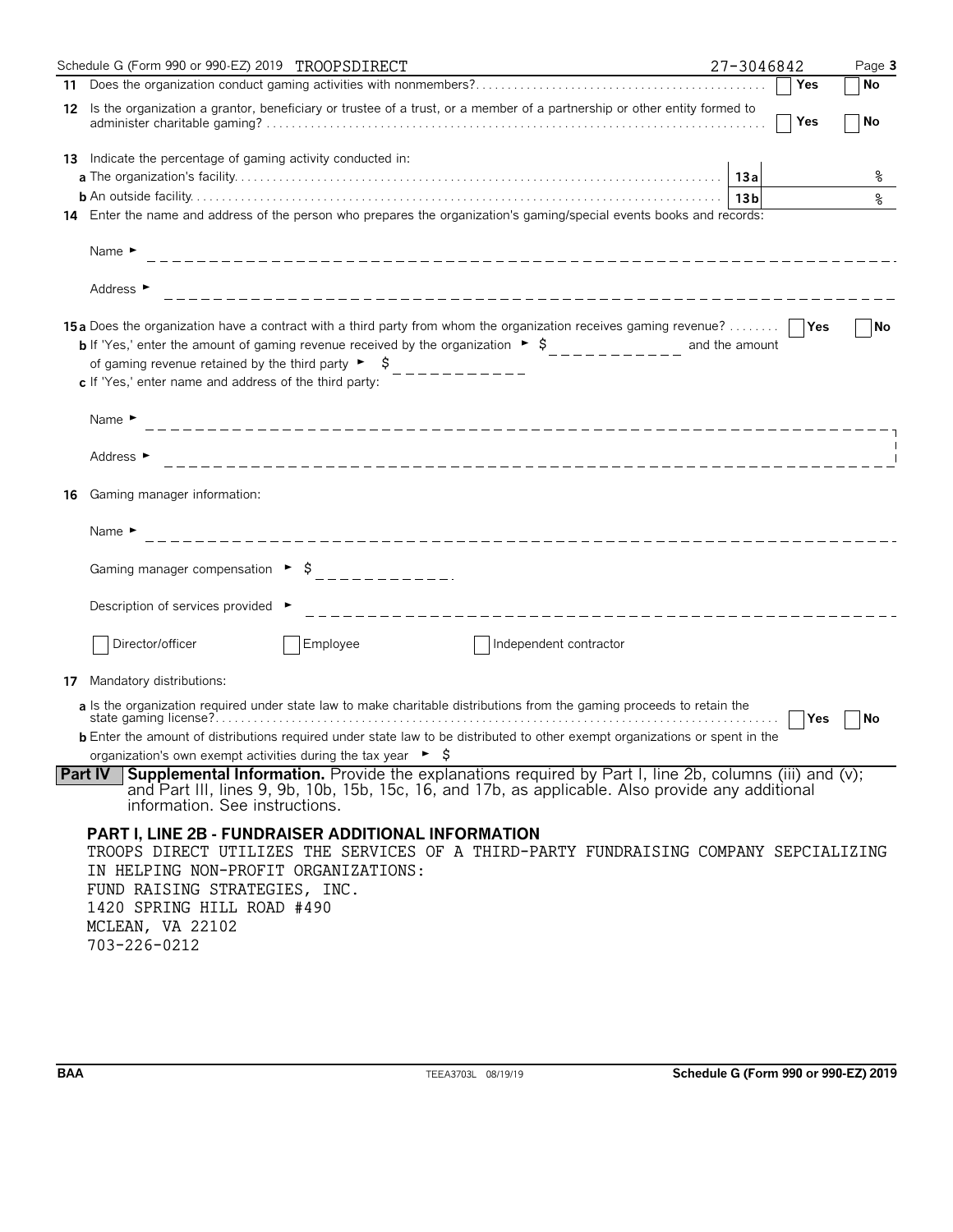| <b>SCHEDULE J</b>                                 | <b>Compensation Information</b>                                                                                                                                                                                                                                                                                          |                                       |                |                                     | OMB No. 1545-0047 |  |  |  |
|---------------------------------------------------|--------------------------------------------------------------------------------------------------------------------------------------------------------------------------------------------------------------------------------------------------------------------------------------------------------------------------|---------------------------------------|----------------|-------------------------------------|-------------------|--|--|--|
| (Form 990)                                        | For certain Officers, Directors, Trustees, Key Employees, and Highest Compensated Employees<br>Complete if the organization answered 'Yes' on Form 990, Part IV, line 23.                                                                                                                                                |                                       | 2019           |                                     |                   |  |  |  |
| Attach to Form 990.<br>Department of the Treasury |                                                                                                                                                                                                                                                                                                                          |                                       |                | <b>Open to Public</b><br>Inspection |                   |  |  |  |
| Internal Revenue Service                          | Go to www.irs.gov/Form990 for instructions and the latest information.                                                                                                                                                                                                                                                   | <b>Employer identification number</b> |                |                                     |                   |  |  |  |
| Name of the organization<br>TROOPSDIRECT          | 27-3046842                                                                                                                                                                                                                                                                                                               |                                       |                |                                     |                   |  |  |  |
| Part I                                            | <b>Questions Regarding Compensation</b>                                                                                                                                                                                                                                                                                  |                                       |                |                                     |                   |  |  |  |
|                                                   |                                                                                                                                                                                                                                                                                                                          |                                       |                | <b>Yes</b>                          | No                |  |  |  |
|                                                   | 1a Check the appropriate box(es) if the organization provided any of the following to or for a person listed on Form 990, Part<br>VII. Section A. line 1a. Complete Part III to provide any relevant information regarding these items.                                                                                  |                                       |                |                                     |                   |  |  |  |
|                                                   | First-class or charter travel<br>Housing allowance or residence for personal use                                                                                                                                                                                                                                         |                                       |                |                                     |                   |  |  |  |
| Travel for companions                             | Payments for business use of personal residence                                                                                                                                                                                                                                                                          |                                       |                |                                     |                   |  |  |  |
|                                                   | Tax indemnification and gross-up payments<br>Health or social club dues or initiation fees                                                                                                                                                                                                                               |                                       |                |                                     |                   |  |  |  |
|                                                   | Discretionary spending account<br>Personal services (such as maid, chauffeur, chef)                                                                                                                                                                                                                                      |                                       |                |                                     |                   |  |  |  |
|                                                   | <b>b</b> If any of the boxes on line 1a are checked, did the organization follow a written policy regarding payment or<br>reimbursement or provision of all of the expenses described above? If 'No,' complete Part III to explain                                                                                       |                                       | 1 b            |                                     |                   |  |  |  |
| 2                                                 | Did the organization require substantiation prior to reimbursing or allowing expenses incurred by all directors,<br>trustees, and officers, including the CEO/Executive Director, regarding the items checked on line 1a?                                                                                                |                                       | $\overline{2}$ |                                     |                   |  |  |  |
| 3                                                 | Indicate which, if any, of the following the organization used to establish the compensation of the organization's CEO/<br>Executive Director. Check all that apply. Do not check any boxes for methods used by a related organization to establish compensation of the CEO/Executive Director, but explain in Part III. |                                       |                |                                     |                   |  |  |  |
|                                                   | Compensation committee<br>Written employment contract                                                                                                                                                                                                                                                                    |                                       |                |                                     |                   |  |  |  |
|                                                   | Independent compensation consultant<br>Compensation survey or study                                                                                                                                                                                                                                                      |                                       |                |                                     |                   |  |  |  |
|                                                   | Form 990 of other organizations<br>Approval by the board or compensation committee                                                                                                                                                                                                                                       |                                       |                |                                     |                   |  |  |  |
| 4                                                 | During the year, did any person listed on Form 990, Part VII, Section A, line 1a, with respect to the filing<br>organization or a related organization:                                                                                                                                                                  |                                       |                |                                     |                   |  |  |  |
|                                                   |                                                                                                                                                                                                                                                                                                                          |                                       | 4a             |                                     | Χ                 |  |  |  |
|                                                   |                                                                                                                                                                                                                                                                                                                          |                                       | 4b             |                                     | X                 |  |  |  |
|                                                   | If 'Yes' to any of lines 4a-c, list the persons and provide the applicable amounts for each item in Part III.                                                                                                                                                                                                            |                                       | 4 c            |                                     | X                 |  |  |  |
|                                                   |                                                                                                                                                                                                                                                                                                                          |                                       |                |                                     |                   |  |  |  |
|                                                   | Only section 501(c)(3), 501(c)(4), and 501(c)(29) organizations must complete lines 5-9.                                                                                                                                                                                                                                 |                                       |                |                                     |                   |  |  |  |
| contingent on the revenues of:                    | For persons listed on Form 990, Part VII, Section A, line 1a, did the organization pay or accrue any compensation                                                                                                                                                                                                        |                                       |                |                                     |                   |  |  |  |
|                                                   |                                                                                                                                                                                                                                                                                                                          |                                       | 5a             |                                     | Χ                 |  |  |  |
|                                                   | If 'Yes' on line 5a or 5b, describe in Part III.                                                                                                                                                                                                                                                                         |                                       | 5 <sub>b</sub> |                                     | X                 |  |  |  |
| 6                                                 | For persons listed on Form 990, Part VII, Section A, line 1a, did the organization pay or accrue any compensation<br>contingent on the net earnings of:                                                                                                                                                                  |                                       |                |                                     |                   |  |  |  |
|                                                   |                                                                                                                                                                                                                                                                                                                          |                                       | 6 a            |                                     | Χ                 |  |  |  |
|                                                   |                                                                                                                                                                                                                                                                                                                          |                                       | 6b             |                                     | X                 |  |  |  |
|                                                   | If 'Yes' on line 6a or 6b, describe in Part III.                                                                                                                                                                                                                                                                         |                                       |                |                                     |                   |  |  |  |
| 7                                                 | For persons listed on Form 990, Part VII, Section A, line 1a, did the organization provide any nonfixed                                                                                                                                                                                                                  |                                       | 7              |                                     | X                 |  |  |  |
| 8                                                 | Were any amounts reported on Form 990, Part VII, paid or accrued pursuant to a contract that was subject<br>to the initial contract exception described in Regulations section 53.4958-4(a)(3)?                                                                                                                          |                                       |                |                                     |                   |  |  |  |
|                                                   |                                                                                                                                                                                                                                                                                                                          |                                       | 8              |                                     | X                 |  |  |  |
| 9                                                 | If 'Yes' on line 8, did the organization also follow the rebuttable presumption procedure described in Regulations                                                                                                                                                                                                       |                                       | 9              |                                     |                   |  |  |  |
|                                                   | BAA For Paperwork Reduction Act Notice, see the Instructions for Form 990.                                                                                                                                                                                                                                               | Schedule J (Form 990) 2019            |                |                                     |                   |  |  |  |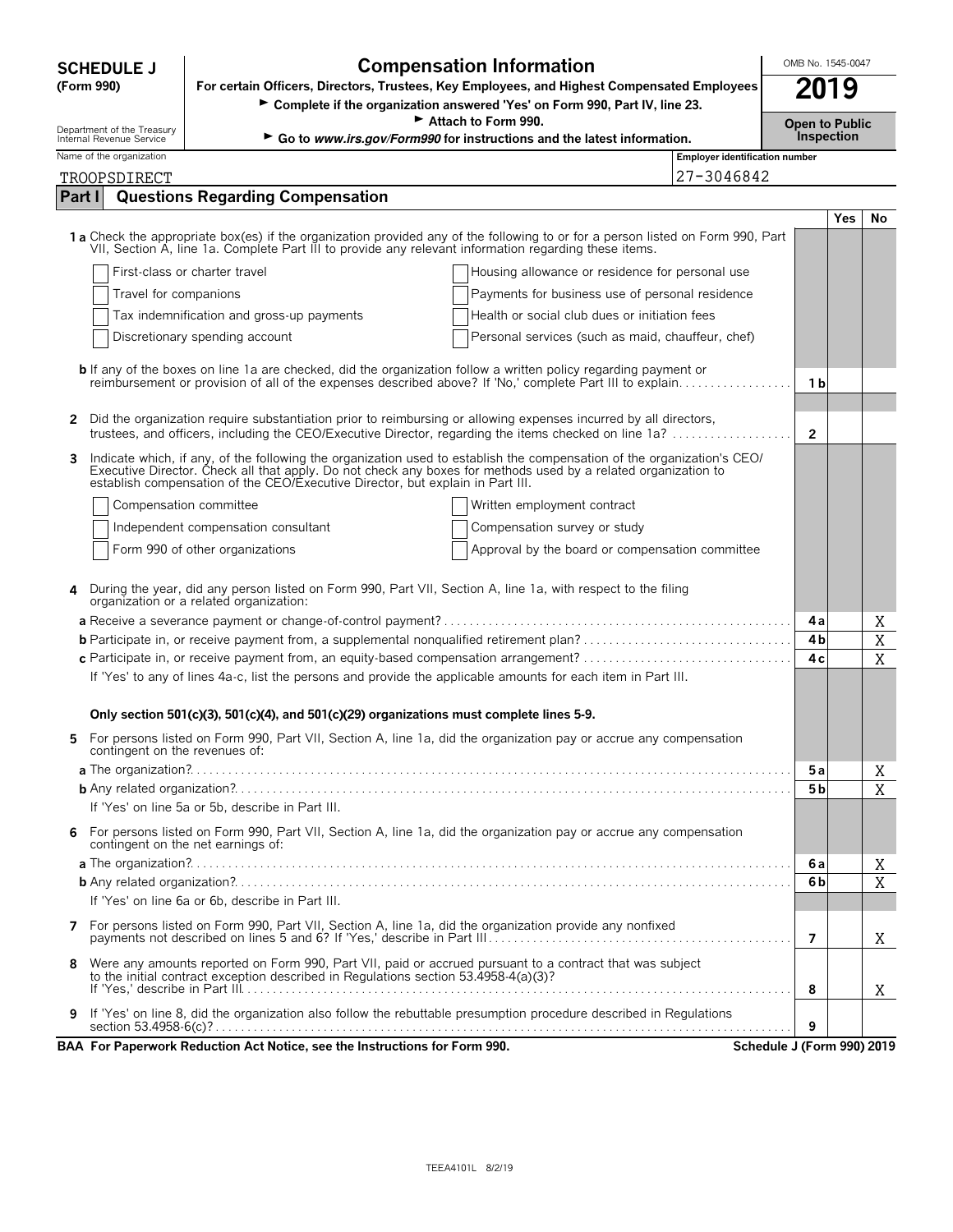### **Part II Officers, Directors, Trustees, Key Employees, and Highest Compensated Employees.** Use duplicate copies if additional space is needed.  $\frac{T}{T}$  27-3046842

For each individual whose compensation must be reported on Schedule J, report compensation from the organization on row (i) and from related organizations, described in the instructions,<br>on row (ii). Do not list any indivi

Note: The sum of columns (B)(i)-(iii) for each listed individual must equal the total amount of Form 990, Part VII, Section A, line 1a, applicable column (D) and (E) amounts for that individual.

|                        |                          | (B) Breakdown of W-2 and/or 1099-MISC compensation |                                           |                                                         |                            |                                     |                                                                                   |
|------------------------|--------------------------|----------------------------------------------------|-------------------------------------------|---------------------------------------------------------|----------------------------|-------------------------------------|-----------------------------------------------------------------------------------|
| (A) Name and Title     | (i) Base<br>compensation | (ii) Bonus & incentive<br>compensation             | (iii) Other<br>reportable<br>compensation | (C) Retirement<br>and other<br>deferred<br>compensation | (D) Nontaxable<br>benefits | $(E)$ Total of<br>columns(B)(i)-(D) | (F) Compensation<br>in column (B)<br>reported as<br>deferred on prior<br>Form 990 |
| AARON NEGHERBON<br>(i) | 156,000.                 | $\mathbf 0$                                        | $\mathbf{0}$                              | $\mathbf{0}$                                            | 27, 644.                   | 183,644                             | $0_{.}$                                                                           |
| 1 PRESIDENT<br>(i)     | $\mathbf 0$              | $\mathbf 0$ .                                      | $\mathbf{0}$                              | $\mathbf{0}$                                            | $0$ .                      | $\mathbf 0$                         | $0$ .                                                                             |
| (i)                    |                          |                                                    |                                           |                                                         |                            |                                     |                                                                                   |
| (i)<br>$\overline{2}$  |                          |                                                    |                                           |                                                         |                            |                                     |                                                                                   |
| (i)                    |                          |                                                    |                                           |                                                         |                            |                                     |                                                                                   |
| (i)<br>$\mathbf{3}$    |                          |                                                    |                                           |                                                         |                            |                                     |                                                                                   |
| (i)                    |                          |                                                    |                                           |                                                         |                            |                                     |                                                                                   |
| (i)<br>4               |                          |                                                    |                                           |                                                         |                            |                                     |                                                                                   |
| (i)                    |                          |                                                    |                                           |                                                         |                            |                                     |                                                                                   |
| (i)<br>$\sqrt{5}$      |                          |                                                    |                                           |                                                         |                            |                                     |                                                                                   |
| (i)                    |                          |                                                    |                                           |                                                         |                            |                                     |                                                                                   |
| (i)<br>6               |                          |                                                    |                                           |                                                         |                            |                                     |                                                                                   |
| (i)                    |                          |                                                    |                                           |                                                         |                            |                                     |                                                                                   |
| $\overline{7}$<br>(i)  |                          |                                                    |                                           |                                                         |                            |                                     |                                                                                   |
| (i)                    |                          |                                                    |                                           |                                                         |                            |                                     |                                                                                   |
| (i)<br>8               |                          |                                                    |                                           |                                                         |                            |                                     |                                                                                   |
| (i)                    |                          |                                                    |                                           |                                                         |                            |                                     |                                                                                   |
| (i)<br>9               |                          |                                                    |                                           |                                                         |                            |                                     |                                                                                   |
| (i)                    |                          |                                                    |                                           |                                                         |                            |                                     |                                                                                   |
| (i)<br>$10$            |                          |                                                    |                                           |                                                         |                            |                                     |                                                                                   |
| (i)                    |                          |                                                    |                                           |                                                         |                            |                                     |                                                                                   |
| (i)<br>11              |                          |                                                    |                                           |                                                         |                            |                                     |                                                                                   |
| (i)                    |                          |                                                    |                                           |                                                         |                            |                                     |                                                                                   |
| (i)<br>12              |                          |                                                    |                                           |                                                         |                            |                                     |                                                                                   |
| (i)<br>(i)<br>13       |                          |                                                    |                                           |                                                         |                            |                                     |                                                                                   |
| (i)                    |                          |                                                    |                                           |                                                         |                            |                                     |                                                                                   |
| (i)<br>14              |                          |                                                    |                                           |                                                         |                            |                                     |                                                                                   |
| (i)                    |                          |                                                    |                                           |                                                         |                            |                                     |                                                                                   |
| (i)<br>15              |                          |                                                    |                                           |                                                         |                            |                                     |                                                                                   |
| (i)                    |                          |                                                    |                                           |                                                         |                            |                                     |                                                                                   |
| (i)<br>$16\,$          |                          |                                                    |                                           |                                                         |                            |                                     |                                                                                   |
| <b>BAA</b>             |                          | TEEA4102L 8/2/19                                   |                                           |                                                         |                            |                                     | Schedule J (Form 990) 2019                                                        |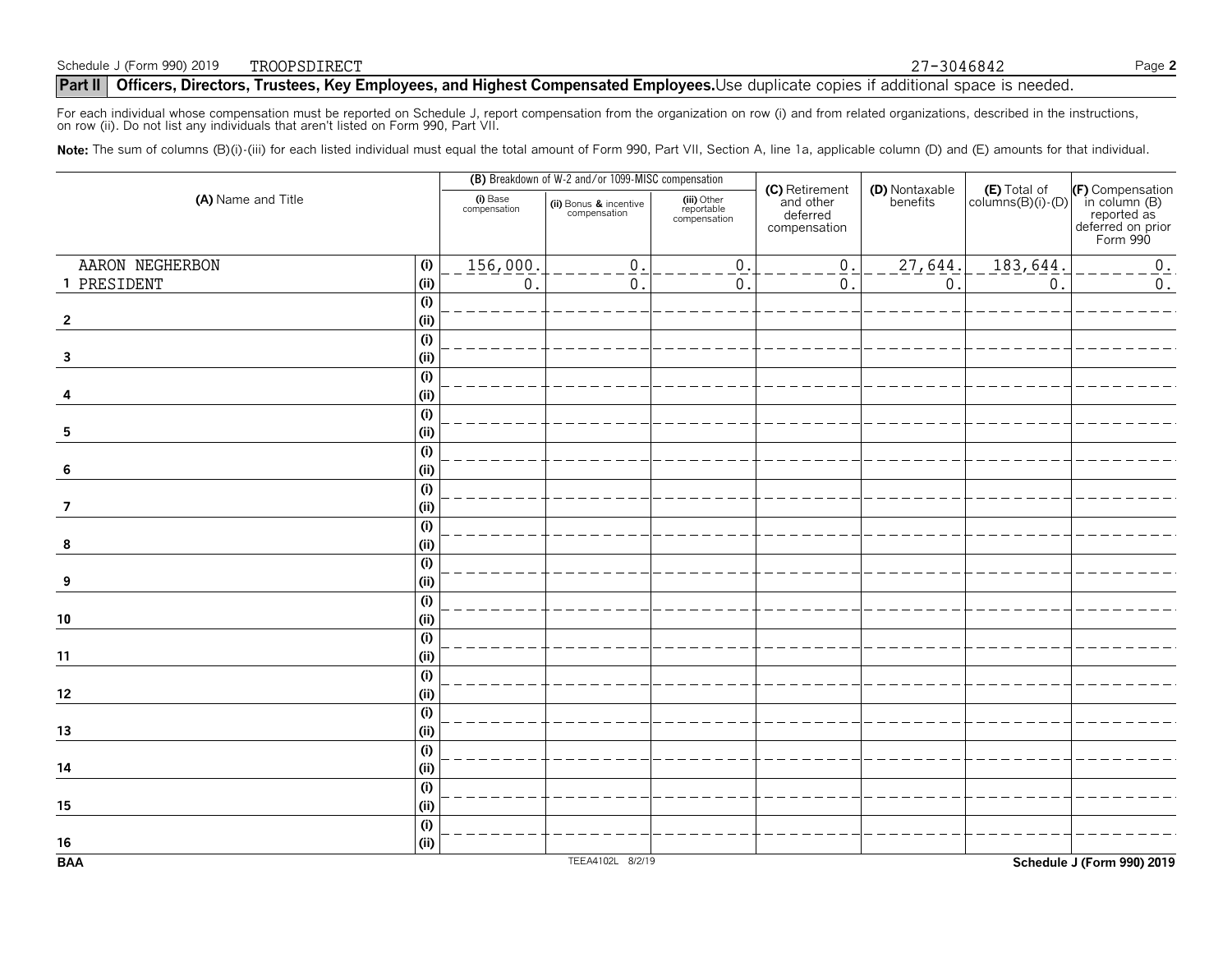Provide the information, explanation, or descriptions required for Part I, lines 1a, 1b, 3, 4a, 4b, 4c, 5a, 5b, 6a, 6b, 7, and 8, and for Part II. Also complete this part for any additional information.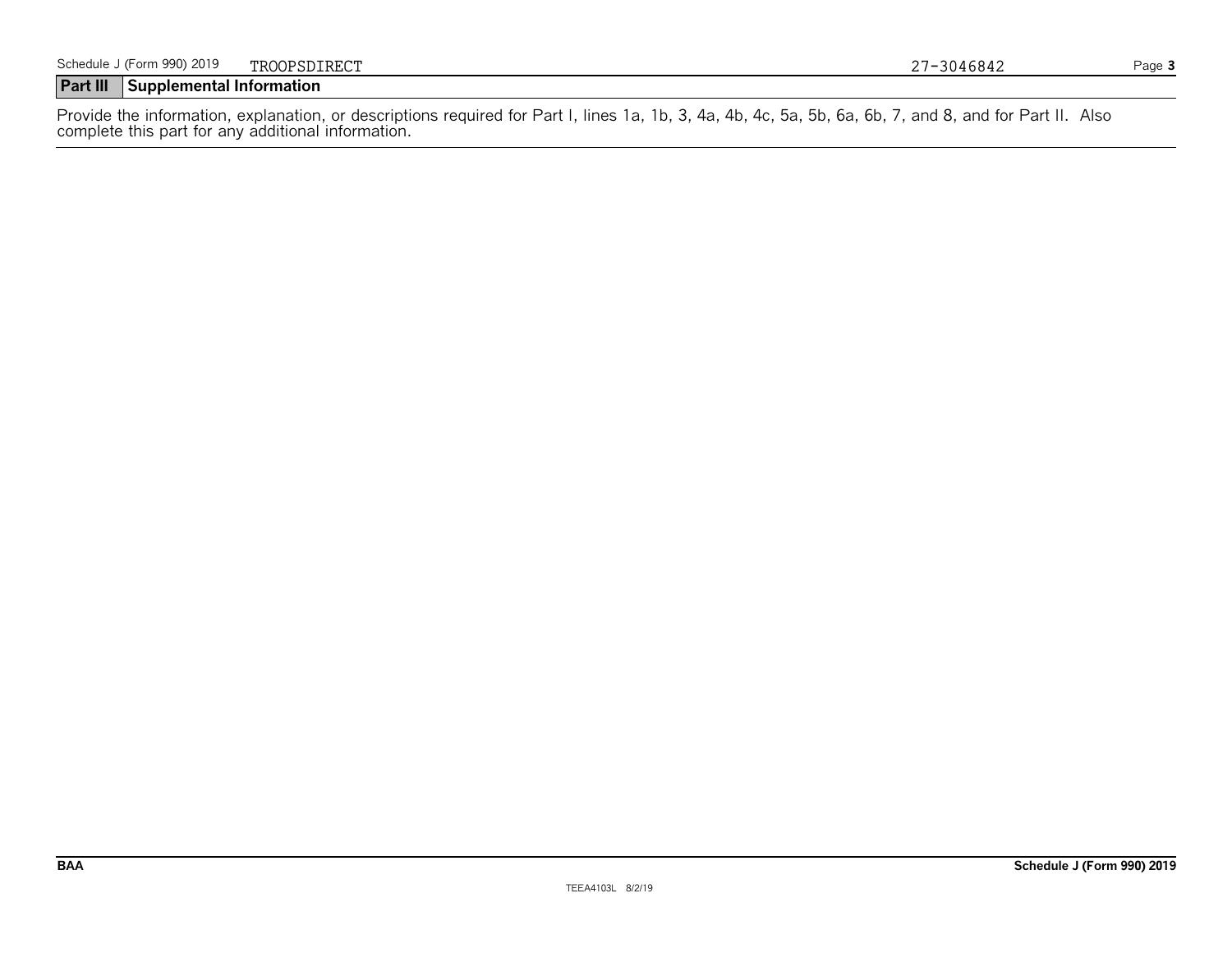| <b>SCHEDULE L</b>                                      | <b>Transactions With Interested Persons</b>                                                                                                              |                        |                                             |              |                                                                                     |                                                                                                                                                                                                                                        |                                       |                                  |                                           | OMB No. 1545-0047 |                           |    |  |  |
|--------------------------------------------------------|----------------------------------------------------------------------------------------------------------------------------------------------------------|------------------------|---------------------------------------------|--------------|-------------------------------------------------------------------------------------|----------------------------------------------------------------------------------------------------------------------------------------------------------------------------------------------------------------------------------------|---------------------------------------|----------------------------------|-------------------------------------------|-------------------|---------------------------|----|--|--|
| (Form 990 or 990-EZ)                                   | ► Complete if the organization answered 'Yes' on Form 990, Part IV, line 25a, 25b, 26, 27, 28a,<br>28b, or 28c, or Form 990-EZ, Part V, line 38a or 40b. |                        |                                             |              |                                                                                     |                                                                                                                                                                                                                                        |                                       |                                  | 2019                                      |                   |                           |    |  |  |
| Department of the Treasury<br>Internal Revenue Service |                                                                                                                                                          |                        |                                             |              | Attach to Form 990 or Form 990-EZ.                                                  | $\triangleright$ Go to <i>www.irs.gov/Form990</i> for instructions and the latest information.                                                                                                                                         |                                       |                                  | <b>Open To Public</b><br>Inspection       |                   |                           |    |  |  |
| Name of the organization                               |                                                                                                                                                          |                        |                                             |              |                                                                                     |                                                                                                                                                                                                                                        | <b>Employer identification number</b> |                                  |                                           |                   |                           |    |  |  |
| TROOPSDIRECT                                           |                                                                                                                                                          |                        |                                             |              |                                                                                     |                                                                                                                                                                                                                                        | 27-3046842                            |                                  |                                           |                   |                           |    |  |  |
| Part I                                                 |                                                                                                                                                          |                        |                                             |              |                                                                                     | Excess Benefit Transactions (section 501(c)(3), section 501(c)(4), and section 501(c)(29) organizations<br>only). Complete if the organization answered 'Yes' on Form 990, Part IV, line 25a or 25b, or Form 990-EZ, Part V, line 40b. |                                       |                                  |                                           |                   |                           |    |  |  |
|                                                        |                                                                                                                                                          |                        |                                             |              | (b) Relationship between disqualified person and                                    |                                                                                                                                                                                                                                        |                                       |                                  |                                           |                   | (d) Corrected?            |    |  |  |
| 1                                                      | (a) Name of disqualified person                                                                                                                          |                        |                                             | organization |                                                                                     | (c) Description of transaction                                                                                                                                                                                                         |                                       |                                  |                                           |                   | Yes                       | No |  |  |
| (1)                                                    |                                                                                                                                                          |                        |                                             |              |                                                                                     |                                                                                                                                                                                                                                        |                                       |                                  |                                           |                   |                           |    |  |  |
| (2)                                                    |                                                                                                                                                          |                        |                                             |              |                                                                                     |                                                                                                                                                                                                                                        |                                       |                                  |                                           |                   |                           |    |  |  |
| (3)                                                    |                                                                                                                                                          |                        |                                             |              |                                                                                     |                                                                                                                                                                                                                                        |                                       |                                  |                                           |                   |                           |    |  |  |
| (4)                                                    |                                                                                                                                                          |                        |                                             |              |                                                                                     |                                                                                                                                                                                                                                        |                                       |                                  |                                           |                   |                           |    |  |  |
| (5)                                                    |                                                                                                                                                          |                        |                                             |              |                                                                                     |                                                                                                                                                                                                                                        |                                       |                                  |                                           |                   |                           |    |  |  |
| (6)                                                    |                                                                                                                                                          |                        |                                             |              |                                                                                     |                                                                                                                                                                                                                                        |                                       |                                  |                                           |                   |                           |    |  |  |
|                                                        |                                                                                                                                                          |                        |                                             |              | 3 Enter the amount of tax, if any, on line 2, above, reimbursed by the organization | 2 Enter the amount of tax incurred by the organization managers or disqualified persons during the year under                                                                                                                          |                                       | ► \$<br>$\blacktriangleright$ \$ |                                           |                   |                           |    |  |  |
| Part II                                                | Loans to and/or From Interested Persons.                                                                                                                 |                        |                                             |              |                                                                                     | Complete if the organization answered 'Yes' on Form 990-EZ, Part V, line 38a or Form 990, Part IV, line 26; or if the                                                                                                                  |                                       |                                  |                                           |                   |                           |    |  |  |
| (a) Name of interested person                          | organization reported an amount on Form 990, Part X, line 5, 6, or 22.<br>(b) Relationship<br>with organization                                          | (c) Purpose of<br>loan | (d) Loan to or<br>from the<br>organization? |              | (e) Original<br>principal amount                                                    | (f) Balance due                                                                                                                                                                                                                        |                                       | (g) In default?                  | (h) Approved<br>by board or<br>committee? |                   | (i) Written<br>agreement? |    |  |  |
|                                                        |                                                                                                                                                          |                        | To                                          | From         |                                                                                     |                                                                                                                                                                                                                                        | Yes                                   | No                               | Yes                                       | No                | Yes                       | No |  |  |
| (1)                                                    |                                                                                                                                                          |                        |                                             |              |                                                                                     |                                                                                                                                                                                                                                        |                                       |                                  |                                           |                   |                           |    |  |  |
| (2)                                                    |                                                                                                                                                          |                        |                                             |              |                                                                                     |                                                                                                                                                                                                                                        |                                       |                                  |                                           |                   |                           |    |  |  |
| (3)                                                    |                                                                                                                                                          |                        |                                             |              |                                                                                     |                                                                                                                                                                                                                                        |                                       |                                  |                                           |                   |                           |    |  |  |
| (4)                                                    |                                                                                                                                                          |                        |                                             |              |                                                                                     |                                                                                                                                                                                                                                        |                                       |                                  |                                           |                   |                           |    |  |  |
| (5)                                                    |                                                                                                                                                          |                        |                                             |              |                                                                                     |                                                                                                                                                                                                                                        |                                       |                                  |                                           |                   |                           |    |  |  |
| (6)                                                    |                                                                                                                                                          |                        |                                             |              |                                                                                     |                                                                                                                                                                                                                                        |                                       |                                  |                                           |                   |                           |    |  |  |
| (7)                                                    |                                                                                                                                                          |                        |                                             |              |                                                                                     |                                                                                                                                                                                                                                        |                                       |                                  |                                           |                   |                           |    |  |  |
| (8)                                                    |                                                                                                                                                          |                        |                                             |              |                                                                                     |                                                                                                                                                                                                                                        |                                       |                                  |                                           |                   |                           |    |  |  |
| (9)                                                    |                                                                                                                                                          |                        |                                             |              |                                                                                     |                                                                                                                                                                                                                                        |                                       |                                  |                                           |                   |                           |    |  |  |
| (10)                                                   |                                                                                                                                                          |                        |                                             |              | ►\$                                                                                 |                                                                                                                                                                                                                                        |                                       |                                  |                                           |                   |                           |    |  |  |

Complete if the organization answered 'Yes' on Form 990, Part IV, line 27.

|      | (a) Name of interested person | (b) Relationship between interested<br>person and the organization | (c) Amount of assistance | (d) Type of assistance | (e) Purpose of assistance |
|------|-------------------------------|--------------------------------------------------------------------|--------------------------|------------------------|---------------------------|
| (1)  |                               |                                                                    |                          |                        |                           |
| (2)  |                               |                                                                    |                          |                        |                           |
| (3)  |                               |                                                                    |                          |                        |                           |
| (4)  |                               |                                                                    |                          |                        |                           |
| (5)  |                               |                                                                    |                          |                        |                           |
| (6)  |                               |                                                                    |                          |                        |                           |
| (7)  |                               |                                                                    |                          |                        |                           |
| (8)  |                               |                                                                    |                          |                        |                           |
| (9)  |                               |                                                                    |                          |                        |                           |
| (10) |                               |                                                                    |                          |                        |                           |

**BAA For Paperwork Reduction Act Notice, see the Instructions for Form 990 or 990-EZ. Schedule L (Form 990 or 990-EZ) 2019**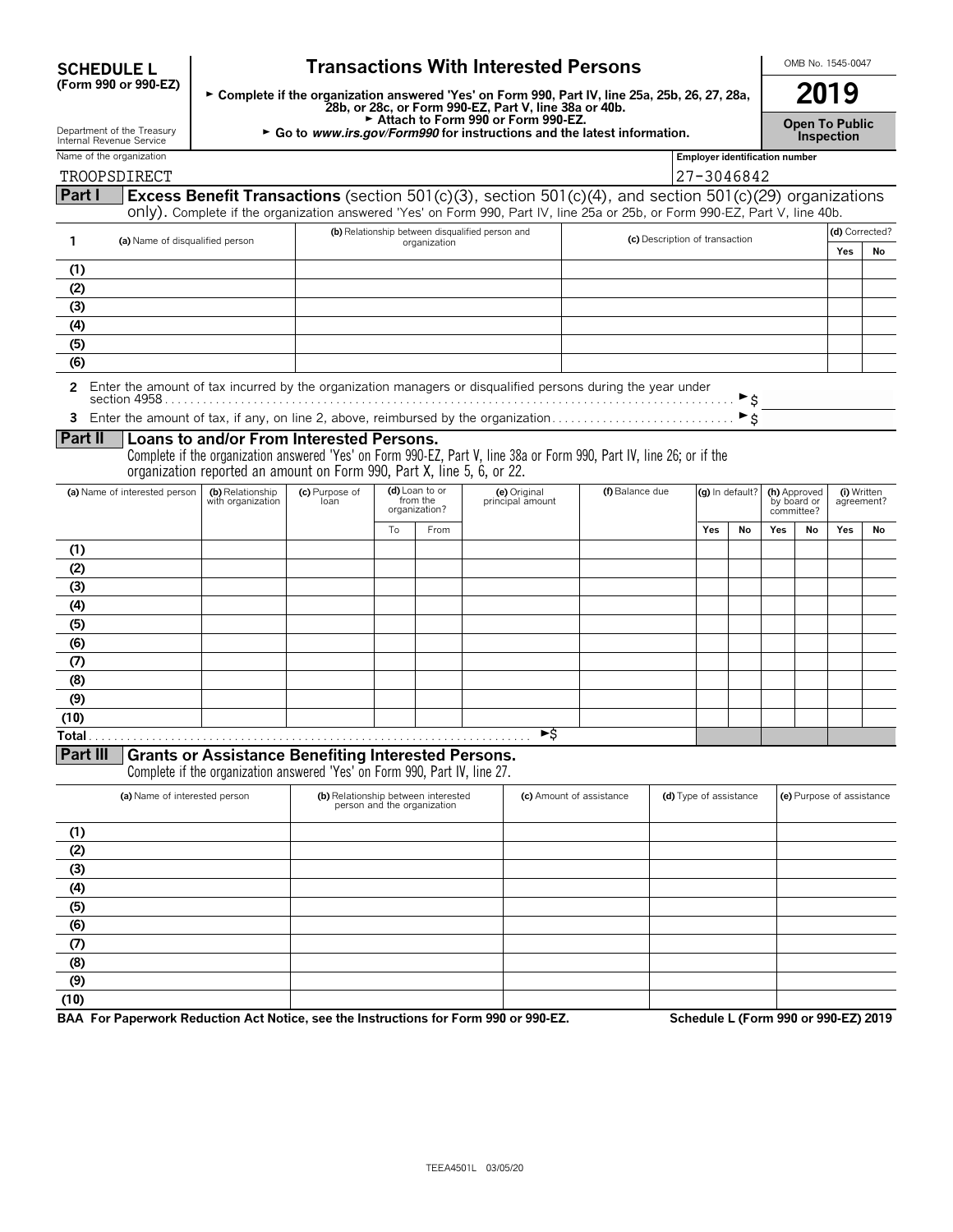Complete if the organization answered 'Yes' on Form 990, Part IV, line 28a, 28b, or 28c.

| (a) Name of interested person  | (b) Relationship between<br>interested person and the<br>organization | (c) Amount of<br>transaction | (d) Description of transaction | (e) Sharing of<br>organization's<br>revenues? |    |
|--------------------------------|-----------------------------------------------------------------------|------------------------------|--------------------------------|-----------------------------------------------|----|
|                                |                                                                       |                              |                                | Yes                                           | No |
| (1) GJN MEDIA, LLC             | RELATIVE                                                              | 15,000.                      | CONSULTING SERVICES            |                                               | Χ  |
| SEMPER SOZO, INC.<br>(2)       | <b>BOARD MEMBER</b>                                                   | 579,891.                     | LOGISTIC/SUPPLY CHAIN          |                                               | Χ  |
| (3)                            |                                                                       |                              |                                |                                               |    |
| (4)                            |                                                                       |                              |                                |                                               |    |
| (5)                            |                                                                       |                              |                                |                                               |    |
| (6)                            |                                                                       |                              |                                |                                               |    |
| (7)                            |                                                                       |                              |                                |                                               |    |
| (8)                            |                                                                       |                              |                                |                                               |    |
| (9)                            |                                                                       |                              |                                |                                               |    |
| (10)                           |                                                                       |                              |                                |                                               |    |
| Day V Supplemental Information |                                                                       |                              |                                |                                               |    |

**Part V Supplemental Information.**

Provide additional information for responses to questions on Schedule L (see instructions).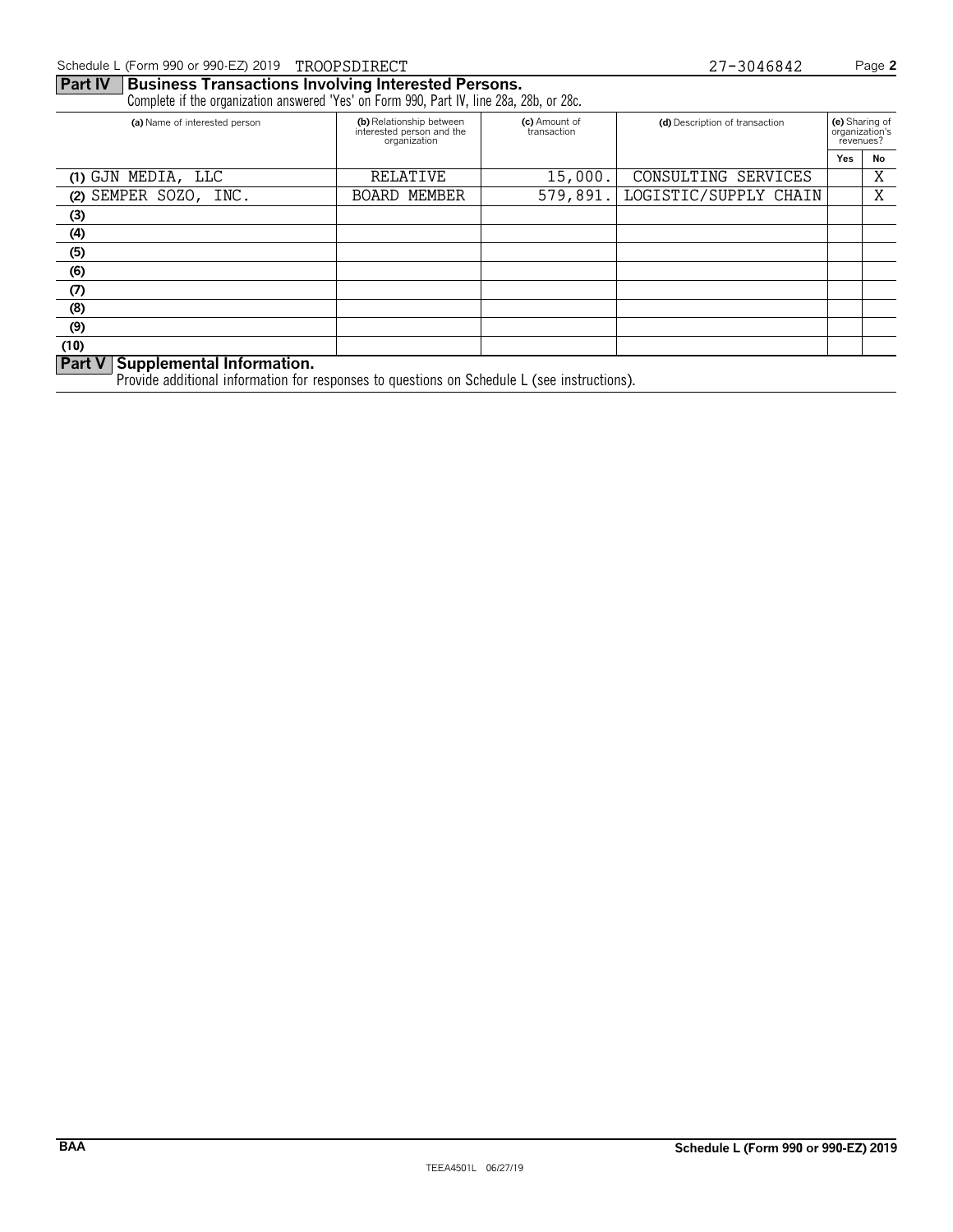| <b>SCHEDULE M</b> | <b>Noncash Contributions</b>                                                         | OMB No. 1545-0047 |  |  |
|-------------------|--------------------------------------------------------------------------------------|-------------------|--|--|
| (Form 990)        | ► Complete if the organizations answered 'Yes' on Form 990, Part IV, lines 29 or 30. | 2019              |  |  |
|                   | $\sim$ A.H. $\Gamma$ 000                                                             |                   |  |  |

Department of the Treasury **Capen to Public**<br>
Internal Revenue Service **Capen to Public**<br> **Co to** *www.irs.gov/Form990* **for instructions and the latest information. Inspection** 

| Name<br>organization<br>the. | <br><b>Employer identification</b><br>number |
|------------------------------|----------------------------------------------|
|                              |                                              |

| 1100101101               |  |
|--------------------------|--|
| Part I Types of Property |  |

|    | TROOPSDIRECT                |                                                                                                                                              |                  |                               |                                                           |                                                                                       |      | 27-3046842                   |                              |     |                            |
|----|-----------------------------|----------------------------------------------------------------------------------------------------------------------------------------------|------------------|-------------------------------|-----------------------------------------------------------|---------------------------------------------------------------------------------------|------|------------------------------|------------------------------|-----|----------------------------|
|    |                             | Part I   Types of Property                                                                                                                   |                  |                               |                                                           |                                                                                       |      |                              |                              |     |                            |
|    |                             |                                                                                                                                              |                  | (a)<br>Check if<br>applicable | (b)<br>Number of<br>contributions or<br>items contributed | (c)<br>Noncash contribution<br>amounts reported<br>on Form 990,<br>Part VIII, line 1q |      | noncash contribution amounts | (d)<br>Method of determining |     |                            |
|    |                             |                                                                                                                                              |                  |                               |                                                           |                                                                                       |      |                              |                              |     |                            |
| 2  |                             | Art - Historical treasures                                                                                                                   |                  |                               |                                                           |                                                                                       |      |                              |                              |     |                            |
| 3  |                             | Art - Fractional interests                                                                                                                   |                  |                               |                                                           |                                                                                       |      |                              |                              |     |                            |
| 4  |                             | Books and publications                                                                                                                       |                  |                               |                                                           |                                                                                       |      |                              |                              |     |                            |
| 5  |                             | Clothing and household goods                                                                                                                 |                  | X                             |                                                           |                                                                                       | 570. | <b>FMV</b>                   |                              |     |                            |
| 6  |                             | Cars and other vehicles                                                                                                                      |                  |                               |                                                           |                                                                                       |      |                              |                              |     |                            |
| 7  |                             | Boats and planes                                                                                                                             |                  |                               |                                                           |                                                                                       |      |                              |                              |     |                            |
| 8  |                             | Intellectual property                                                                                                                        |                  |                               |                                                           |                                                                                       |      |                              |                              |     |                            |
| 9  |                             | Securities - Publicly traded                                                                                                                 |                  |                               |                                                           |                                                                                       |      |                              |                              |     |                            |
| 10 |                             | Securities - Closely held stock                                                                                                              |                  |                               |                                                           |                                                                                       |      |                              |                              |     |                            |
| 11 |                             | Securities - Partnership, LLC, or trust interests                                                                                            |                  |                               |                                                           |                                                                                       |      |                              |                              |     |                            |
| 12 |                             | Securities - Miscellaneous                                                                                                                   |                  |                               |                                                           |                                                                                       |      |                              |                              |     |                            |
| 13 |                             | Qualified conservation contribution -                                                                                                        |                  |                               |                                                           |                                                                                       |      |                              |                              |     |                            |
| 14 |                             | Qualified conservation contribution $-$ Other $\dots$ .                                                                                      |                  |                               |                                                           |                                                                                       |      |                              |                              |     |                            |
| 15 |                             |                                                                                                                                              |                  |                               |                                                           |                                                                                       |      |                              |                              |     |                            |
| 16 |                             | Real estate - Commercial                                                                                                                     |                  |                               |                                                           |                                                                                       |      |                              |                              |     |                            |
| 17 |                             |                                                                                                                                              |                  |                               |                                                           |                                                                                       |      |                              |                              |     |                            |
| 18 |                             |                                                                                                                                              |                  |                               |                                                           |                                                                                       |      |                              |                              |     |                            |
| 19 |                             |                                                                                                                                              |                  | X                             | 2                                                         | 1,292,811.                                                                            |      | <b>FMV</b>                   |                              |     |                            |
| 20 |                             | Drugs and medical supplies                                                                                                                   |                  |                               |                                                           |                                                                                       |      |                              |                              |     |                            |
| 21 |                             |                                                                                                                                              |                  |                               |                                                           |                                                                                       |      |                              |                              |     |                            |
| 22 |                             |                                                                                                                                              |                  |                               |                                                           |                                                                                       |      |                              |                              |     |                            |
| 23 |                             |                                                                                                                                              |                  |                               |                                                           |                                                                                       |      |                              |                              |     |                            |
| 24 |                             | Archeological artifacts                                                                                                                      |                  |                               |                                                           |                                                                                       |      |                              |                              |     |                            |
| 25 |                             | Other $\triangleright$ (SAFETY GLASSES _____)                                                                                                |                  | Χ                             | 1                                                         | 8,545.                                                                                |      | <b>FMV</b>                   |                              |     |                            |
| 26 |                             | Other $\triangleright$ (MEMBERSHIP _________)                                                                                                |                  | $\rm X$                       | $\mathbf 1$                                               | 8,750.                                                                                |      | <b>FMV</b>                   |                              |     |                            |
| 27 | Other $\blacktriangleright$ |                                                                                                                                              | $\sum_{i=1}^{n}$ | $\overline{\mathrm{X}}$       | $\overline{1}$                                            |                                                                                       | 900. | <b>FMV</b>                   |                              |     |                            |
| 28 |                             | (SCOPE _ _ _ _ _ _ _ _ _ _ _                                                                                                                 | ).               |                               |                                                           |                                                                                       |      |                              |                              |     |                            |
|    | Other $\blacktriangleright$ |                                                                                                                                              |                  |                               |                                                           |                                                                                       |      |                              |                              |     |                            |
| 29 |                             | Number of Forms 8283 received by the organization during the tax year for contributions for which the                                        |                  |                               |                                                           |                                                                                       |      | 29                           |                              |     |                            |
|    |                             |                                                                                                                                              |                  |                               |                                                           |                                                                                       |      |                              |                              | Yes | No                         |
|    |                             |                                                                                                                                              |                  |                               |                                                           |                                                                                       |      |                              |                              |     |                            |
|    |                             | <b>30a</b> During the year, did the organization receive by contribution any property reported in Part I, lines 1 through 28, that           |                  |                               |                                                           |                                                                                       |      |                              |                              |     |                            |
|    |                             | it must hold for at least three years from the date of the initial contribution, and which isn't required to be used                         |                  |                               |                                                           |                                                                                       |      |                              | 30a                          |     | Χ                          |
|    |                             | <b>b</b> If 'Yes,' describe the arrangement in Part II.                                                                                      |                  |                               |                                                           |                                                                                       |      |                              |                              |     |                            |
| 31 |                             | Does the organization have a gift acceptance policy that requires the review of any nonstandard contributions?                               |                  |                               |                                                           |                                                                                       |      |                              | 31                           |     |                            |
|    |                             |                                                                                                                                              |                  |                               |                                                           |                                                                                       |      |                              |                              |     | Χ                          |
|    |                             | 32a Does the organization hire or use third parties or related organizations to solicit, process, or sell                                    |                  |                               |                                                           |                                                                                       |      |                              | 32 a                         |     | Χ                          |
|    |                             | <b>b</b> If 'Yes,' describe in Part II.                                                                                                      |                  |                               |                                                           |                                                                                       |      |                              |                              |     |                            |
|    |                             | 33 If the organization didn't report an amount in column (c) for a type of property for which column (a) is checked,<br>describe in Part II. |                  |                               |                                                           |                                                                                       |      |                              |                              |     |                            |
|    |                             | BAA For Paperwork Reduction Act Notice, see the Instructions for Form 990.                                                                   |                  |                               |                                                           |                                                                                       |      |                              |                              |     | Schedule M (Form 990) 2019 |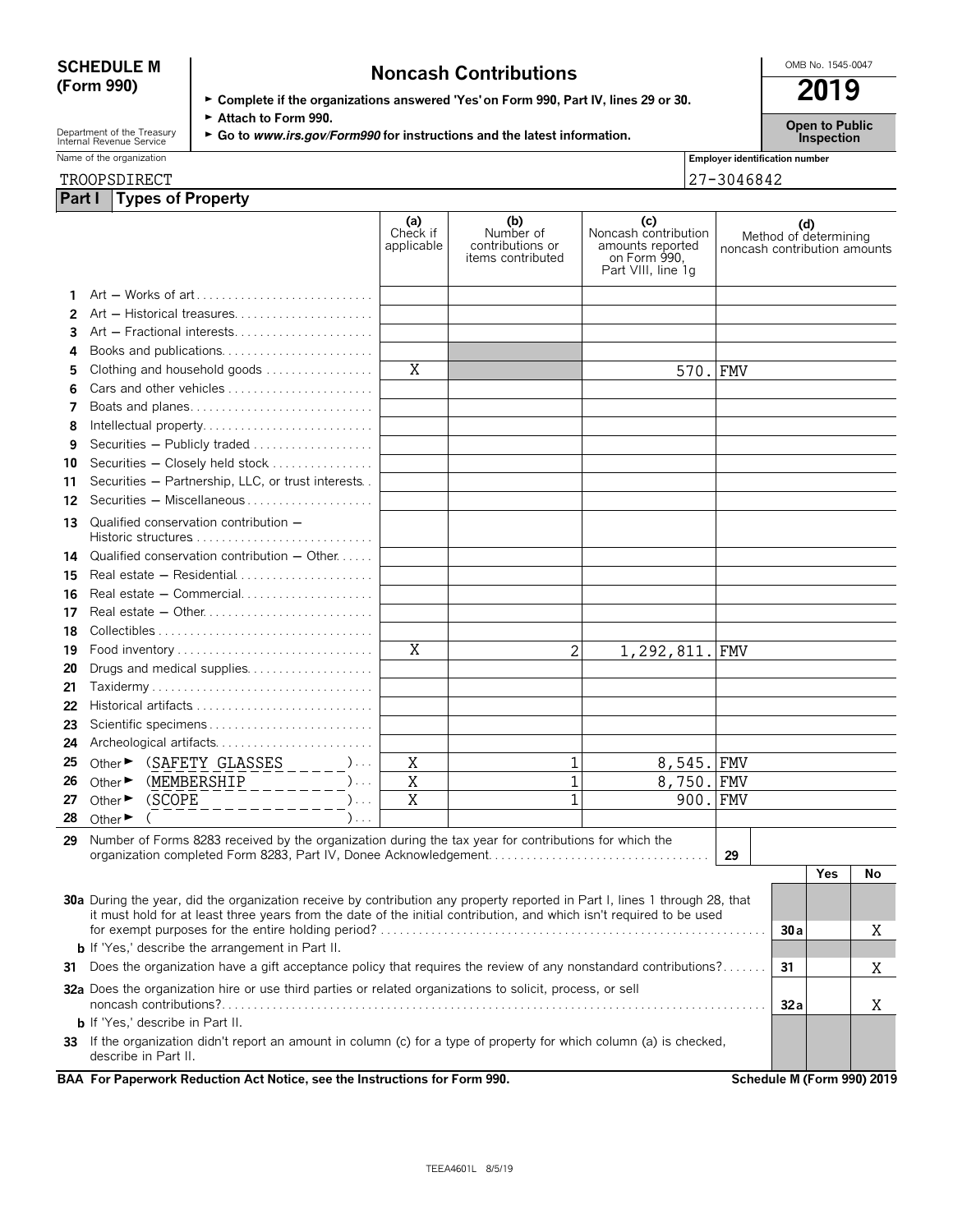**Part II Supplemental Information.** Provide the information required by Part I, lines 30b, 32b, and 33, and whether the organization is reporting in Part I, column (b), the number of contributions, the number of items received, or a combination of both. Also complete this part for any additional information.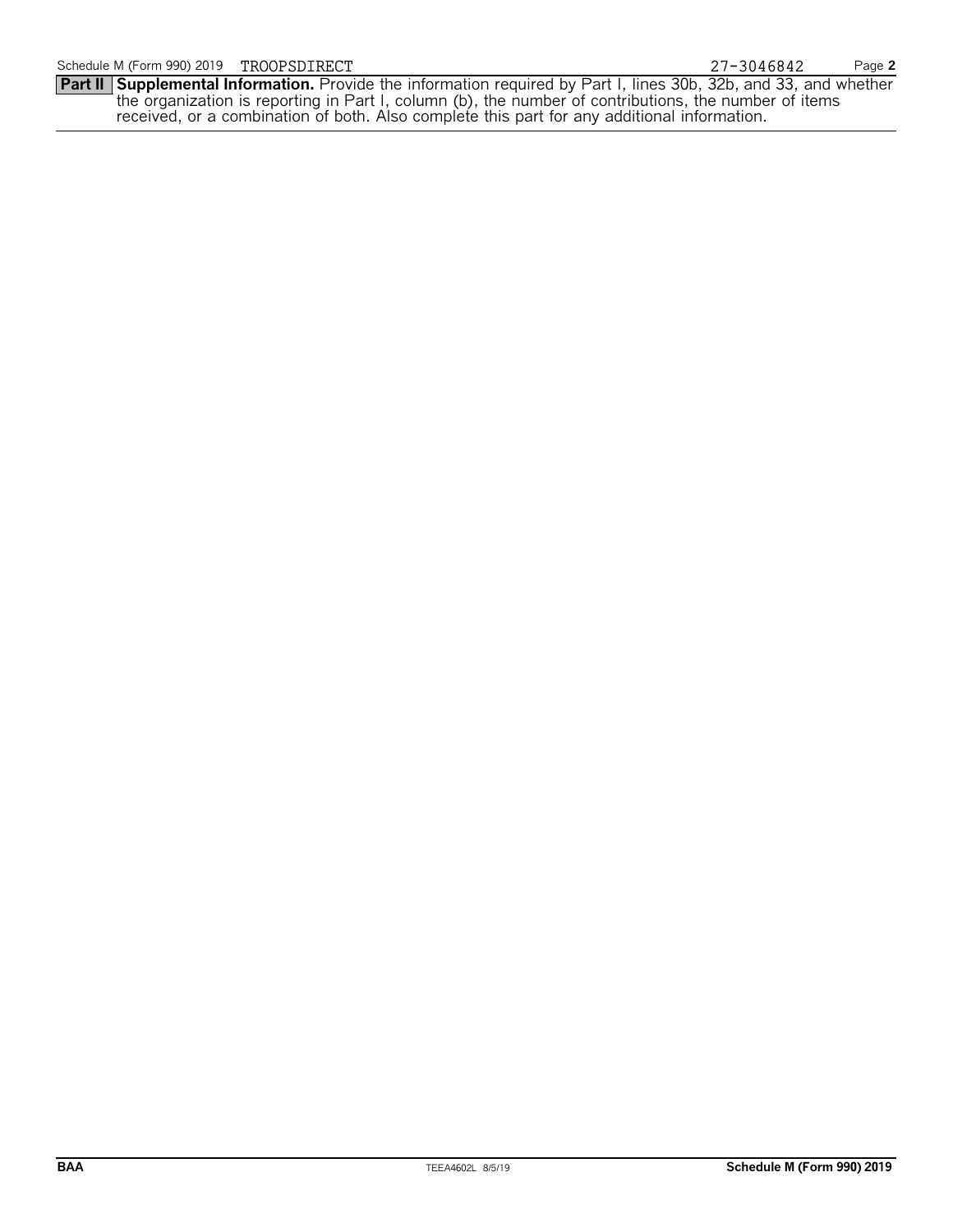SCHEDULE O **No. 25 Supplemental Information to Form 990 or 990-EZ (Form 990 or 990-EZ) Complete to provide information for responses to specific questions on Form 990 or 990-EZ or to provide any additional information. 2019** Attach to Form 990 or 990-EZ. Department of the Treasury **GGO to Sublic**<br>Internal Revenue Service **Inspection**<br>Internal Revenue Service

| OMB No. 1545-0047                    |
|--------------------------------------|
| 2019                                 |
| <b>Open to Public<br/>Inspection</b> |

Name of the organization **Employer identification number** TROOPSDIRECT 27-3046842

#### **FORM 990, PART VI, LINE 11B - FORM 990 REVIEW PROCESS**

FORM 990 IS PREPARED BY AN OUTSIDE TAX PROFESSIONAL. THE FORM IS THEN REVIEWED BY THE ORGANIZATION'S MANAGEMENT (A MEMBER OF THE BOARD OF DIRECTORS). THE CONTENTS OF THE TAX RETURN ARE DISCUSSED/REVIEWED WITH THE OUTSIDE TAX PROFESSIONAL. AFTER A FULL REVIEW, THE FINAL VERSION OF THE TAX RETURN IS PROVIDED TO ALL MEMBERS OF THE ORGANIZATION'S VOTING BODY. A REPRESENTATIVE OF MANAGEMENT AUTHORIZES THE FINAL FORM 990 WHICH IS THEN E-FILED WITH THE INTERNAL REVENUE SERVICE.

**FORM 990, PART VI, LINE 12C - EXPLANATION OF MONITORING AND ENFORCEMENT OF CONFLICTS** MEMBERS OF THE BOARD OF DIRECTORS REVIEW ALL POTENTIAL CONFLICTS OF INTEREST AT LEAST ANNUALLY. ALL PERSONNEL AND BOARD MEMBERS ARE REQUIRED TO DISCLOSE (IN WRITING) POTENTIAL CONFLICTS AND ANY RELATED PARTY AFFILIATIONS. LOANS BETWEEN THE ORGANIZATION AND MEMBERS OF MANAGEMENT AND THE BOARD ARE STRICTLY PROHIBITED. THE ORGANIZATION SEEKS FULL TRANSPARENCY ON ALL RELATIONSHIPS. ANY POTENTIAL CONFLICTS (IN FACT OR APPEARANCE) ARE DISCUSSED OPENLY AND RESOLVED IN ACCORDANCE WITH THE ORGANIZATION'S POLICIES AND PROCEDURES.

**FORM 990, PART VI, LINE 15A - COMPENSATION REVIEW & APPROVAL PROCESS - CEO & TOP MANAGEMENT** MEMBERS OF THE BOARD OF DIRECTORS REVIEW THE COMPENSATION OF ALL HIGH-LEVEL PERSONNEL PERIODICALLY IN ACCORDANCE WITH IRS RULES AND REGULATIONS. EFFORTS ARE MADE TO SECURE COMPENSATION DATA FROM INDUSTRY SOURCES IN ORDER TO DETERMINE COMPETITIVENESS AND APPROPRIATENESS OF SALARIES. EVERY EFFORT IS MADE TO ENSURE THAT THE PROCESS IS THOROUGH AND TRANSPARENT IN ACCORDANCE WITH IRS GUIDELINES AND THE ORGANIZATION'S POLICIES AND PROCEDURES.

**FORM 990, PART VI, LINE 15B - COMPENSATION REVIEW & APPROVAL PROCESS - OFFICERS & KEY EMPLOYEES** COMPENSATION OF OTHER PERSONNEL, EMPLOYEES, AND OUTSIDE CONTRACTORS IS REVIEWED PERIODICALLY BY MEMBERS OF MANAGEMENT. EFFORTS ARE MADE TO SECURE COMPENSATION DATA